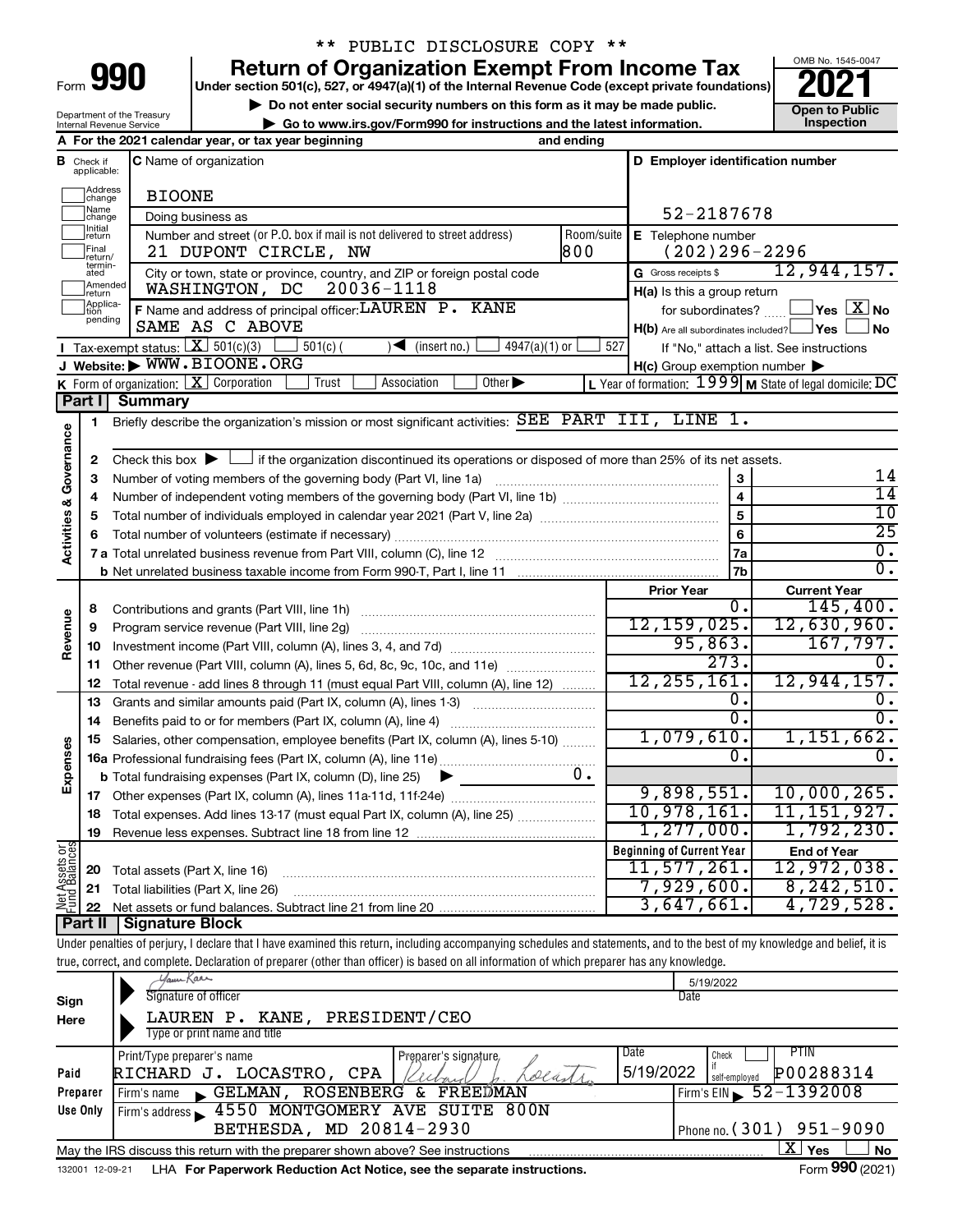|    | 52-2187678<br><b>BIOONE</b><br>Page 2<br>Form 990 (2021)                                                                                                |
|----|---------------------------------------------------------------------------------------------------------------------------------------------------------|
|    | <b>Part III   Statement of Program Service Accomplishments</b>                                                                                          |
|    |                                                                                                                                                         |
| 1  | Briefly describe the organization's mission:                                                                                                            |
|    | BIOONE SEES SUSTAINABLE SCHOLARLY COMMUNICATIONS AS AN INHERENTLY                                                                                       |
|    | COLLABORATIVE ENTERPRISE CONNECTING AUTHORS, NONPROFIT PUBLISHERS,                                                                                      |
|    | SOCIETIES, ACADEMIC INSTITUTIONS, RESEARCH LIBRARIES, AND RESEARCH                                                                                      |
|    | FUNDERS IN THE COMMON GOAL OF MAXIMIZING ACCESS TO CRITICAL RESEARCH.                                                                                   |
| 2  | Did the organization undertake any significant program services during the year which were not listed on the                                            |
|    | $\boxed{\text{X}}$ Yes $\boxed{\text{}}$<br>$\Box$ No<br>prior Form 990 or 990-EZ?                                                                      |
|    | If "Yes," describe these new services on Schedule O.                                                                                                    |
| 3  | $\Box$ Yes $[\overline{\mathrm{X}}]$ No<br>Did the organization cease conducting, or make significant changes in how it conducts, any program services? |
|    | If "Yes," describe these changes on Schedule O.                                                                                                         |
| 4  | Describe the organization's program service accomplishments for each of its three largest program services, as measured by expenses.                    |
|    | Section 501(c)(3) and 501(c)(4) organizations are required to report the amount of grants and allocations to others, the total expenses, and            |
|    | revenue, if any, for each program service reported.                                                                                                     |
| 4a | 12,529,861.<br>9, 243, 717. including grants of \$<br>) (Expenses \$<br>) (Revenue \$<br>(Code:                                                         |
|    | BIOONE COMPLETE: BIOONE COMPLETE IS THE ORGANIZATION'S FLAGSHIP                                                                                         |
|    | PRODUCT, A FULL-TEXT AGGREGATED JOURNAL DATABASE LICENSED AS A SINGLE                                                                                   |
|    | PACKAGE TO INDIVIDUAL EDUCATIONAL AND RESEARCH INSTITUTIONS,<br><b>OFTEN</b>                                                                            |
|    | THROUGH LIBRARY CONSORTIA AND SALES INTERMEDIARIES. IN 2021, BIOONE                                                                                     |
|    | COMPLETE CONTAINED 216 TITLES FROM 158 NOT-FOR-PROFIT PUBLISHERS. THE                                                                                   |
|    | MAJORITY OF SALES REVENUE FOR BIOONE COMPLETE IS RETURNED TO CURRENT                                                                                    |
|    | PUBLISHERS THROUGH BIOONE'S REVENUE SHARING MODEL.                                                                                                      |
|    |                                                                                                                                                         |
|    |                                                                                                                                                         |
|    |                                                                                                                                                         |
|    |                                                                                                                                                         |
|    |                                                                                                                                                         |
|    |                                                                                                                                                         |
| 4b | $\overline{32}$ , $\overline{534}$ $\cdot$ including grants of \$<br>56,829.<br>(Expenses \$<br>) (Revenue \$<br>(Code:                                 |
|    | BIOONE COMPLETE ARCHIVE: THE BIOONE COMPLETE ARCHIVE IS A DERIVATIVE                                                                                    |
|    | PRODUCT OF BIOONE COMPLETE, COMPRISED OF PARTICIPATING TITLES'                                                                                          |
|    | FULL-TEXT JOURNAL CONTENT WHICH IS MORE THAN FIVE (5) YEARS OLD.<br>THE                                                                                 |
|    | BIOONE COMPLETE ARCHIVE IS SOLD AS A ONE-TIME PACKAGE PURCHASE TO                                                                                       |
|    | INDIVIDUAL EDUCATIONAL AND RESEARCH INSTITUTIONS, SOMETIMES THROUGH                                                                                     |
|    | LIBRARY CONSORTIA AND SALES INTERMEDIARIES. IN 2021, THE BIOONE                                                                                         |
|    | COMPLETE ARCHIVE CONTAINED 172 TITLES FROM 128 NOT-FOR-PROFIT                                                                                           |
|    | PUBLISHERS. THE MAJORITY OF SALES REVENUE FOR THE BIOONE COMPLETE                                                                                       |
|    | ARCHIVE IS RETURNED TO PARTICIPATING PUBLISHERS THROUGH BIOONE'S                                                                                        |
|    | REVENUE SHARING MODEL.                                                                                                                                  |
|    |                                                                                                                                                         |
|    |                                                                                                                                                         |
| 4c | 8,991.<br>44, 185.<br>including grants of \$<br>) (Expenses \$<br>) (Revenue \$<br>(Code:                                                               |
|    | BIOONE OPEN ACCESS: BIOONE HOSTS OPEN ACCESS TITLES AND FULLY                                                                                           |
|    | INTEGRATES THIS CONTENT IN BIOONE COMPLETE. LIKE THEIR SUBSCRIBED                                                                                       |
|    | COUNTERPARTS, THE CURRENT CONTENTS OF BIOONE OPEN ACCESS TITLES ARE                                                                                     |
|    | PRESENTED IN FULL-TEXT. BIOONE OPEN ACCESS TITLES ARE FREELY AVAILABLE                                                                                  |
|    | TO ALL USERS IRRESPECTIVE OF SUBSCRIPTION. IN 2021, THE OPEN ACCESS                                                                                     |
|    |                                                                                                                                                         |
|    | COLLECTION INCLUDED 18 CURRENT FULLY OPEN ACCESS TITLES. THIS PROGRAM                                                                                   |
|    |                                                                                                                                                         |
|    |                                                                                                                                                         |
|    | FLAT, PER-PUBLISHED PAGE RATE.                                                                                                                          |
|    |                                                                                                                                                         |
|    |                                                                                                                                                         |
|    |                                                                                                                                                         |
|    |                                                                                                                                                         |
|    | 4d Other program services (Describe on Schedule O.)                                                                                                     |
|    | 85.<br>6,050. including grants of \$<br>(Expenses \$<br>(Revenue \$                                                                                     |
|    | 9,291,292.<br>4e Total program service expenses >                                                                                                       |
|    |                                                                                                                                                         |
|    | AIMS TO BE SELF-SUSTAINING, THUS BIOONE CHARGES PARTICIPATING TITLES A<br>Form 990 (2021)<br>132002 12-09-21                                            |
|    | 2                                                                                                                                                       |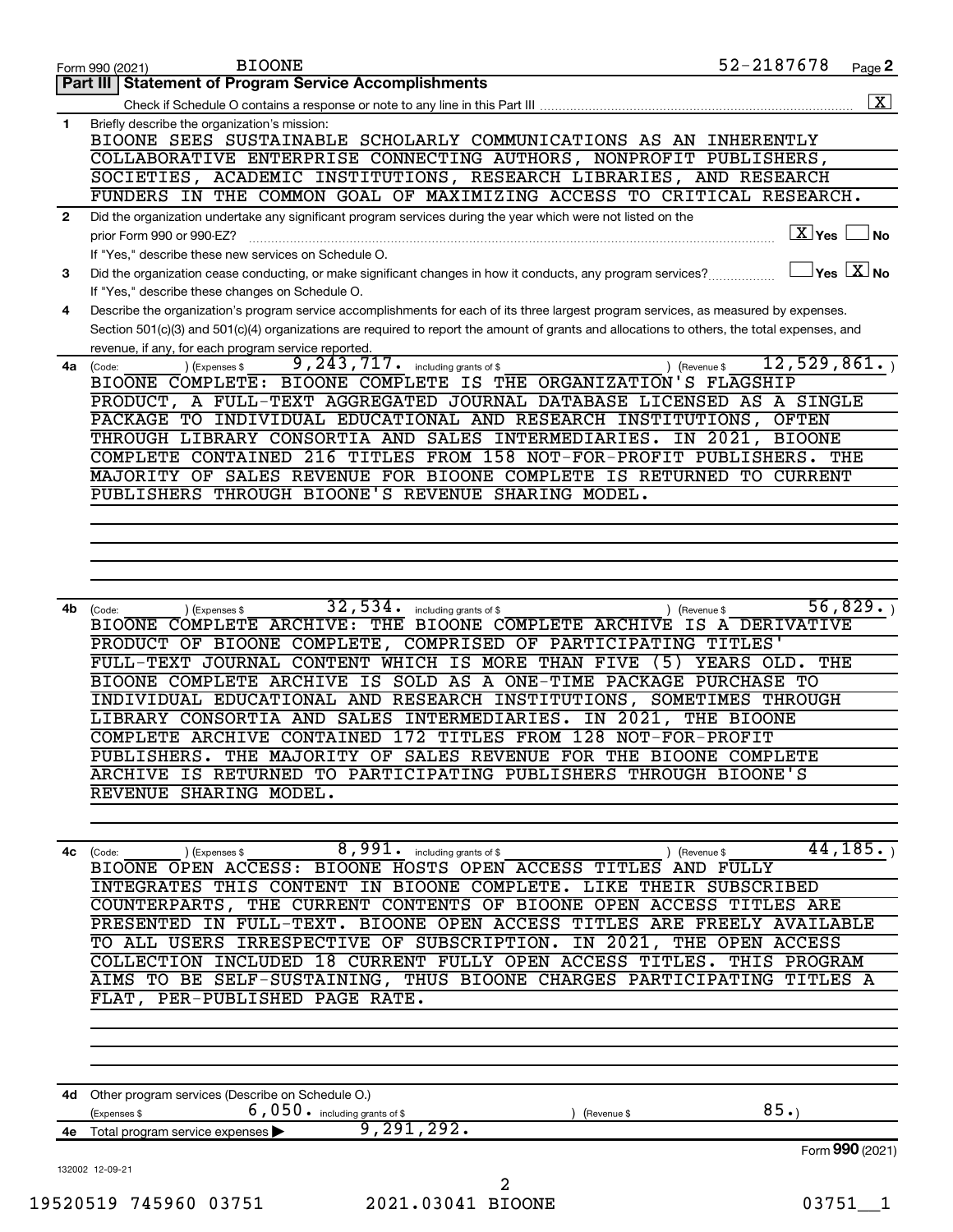| Yes<br>Is the organization described in section 501(c)(3) or $4947(a)(1)$ (other than a private foundation)?<br>1.<br>X<br>1<br>$\overline{\text{x}}$<br>$\overline{2}$<br>2<br>Did the organization engage in direct or indirect political campaign activities on behalf of or in opposition to candidates for<br>3<br>x<br>3<br>Section 501(c)(3) organizations. Did the organization engage in lobbying activities, or have a section 501(h) election in effect<br>4<br>X<br>4<br>Is the organization a section 501(c)(4), 501(c)(5), or 501(c)(6) organization that receives membership dues, assessments, or<br>5<br>X<br>5<br>Did the organization maintain any donor advised funds or any similar funds or accounts for which donors have the right to<br>6<br>X<br>6<br>provide advice on the distribution or investment of amounts in such funds or accounts? If "Yes," complete Schedule D, Part I<br>Did the organization receive or hold a conservation easement, including easements to preserve open space,<br>7<br>х<br>$\overline{7}$<br>the environment, historic land areas, or historic structures? If "Yes," complete Schedule D, Part II<br>Did the organization maintain collections of works of art, historical treasures, or other similar assets? If "Yes," complete<br>8<br>X<br>Schedule D, Part III <b>Marting Community</b> Contract of the Community Contract of the Community Contract of the Community Contract of the Community Contract of the Community Contract of the Community Community Community Contr<br>8<br>Did the organization report an amount in Part X, line 21, for escrow or custodial account liability, serve as a custodian for<br>9<br>amounts not listed in Part X; or provide credit counseling, debt management, credit repair, or debt negotiation services?<br>X<br>9<br>Did the organization, directly or through a related organization, hold assets in donor-restricted endowments<br>10<br>х<br>10<br>If the organization's answer to any of the following questions is "Yes," then complete Schedule D, Parts VI, VII, VIII, IX, or X,<br>11<br>as applicable.<br>a Did the organization report an amount for land, buildings, and equipment in Part X, line 10? If "Yes," complete Schedule D,<br>х<br>Part VI<br>11a<br><b>b</b> Did the organization report an amount for investments - other securities in Part X, line 12, that is 5% or more of its total<br>X<br>11 <sub>b</sub><br>c Did the organization report an amount for investments - program related in Part X, line 13, that is 5% or more of its total<br>X<br>11c<br>d Did the organization report an amount for other assets in Part X, line 15, that is 5% or more of its total assets reported in<br>х<br>11d<br>$\overline{\mathbf{X}}$<br>e Did the organization report an amount for other liabilities in Part X, line 25? If "Yes," complete Schedule D, Part X<br>11e<br>f Did the organization's separate or consolidated financial statements for the tax year include a footnote that addresses<br>X<br>the organization's liability for uncertain tax positions under FIN 48 (ASC 740)? If "Yes," complete Schedule D, Part X<br>11f<br>12a Did the organization obtain separate, independent audited financial statements for the tax year? If "Yes," complete<br>X<br>12a<br>b Was the organization included in consolidated, independent audited financial statements for the tax year?<br>х<br>If "Yes," and if the organization answered "No" to line 12a, then completing Schedule D, Parts XI and XII is optional<br>12b<br>$\overline{\textbf{X}}$<br>13<br>13<br>$\overline{\mathbf{x}}$<br>14a<br>14a<br><b>b</b> Did the organization have aggregate revenues or expenses of more than \$10,000 from grantmaking, fundraising, business,<br>investment, and program service activities outside the United States, or aggregate foreign investments valued at \$100,000<br>х<br>14b<br>Did the organization report on Part IX, column (A), line 3, more than \$5,000 of grants or other assistance to or for any<br>15<br>x<br>15<br>Did the organization report on Part IX, column (A), line 3, more than \$5,000 of aggregate grants or other assistance to<br>16<br>х<br>16 | Part IV   Checklist of Required Schedules |  |    |
|-----------------------------------------------------------------------------------------------------------------------------------------------------------------------------------------------------------------------------------------------------------------------------------------------------------------------------------------------------------------------------------------------------------------------------------------------------------------------------------------------------------------------------------------------------------------------------------------------------------------------------------------------------------------------------------------------------------------------------------------------------------------------------------------------------------------------------------------------------------------------------------------------------------------------------------------------------------------------------------------------------------------------------------------------------------------------------------------------------------------------------------------------------------------------------------------------------------------------------------------------------------------------------------------------------------------------------------------------------------------------------------------------------------------------------------------------------------------------------------------------------------------------------------------------------------------------------------------------------------------------------------------------------------------------------------------------------------------------------------------------------------------------------------------------------------------------------------------------------------------------------------------------------------------------------------------------------------------------------------------------------------------------------------------------------------------------------------------------------------------------------------------------------------------------------------------------------------------------------------------------------------------------------------------------------------------------------------------------------------------------------------------------------------------------------------------------------------------------------------------------------------------------------------------------------------------------------------------------------------------------------------------------------------------------------------------------------------------------------------------------------------------------------------------------------------------------------------------------------------------------------------------------------------------------------------------------------------------------------------------------------------------------------------------------------------------------------------------------------------------------------------------------------------------------------------------------------------------------------------------------------------------------------------------------------------------------------------------------------------------------------------------------------------------------------------------------------------------------------------------------------------------------------------------------------------------------------------------------------------------------------------------------------------------------------------------------------------------------------------------------------------------------------------------------------------------------------------------------------------------------------------------------------------------------------------------------------------------------------------------------------------------------------------------------------------------------------------------------------------------------------------------------------------------------------------------------------------------------------------------|-------------------------------------------|--|----|
|                                                                                                                                                                                                                                                                                                                                                                                                                                                                                                                                                                                                                                                                                                                                                                                                                                                                                                                                                                                                                                                                                                                                                                                                                                                                                                                                                                                                                                                                                                                                                                                                                                                                                                                                                                                                                                                                                                                                                                                                                                                                                                                                                                                                                                                                                                                                                                                                                                                                                                                                                                                                                                                                                                                                                                                                                                                                                                                                                                                                                                                                                                                                                                                                                                                                                                                                                                                                                                                                                                                                                                                                                                                                                                                                                                                                                                                                                                                                                                                                                                                                                                                                                                                                                                         |                                           |  | No |
|                                                                                                                                                                                                                                                                                                                                                                                                                                                                                                                                                                                                                                                                                                                                                                                                                                                                                                                                                                                                                                                                                                                                                                                                                                                                                                                                                                                                                                                                                                                                                                                                                                                                                                                                                                                                                                                                                                                                                                                                                                                                                                                                                                                                                                                                                                                                                                                                                                                                                                                                                                                                                                                                                                                                                                                                                                                                                                                                                                                                                                                                                                                                                                                                                                                                                                                                                                                                                                                                                                                                                                                                                                                                                                                                                                                                                                                                                                                                                                                                                                                                                                                                                                                                                                         |                                           |  |    |
|                                                                                                                                                                                                                                                                                                                                                                                                                                                                                                                                                                                                                                                                                                                                                                                                                                                                                                                                                                                                                                                                                                                                                                                                                                                                                                                                                                                                                                                                                                                                                                                                                                                                                                                                                                                                                                                                                                                                                                                                                                                                                                                                                                                                                                                                                                                                                                                                                                                                                                                                                                                                                                                                                                                                                                                                                                                                                                                                                                                                                                                                                                                                                                                                                                                                                                                                                                                                                                                                                                                                                                                                                                                                                                                                                                                                                                                                                                                                                                                                                                                                                                                                                                                                                                         |                                           |  |    |
|                                                                                                                                                                                                                                                                                                                                                                                                                                                                                                                                                                                                                                                                                                                                                                                                                                                                                                                                                                                                                                                                                                                                                                                                                                                                                                                                                                                                                                                                                                                                                                                                                                                                                                                                                                                                                                                                                                                                                                                                                                                                                                                                                                                                                                                                                                                                                                                                                                                                                                                                                                                                                                                                                                                                                                                                                                                                                                                                                                                                                                                                                                                                                                                                                                                                                                                                                                                                                                                                                                                                                                                                                                                                                                                                                                                                                                                                                                                                                                                                                                                                                                                                                                                                                                         |                                           |  |    |
|                                                                                                                                                                                                                                                                                                                                                                                                                                                                                                                                                                                                                                                                                                                                                                                                                                                                                                                                                                                                                                                                                                                                                                                                                                                                                                                                                                                                                                                                                                                                                                                                                                                                                                                                                                                                                                                                                                                                                                                                                                                                                                                                                                                                                                                                                                                                                                                                                                                                                                                                                                                                                                                                                                                                                                                                                                                                                                                                                                                                                                                                                                                                                                                                                                                                                                                                                                                                                                                                                                                                                                                                                                                                                                                                                                                                                                                                                                                                                                                                                                                                                                                                                                                                                                         |                                           |  |    |
|                                                                                                                                                                                                                                                                                                                                                                                                                                                                                                                                                                                                                                                                                                                                                                                                                                                                                                                                                                                                                                                                                                                                                                                                                                                                                                                                                                                                                                                                                                                                                                                                                                                                                                                                                                                                                                                                                                                                                                                                                                                                                                                                                                                                                                                                                                                                                                                                                                                                                                                                                                                                                                                                                                                                                                                                                                                                                                                                                                                                                                                                                                                                                                                                                                                                                                                                                                                                                                                                                                                                                                                                                                                                                                                                                                                                                                                                                                                                                                                                                                                                                                                                                                                                                                         |                                           |  |    |
|                                                                                                                                                                                                                                                                                                                                                                                                                                                                                                                                                                                                                                                                                                                                                                                                                                                                                                                                                                                                                                                                                                                                                                                                                                                                                                                                                                                                                                                                                                                                                                                                                                                                                                                                                                                                                                                                                                                                                                                                                                                                                                                                                                                                                                                                                                                                                                                                                                                                                                                                                                                                                                                                                                                                                                                                                                                                                                                                                                                                                                                                                                                                                                                                                                                                                                                                                                                                                                                                                                                                                                                                                                                                                                                                                                                                                                                                                                                                                                                                                                                                                                                                                                                                                                         |                                           |  |    |
|                                                                                                                                                                                                                                                                                                                                                                                                                                                                                                                                                                                                                                                                                                                                                                                                                                                                                                                                                                                                                                                                                                                                                                                                                                                                                                                                                                                                                                                                                                                                                                                                                                                                                                                                                                                                                                                                                                                                                                                                                                                                                                                                                                                                                                                                                                                                                                                                                                                                                                                                                                                                                                                                                                                                                                                                                                                                                                                                                                                                                                                                                                                                                                                                                                                                                                                                                                                                                                                                                                                                                                                                                                                                                                                                                                                                                                                                                                                                                                                                                                                                                                                                                                                                                                         |                                           |  |    |
|                                                                                                                                                                                                                                                                                                                                                                                                                                                                                                                                                                                                                                                                                                                                                                                                                                                                                                                                                                                                                                                                                                                                                                                                                                                                                                                                                                                                                                                                                                                                                                                                                                                                                                                                                                                                                                                                                                                                                                                                                                                                                                                                                                                                                                                                                                                                                                                                                                                                                                                                                                                                                                                                                                                                                                                                                                                                                                                                                                                                                                                                                                                                                                                                                                                                                                                                                                                                                                                                                                                                                                                                                                                                                                                                                                                                                                                                                                                                                                                                                                                                                                                                                                                                                                         |                                           |  |    |
|                                                                                                                                                                                                                                                                                                                                                                                                                                                                                                                                                                                                                                                                                                                                                                                                                                                                                                                                                                                                                                                                                                                                                                                                                                                                                                                                                                                                                                                                                                                                                                                                                                                                                                                                                                                                                                                                                                                                                                                                                                                                                                                                                                                                                                                                                                                                                                                                                                                                                                                                                                                                                                                                                                                                                                                                                                                                                                                                                                                                                                                                                                                                                                                                                                                                                                                                                                                                                                                                                                                                                                                                                                                                                                                                                                                                                                                                                                                                                                                                                                                                                                                                                                                                                                         |                                           |  |    |
|                                                                                                                                                                                                                                                                                                                                                                                                                                                                                                                                                                                                                                                                                                                                                                                                                                                                                                                                                                                                                                                                                                                                                                                                                                                                                                                                                                                                                                                                                                                                                                                                                                                                                                                                                                                                                                                                                                                                                                                                                                                                                                                                                                                                                                                                                                                                                                                                                                                                                                                                                                                                                                                                                                                                                                                                                                                                                                                                                                                                                                                                                                                                                                                                                                                                                                                                                                                                                                                                                                                                                                                                                                                                                                                                                                                                                                                                                                                                                                                                                                                                                                                                                                                                                                         |                                           |  |    |
|                                                                                                                                                                                                                                                                                                                                                                                                                                                                                                                                                                                                                                                                                                                                                                                                                                                                                                                                                                                                                                                                                                                                                                                                                                                                                                                                                                                                                                                                                                                                                                                                                                                                                                                                                                                                                                                                                                                                                                                                                                                                                                                                                                                                                                                                                                                                                                                                                                                                                                                                                                                                                                                                                                                                                                                                                                                                                                                                                                                                                                                                                                                                                                                                                                                                                                                                                                                                                                                                                                                                                                                                                                                                                                                                                                                                                                                                                                                                                                                                                                                                                                                                                                                                                                         |                                           |  |    |
|                                                                                                                                                                                                                                                                                                                                                                                                                                                                                                                                                                                                                                                                                                                                                                                                                                                                                                                                                                                                                                                                                                                                                                                                                                                                                                                                                                                                                                                                                                                                                                                                                                                                                                                                                                                                                                                                                                                                                                                                                                                                                                                                                                                                                                                                                                                                                                                                                                                                                                                                                                                                                                                                                                                                                                                                                                                                                                                                                                                                                                                                                                                                                                                                                                                                                                                                                                                                                                                                                                                                                                                                                                                                                                                                                                                                                                                                                                                                                                                                                                                                                                                                                                                                                                         |                                           |  |    |
|                                                                                                                                                                                                                                                                                                                                                                                                                                                                                                                                                                                                                                                                                                                                                                                                                                                                                                                                                                                                                                                                                                                                                                                                                                                                                                                                                                                                                                                                                                                                                                                                                                                                                                                                                                                                                                                                                                                                                                                                                                                                                                                                                                                                                                                                                                                                                                                                                                                                                                                                                                                                                                                                                                                                                                                                                                                                                                                                                                                                                                                                                                                                                                                                                                                                                                                                                                                                                                                                                                                                                                                                                                                                                                                                                                                                                                                                                                                                                                                                                                                                                                                                                                                                                                         |                                           |  |    |
|                                                                                                                                                                                                                                                                                                                                                                                                                                                                                                                                                                                                                                                                                                                                                                                                                                                                                                                                                                                                                                                                                                                                                                                                                                                                                                                                                                                                                                                                                                                                                                                                                                                                                                                                                                                                                                                                                                                                                                                                                                                                                                                                                                                                                                                                                                                                                                                                                                                                                                                                                                                                                                                                                                                                                                                                                                                                                                                                                                                                                                                                                                                                                                                                                                                                                                                                                                                                                                                                                                                                                                                                                                                                                                                                                                                                                                                                                                                                                                                                                                                                                                                                                                                                                                         |                                           |  |    |
|                                                                                                                                                                                                                                                                                                                                                                                                                                                                                                                                                                                                                                                                                                                                                                                                                                                                                                                                                                                                                                                                                                                                                                                                                                                                                                                                                                                                                                                                                                                                                                                                                                                                                                                                                                                                                                                                                                                                                                                                                                                                                                                                                                                                                                                                                                                                                                                                                                                                                                                                                                                                                                                                                                                                                                                                                                                                                                                                                                                                                                                                                                                                                                                                                                                                                                                                                                                                                                                                                                                                                                                                                                                                                                                                                                                                                                                                                                                                                                                                                                                                                                                                                                                                                                         |                                           |  |    |
|                                                                                                                                                                                                                                                                                                                                                                                                                                                                                                                                                                                                                                                                                                                                                                                                                                                                                                                                                                                                                                                                                                                                                                                                                                                                                                                                                                                                                                                                                                                                                                                                                                                                                                                                                                                                                                                                                                                                                                                                                                                                                                                                                                                                                                                                                                                                                                                                                                                                                                                                                                                                                                                                                                                                                                                                                                                                                                                                                                                                                                                                                                                                                                                                                                                                                                                                                                                                                                                                                                                                                                                                                                                                                                                                                                                                                                                                                                                                                                                                                                                                                                                                                                                                                                         |                                           |  |    |
|                                                                                                                                                                                                                                                                                                                                                                                                                                                                                                                                                                                                                                                                                                                                                                                                                                                                                                                                                                                                                                                                                                                                                                                                                                                                                                                                                                                                                                                                                                                                                                                                                                                                                                                                                                                                                                                                                                                                                                                                                                                                                                                                                                                                                                                                                                                                                                                                                                                                                                                                                                                                                                                                                                                                                                                                                                                                                                                                                                                                                                                                                                                                                                                                                                                                                                                                                                                                                                                                                                                                                                                                                                                                                                                                                                                                                                                                                                                                                                                                                                                                                                                                                                                                                                         |                                           |  |    |
|                                                                                                                                                                                                                                                                                                                                                                                                                                                                                                                                                                                                                                                                                                                                                                                                                                                                                                                                                                                                                                                                                                                                                                                                                                                                                                                                                                                                                                                                                                                                                                                                                                                                                                                                                                                                                                                                                                                                                                                                                                                                                                                                                                                                                                                                                                                                                                                                                                                                                                                                                                                                                                                                                                                                                                                                                                                                                                                                                                                                                                                                                                                                                                                                                                                                                                                                                                                                                                                                                                                                                                                                                                                                                                                                                                                                                                                                                                                                                                                                                                                                                                                                                                                                                                         |                                           |  |    |
|                                                                                                                                                                                                                                                                                                                                                                                                                                                                                                                                                                                                                                                                                                                                                                                                                                                                                                                                                                                                                                                                                                                                                                                                                                                                                                                                                                                                                                                                                                                                                                                                                                                                                                                                                                                                                                                                                                                                                                                                                                                                                                                                                                                                                                                                                                                                                                                                                                                                                                                                                                                                                                                                                                                                                                                                                                                                                                                                                                                                                                                                                                                                                                                                                                                                                                                                                                                                                                                                                                                                                                                                                                                                                                                                                                                                                                                                                                                                                                                                                                                                                                                                                                                                                                         |                                           |  |    |
|                                                                                                                                                                                                                                                                                                                                                                                                                                                                                                                                                                                                                                                                                                                                                                                                                                                                                                                                                                                                                                                                                                                                                                                                                                                                                                                                                                                                                                                                                                                                                                                                                                                                                                                                                                                                                                                                                                                                                                                                                                                                                                                                                                                                                                                                                                                                                                                                                                                                                                                                                                                                                                                                                                                                                                                                                                                                                                                                                                                                                                                                                                                                                                                                                                                                                                                                                                                                                                                                                                                                                                                                                                                                                                                                                                                                                                                                                                                                                                                                                                                                                                                                                                                                                                         |                                           |  |    |
|                                                                                                                                                                                                                                                                                                                                                                                                                                                                                                                                                                                                                                                                                                                                                                                                                                                                                                                                                                                                                                                                                                                                                                                                                                                                                                                                                                                                                                                                                                                                                                                                                                                                                                                                                                                                                                                                                                                                                                                                                                                                                                                                                                                                                                                                                                                                                                                                                                                                                                                                                                                                                                                                                                                                                                                                                                                                                                                                                                                                                                                                                                                                                                                                                                                                                                                                                                                                                                                                                                                                                                                                                                                                                                                                                                                                                                                                                                                                                                                                                                                                                                                                                                                                                                         |                                           |  |    |
|                                                                                                                                                                                                                                                                                                                                                                                                                                                                                                                                                                                                                                                                                                                                                                                                                                                                                                                                                                                                                                                                                                                                                                                                                                                                                                                                                                                                                                                                                                                                                                                                                                                                                                                                                                                                                                                                                                                                                                                                                                                                                                                                                                                                                                                                                                                                                                                                                                                                                                                                                                                                                                                                                                                                                                                                                                                                                                                                                                                                                                                                                                                                                                                                                                                                                                                                                                                                                                                                                                                                                                                                                                                                                                                                                                                                                                                                                                                                                                                                                                                                                                                                                                                                                                         |                                           |  |    |
|                                                                                                                                                                                                                                                                                                                                                                                                                                                                                                                                                                                                                                                                                                                                                                                                                                                                                                                                                                                                                                                                                                                                                                                                                                                                                                                                                                                                                                                                                                                                                                                                                                                                                                                                                                                                                                                                                                                                                                                                                                                                                                                                                                                                                                                                                                                                                                                                                                                                                                                                                                                                                                                                                                                                                                                                                                                                                                                                                                                                                                                                                                                                                                                                                                                                                                                                                                                                                                                                                                                                                                                                                                                                                                                                                                                                                                                                                                                                                                                                                                                                                                                                                                                                                                         |                                           |  |    |
|                                                                                                                                                                                                                                                                                                                                                                                                                                                                                                                                                                                                                                                                                                                                                                                                                                                                                                                                                                                                                                                                                                                                                                                                                                                                                                                                                                                                                                                                                                                                                                                                                                                                                                                                                                                                                                                                                                                                                                                                                                                                                                                                                                                                                                                                                                                                                                                                                                                                                                                                                                                                                                                                                                                                                                                                                                                                                                                                                                                                                                                                                                                                                                                                                                                                                                                                                                                                                                                                                                                                                                                                                                                                                                                                                                                                                                                                                                                                                                                                                                                                                                                                                                                                                                         |                                           |  |    |
|                                                                                                                                                                                                                                                                                                                                                                                                                                                                                                                                                                                                                                                                                                                                                                                                                                                                                                                                                                                                                                                                                                                                                                                                                                                                                                                                                                                                                                                                                                                                                                                                                                                                                                                                                                                                                                                                                                                                                                                                                                                                                                                                                                                                                                                                                                                                                                                                                                                                                                                                                                                                                                                                                                                                                                                                                                                                                                                                                                                                                                                                                                                                                                                                                                                                                                                                                                                                                                                                                                                                                                                                                                                                                                                                                                                                                                                                                                                                                                                                                                                                                                                                                                                                                                         |                                           |  |    |
|                                                                                                                                                                                                                                                                                                                                                                                                                                                                                                                                                                                                                                                                                                                                                                                                                                                                                                                                                                                                                                                                                                                                                                                                                                                                                                                                                                                                                                                                                                                                                                                                                                                                                                                                                                                                                                                                                                                                                                                                                                                                                                                                                                                                                                                                                                                                                                                                                                                                                                                                                                                                                                                                                                                                                                                                                                                                                                                                                                                                                                                                                                                                                                                                                                                                                                                                                                                                                                                                                                                                                                                                                                                                                                                                                                                                                                                                                                                                                                                                                                                                                                                                                                                                                                         |                                           |  |    |
|                                                                                                                                                                                                                                                                                                                                                                                                                                                                                                                                                                                                                                                                                                                                                                                                                                                                                                                                                                                                                                                                                                                                                                                                                                                                                                                                                                                                                                                                                                                                                                                                                                                                                                                                                                                                                                                                                                                                                                                                                                                                                                                                                                                                                                                                                                                                                                                                                                                                                                                                                                                                                                                                                                                                                                                                                                                                                                                                                                                                                                                                                                                                                                                                                                                                                                                                                                                                                                                                                                                                                                                                                                                                                                                                                                                                                                                                                                                                                                                                                                                                                                                                                                                                                                         |                                           |  |    |
|                                                                                                                                                                                                                                                                                                                                                                                                                                                                                                                                                                                                                                                                                                                                                                                                                                                                                                                                                                                                                                                                                                                                                                                                                                                                                                                                                                                                                                                                                                                                                                                                                                                                                                                                                                                                                                                                                                                                                                                                                                                                                                                                                                                                                                                                                                                                                                                                                                                                                                                                                                                                                                                                                                                                                                                                                                                                                                                                                                                                                                                                                                                                                                                                                                                                                                                                                                                                                                                                                                                                                                                                                                                                                                                                                                                                                                                                                                                                                                                                                                                                                                                                                                                                                                         |                                           |  |    |
|                                                                                                                                                                                                                                                                                                                                                                                                                                                                                                                                                                                                                                                                                                                                                                                                                                                                                                                                                                                                                                                                                                                                                                                                                                                                                                                                                                                                                                                                                                                                                                                                                                                                                                                                                                                                                                                                                                                                                                                                                                                                                                                                                                                                                                                                                                                                                                                                                                                                                                                                                                                                                                                                                                                                                                                                                                                                                                                                                                                                                                                                                                                                                                                                                                                                                                                                                                                                                                                                                                                                                                                                                                                                                                                                                                                                                                                                                                                                                                                                                                                                                                                                                                                                                                         |                                           |  |    |
|                                                                                                                                                                                                                                                                                                                                                                                                                                                                                                                                                                                                                                                                                                                                                                                                                                                                                                                                                                                                                                                                                                                                                                                                                                                                                                                                                                                                                                                                                                                                                                                                                                                                                                                                                                                                                                                                                                                                                                                                                                                                                                                                                                                                                                                                                                                                                                                                                                                                                                                                                                                                                                                                                                                                                                                                                                                                                                                                                                                                                                                                                                                                                                                                                                                                                                                                                                                                                                                                                                                                                                                                                                                                                                                                                                                                                                                                                                                                                                                                                                                                                                                                                                                                                                         |                                           |  |    |
|                                                                                                                                                                                                                                                                                                                                                                                                                                                                                                                                                                                                                                                                                                                                                                                                                                                                                                                                                                                                                                                                                                                                                                                                                                                                                                                                                                                                                                                                                                                                                                                                                                                                                                                                                                                                                                                                                                                                                                                                                                                                                                                                                                                                                                                                                                                                                                                                                                                                                                                                                                                                                                                                                                                                                                                                                                                                                                                                                                                                                                                                                                                                                                                                                                                                                                                                                                                                                                                                                                                                                                                                                                                                                                                                                                                                                                                                                                                                                                                                                                                                                                                                                                                                                                         |                                           |  |    |
|                                                                                                                                                                                                                                                                                                                                                                                                                                                                                                                                                                                                                                                                                                                                                                                                                                                                                                                                                                                                                                                                                                                                                                                                                                                                                                                                                                                                                                                                                                                                                                                                                                                                                                                                                                                                                                                                                                                                                                                                                                                                                                                                                                                                                                                                                                                                                                                                                                                                                                                                                                                                                                                                                                                                                                                                                                                                                                                                                                                                                                                                                                                                                                                                                                                                                                                                                                                                                                                                                                                                                                                                                                                                                                                                                                                                                                                                                                                                                                                                                                                                                                                                                                                                                                         |                                           |  |    |
|                                                                                                                                                                                                                                                                                                                                                                                                                                                                                                                                                                                                                                                                                                                                                                                                                                                                                                                                                                                                                                                                                                                                                                                                                                                                                                                                                                                                                                                                                                                                                                                                                                                                                                                                                                                                                                                                                                                                                                                                                                                                                                                                                                                                                                                                                                                                                                                                                                                                                                                                                                                                                                                                                                                                                                                                                                                                                                                                                                                                                                                                                                                                                                                                                                                                                                                                                                                                                                                                                                                                                                                                                                                                                                                                                                                                                                                                                                                                                                                                                                                                                                                                                                                                                                         |                                           |  |    |
|                                                                                                                                                                                                                                                                                                                                                                                                                                                                                                                                                                                                                                                                                                                                                                                                                                                                                                                                                                                                                                                                                                                                                                                                                                                                                                                                                                                                                                                                                                                                                                                                                                                                                                                                                                                                                                                                                                                                                                                                                                                                                                                                                                                                                                                                                                                                                                                                                                                                                                                                                                                                                                                                                                                                                                                                                                                                                                                                                                                                                                                                                                                                                                                                                                                                                                                                                                                                                                                                                                                                                                                                                                                                                                                                                                                                                                                                                                                                                                                                                                                                                                                                                                                                                                         |                                           |  |    |
|                                                                                                                                                                                                                                                                                                                                                                                                                                                                                                                                                                                                                                                                                                                                                                                                                                                                                                                                                                                                                                                                                                                                                                                                                                                                                                                                                                                                                                                                                                                                                                                                                                                                                                                                                                                                                                                                                                                                                                                                                                                                                                                                                                                                                                                                                                                                                                                                                                                                                                                                                                                                                                                                                                                                                                                                                                                                                                                                                                                                                                                                                                                                                                                                                                                                                                                                                                                                                                                                                                                                                                                                                                                                                                                                                                                                                                                                                                                                                                                                                                                                                                                                                                                                                                         |                                           |  |    |
|                                                                                                                                                                                                                                                                                                                                                                                                                                                                                                                                                                                                                                                                                                                                                                                                                                                                                                                                                                                                                                                                                                                                                                                                                                                                                                                                                                                                                                                                                                                                                                                                                                                                                                                                                                                                                                                                                                                                                                                                                                                                                                                                                                                                                                                                                                                                                                                                                                                                                                                                                                                                                                                                                                                                                                                                                                                                                                                                                                                                                                                                                                                                                                                                                                                                                                                                                                                                                                                                                                                                                                                                                                                                                                                                                                                                                                                                                                                                                                                                                                                                                                                                                                                                                                         |                                           |  |    |
|                                                                                                                                                                                                                                                                                                                                                                                                                                                                                                                                                                                                                                                                                                                                                                                                                                                                                                                                                                                                                                                                                                                                                                                                                                                                                                                                                                                                                                                                                                                                                                                                                                                                                                                                                                                                                                                                                                                                                                                                                                                                                                                                                                                                                                                                                                                                                                                                                                                                                                                                                                                                                                                                                                                                                                                                                                                                                                                                                                                                                                                                                                                                                                                                                                                                                                                                                                                                                                                                                                                                                                                                                                                                                                                                                                                                                                                                                                                                                                                                                                                                                                                                                                                                                                         |                                           |  |    |
|                                                                                                                                                                                                                                                                                                                                                                                                                                                                                                                                                                                                                                                                                                                                                                                                                                                                                                                                                                                                                                                                                                                                                                                                                                                                                                                                                                                                                                                                                                                                                                                                                                                                                                                                                                                                                                                                                                                                                                                                                                                                                                                                                                                                                                                                                                                                                                                                                                                                                                                                                                                                                                                                                                                                                                                                                                                                                                                                                                                                                                                                                                                                                                                                                                                                                                                                                                                                                                                                                                                                                                                                                                                                                                                                                                                                                                                                                                                                                                                                                                                                                                                                                                                                                                         |                                           |  |    |
|                                                                                                                                                                                                                                                                                                                                                                                                                                                                                                                                                                                                                                                                                                                                                                                                                                                                                                                                                                                                                                                                                                                                                                                                                                                                                                                                                                                                                                                                                                                                                                                                                                                                                                                                                                                                                                                                                                                                                                                                                                                                                                                                                                                                                                                                                                                                                                                                                                                                                                                                                                                                                                                                                                                                                                                                                                                                                                                                                                                                                                                                                                                                                                                                                                                                                                                                                                                                                                                                                                                                                                                                                                                                                                                                                                                                                                                                                                                                                                                                                                                                                                                                                                                                                                         |                                           |  |    |
|                                                                                                                                                                                                                                                                                                                                                                                                                                                                                                                                                                                                                                                                                                                                                                                                                                                                                                                                                                                                                                                                                                                                                                                                                                                                                                                                                                                                                                                                                                                                                                                                                                                                                                                                                                                                                                                                                                                                                                                                                                                                                                                                                                                                                                                                                                                                                                                                                                                                                                                                                                                                                                                                                                                                                                                                                                                                                                                                                                                                                                                                                                                                                                                                                                                                                                                                                                                                                                                                                                                                                                                                                                                                                                                                                                                                                                                                                                                                                                                                                                                                                                                                                                                                                                         |                                           |  |    |
|                                                                                                                                                                                                                                                                                                                                                                                                                                                                                                                                                                                                                                                                                                                                                                                                                                                                                                                                                                                                                                                                                                                                                                                                                                                                                                                                                                                                                                                                                                                                                                                                                                                                                                                                                                                                                                                                                                                                                                                                                                                                                                                                                                                                                                                                                                                                                                                                                                                                                                                                                                                                                                                                                                                                                                                                                                                                                                                                                                                                                                                                                                                                                                                                                                                                                                                                                                                                                                                                                                                                                                                                                                                                                                                                                                                                                                                                                                                                                                                                                                                                                                                                                                                                                                         |                                           |  |    |
|                                                                                                                                                                                                                                                                                                                                                                                                                                                                                                                                                                                                                                                                                                                                                                                                                                                                                                                                                                                                                                                                                                                                                                                                                                                                                                                                                                                                                                                                                                                                                                                                                                                                                                                                                                                                                                                                                                                                                                                                                                                                                                                                                                                                                                                                                                                                                                                                                                                                                                                                                                                                                                                                                                                                                                                                                                                                                                                                                                                                                                                                                                                                                                                                                                                                                                                                                                                                                                                                                                                                                                                                                                                                                                                                                                                                                                                                                                                                                                                                                                                                                                                                                                                                                                         |                                           |  |    |
|                                                                                                                                                                                                                                                                                                                                                                                                                                                                                                                                                                                                                                                                                                                                                                                                                                                                                                                                                                                                                                                                                                                                                                                                                                                                                                                                                                                                                                                                                                                                                                                                                                                                                                                                                                                                                                                                                                                                                                                                                                                                                                                                                                                                                                                                                                                                                                                                                                                                                                                                                                                                                                                                                                                                                                                                                                                                                                                                                                                                                                                                                                                                                                                                                                                                                                                                                                                                                                                                                                                                                                                                                                                                                                                                                                                                                                                                                                                                                                                                                                                                                                                                                                                                                                         |                                           |  |    |
|                                                                                                                                                                                                                                                                                                                                                                                                                                                                                                                                                                                                                                                                                                                                                                                                                                                                                                                                                                                                                                                                                                                                                                                                                                                                                                                                                                                                                                                                                                                                                                                                                                                                                                                                                                                                                                                                                                                                                                                                                                                                                                                                                                                                                                                                                                                                                                                                                                                                                                                                                                                                                                                                                                                                                                                                                                                                                                                                                                                                                                                                                                                                                                                                                                                                                                                                                                                                                                                                                                                                                                                                                                                                                                                                                                                                                                                                                                                                                                                                                                                                                                                                                                                                                                         |                                           |  |    |
|                                                                                                                                                                                                                                                                                                                                                                                                                                                                                                                                                                                                                                                                                                                                                                                                                                                                                                                                                                                                                                                                                                                                                                                                                                                                                                                                                                                                                                                                                                                                                                                                                                                                                                                                                                                                                                                                                                                                                                                                                                                                                                                                                                                                                                                                                                                                                                                                                                                                                                                                                                                                                                                                                                                                                                                                                                                                                                                                                                                                                                                                                                                                                                                                                                                                                                                                                                                                                                                                                                                                                                                                                                                                                                                                                                                                                                                                                                                                                                                                                                                                                                                                                                                                                                         |                                           |  |    |
| Did the organization report a total of more than \$15,000 of expenses for professional fundraising services on Part IX,<br>17                                                                                                                                                                                                                                                                                                                                                                                                                                                                                                                                                                                                                                                                                                                                                                                                                                                                                                                                                                                                                                                                                                                                                                                                                                                                                                                                                                                                                                                                                                                                                                                                                                                                                                                                                                                                                                                                                                                                                                                                                                                                                                                                                                                                                                                                                                                                                                                                                                                                                                                                                                                                                                                                                                                                                                                                                                                                                                                                                                                                                                                                                                                                                                                                                                                                                                                                                                                                                                                                                                                                                                                                                                                                                                                                                                                                                                                                                                                                                                                                                                                                                                           |                                           |  |    |
| х<br>17                                                                                                                                                                                                                                                                                                                                                                                                                                                                                                                                                                                                                                                                                                                                                                                                                                                                                                                                                                                                                                                                                                                                                                                                                                                                                                                                                                                                                                                                                                                                                                                                                                                                                                                                                                                                                                                                                                                                                                                                                                                                                                                                                                                                                                                                                                                                                                                                                                                                                                                                                                                                                                                                                                                                                                                                                                                                                                                                                                                                                                                                                                                                                                                                                                                                                                                                                                                                                                                                                                                                                                                                                                                                                                                                                                                                                                                                                                                                                                                                                                                                                                                                                                                                                                 |                                           |  |    |
| Did the organization report more than \$15,000 total of fundraising event gross income and contributions on Part VIII, lines<br>18                                                                                                                                                                                                                                                                                                                                                                                                                                                                                                                                                                                                                                                                                                                                                                                                                                                                                                                                                                                                                                                                                                                                                                                                                                                                                                                                                                                                                                                                                                                                                                                                                                                                                                                                                                                                                                                                                                                                                                                                                                                                                                                                                                                                                                                                                                                                                                                                                                                                                                                                                                                                                                                                                                                                                                                                                                                                                                                                                                                                                                                                                                                                                                                                                                                                                                                                                                                                                                                                                                                                                                                                                                                                                                                                                                                                                                                                                                                                                                                                                                                                                                      |                                           |  |    |
| х<br>18                                                                                                                                                                                                                                                                                                                                                                                                                                                                                                                                                                                                                                                                                                                                                                                                                                                                                                                                                                                                                                                                                                                                                                                                                                                                                                                                                                                                                                                                                                                                                                                                                                                                                                                                                                                                                                                                                                                                                                                                                                                                                                                                                                                                                                                                                                                                                                                                                                                                                                                                                                                                                                                                                                                                                                                                                                                                                                                                                                                                                                                                                                                                                                                                                                                                                                                                                                                                                                                                                                                                                                                                                                                                                                                                                                                                                                                                                                                                                                                                                                                                                                                                                                                                                                 |                                           |  |    |
| Did the organization report more than \$15,000 of gross income from gaming activities on Part VIII, line 9a? If "Yes,"<br>19                                                                                                                                                                                                                                                                                                                                                                                                                                                                                                                                                                                                                                                                                                                                                                                                                                                                                                                                                                                                                                                                                                                                                                                                                                                                                                                                                                                                                                                                                                                                                                                                                                                                                                                                                                                                                                                                                                                                                                                                                                                                                                                                                                                                                                                                                                                                                                                                                                                                                                                                                                                                                                                                                                                                                                                                                                                                                                                                                                                                                                                                                                                                                                                                                                                                                                                                                                                                                                                                                                                                                                                                                                                                                                                                                                                                                                                                                                                                                                                                                                                                                                            |                                           |  |    |
| x<br>19                                                                                                                                                                                                                                                                                                                                                                                                                                                                                                                                                                                                                                                                                                                                                                                                                                                                                                                                                                                                                                                                                                                                                                                                                                                                                                                                                                                                                                                                                                                                                                                                                                                                                                                                                                                                                                                                                                                                                                                                                                                                                                                                                                                                                                                                                                                                                                                                                                                                                                                                                                                                                                                                                                                                                                                                                                                                                                                                                                                                                                                                                                                                                                                                                                                                                                                                                                                                                                                                                                                                                                                                                                                                                                                                                                                                                                                                                                                                                                                                                                                                                                                                                                                                                                 |                                           |  |    |
| $\overline{\texttt{x}}$<br>20a                                                                                                                                                                                                                                                                                                                                                                                                                                                                                                                                                                                                                                                                                                                                                                                                                                                                                                                                                                                                                                                                                                                                                                                                                                                                                                                                                                                                                                                                                                                                                                                                                                                                                                                                                                                                                                                                                                                                                                                                                                                                                                                                                                                                                                                                                                                                                                                                                                                                                                                                                                                                                                                                                                                                                                                                                                                                                                                                                                                                                                                                                                                                                                                                                                                                                                                                                                                                                                                                                                                                                                                                                                                                                                                                                                                                                                                                                                                                                                                                                                                                                                                                                                                                          |                                           |  |    |
| 20 <sub>b</sub>                                                                                                                                                                                                                                                                                                                                                                                                                                                                                                                                                                                                                                                                                                                                                                                                                                                                                                                                                                                                                                                                                                                                                                                                                                                                                                                                                                                                                                                                                                                                                                                                                                                                                                                                                                                                                                                                                                                                                                                                                                                                                                                                                                                                                                                                                                                                                                                                                                                                                                                                                                                                                                                                                                                                                                                                                                                                                                                                                                                                                                                                                                                                                                                                                                                                                                                                                                                                                                                                                                                                                                                                                                                                                                                                                                                                                                                                                                                                                                                                                                                                                                                                                                                                                         |                                           |  |    |
| Did the organization report more than \$5,000 of grants or other assistance to any domestic organization or<br>21                                                                                                                                                                                                                                                                                                                                                                                                                                                                                                                                                                                                                                                                                                                                                                                                                                                                                                                                                                                                                                                                                                                                                                                                                                                                                                                                                                                                                                                                                                                                                                                                                                                                                                                                                                                                                                                                                                                                                                                                                                                                                                                                                                                                                                                                                                                                                                                                                                                                                                                                                                                                                                                                                                                                                                                                                                                                                                                                                                                                                                                                                                                                                                                                                                                                                                                                                                                                                                                                                                                                                                                                                                                                                                                                                                                                                                                                                                                                                                                                                                                                                                                       |                                           |  |    |
| x<br>21                                                                                                                                                                                                                                                                                                                                                                                                                                                                                                                                                                                                                                                                                                                                                                                                                                                                                                                                                                                                                                                                                                                                                                                                                                                                                                                                                                                                                                                                                                                                                                                                                                                                                                                                                                                                                                                                                                                                                                                                                                                                                                                                                                                                                                                                                                                                                                                                                                                                                                                                                                                                                                                                                                                                                                                                                                                                                                                                                                                                                                                                                                                                                                                                                                                                                                                                                                                                                                                                                                                                                                                                                                                                                                                                                                                                                                                                                                                                                                                                                                                                                                                                                                                                                                 |                                           |  |    |
| Form 990 (2021)<br>132003 12-09-21                                                                                                                                                                                                                                                                                                                                                                                                                                                                                                                                                                                                                                                                                                                                                                                                                                                                                                                                                                                                                                                                                                                                                                                                                                                                                                                                                                                                                                                                                                                                                                                                                                                                                                                                                                                                                                                                                                                                                                                                                                                                                                                                                                                                                                                                                                                                                                                                                                                                                                                                                                                                                                                                                                                                                                                                                                                                                                                                                                                                                                                                                                                                                                                                                                                                                                                                                                                                                                                                                                                                                                                                                                                                                                                                                                                                                                                                                                                                                                                                                                                                                                                                                                                                      |                                           |  |    |

19520519 745960 03751 2021.03041 BIOONE 03751\_\_1

3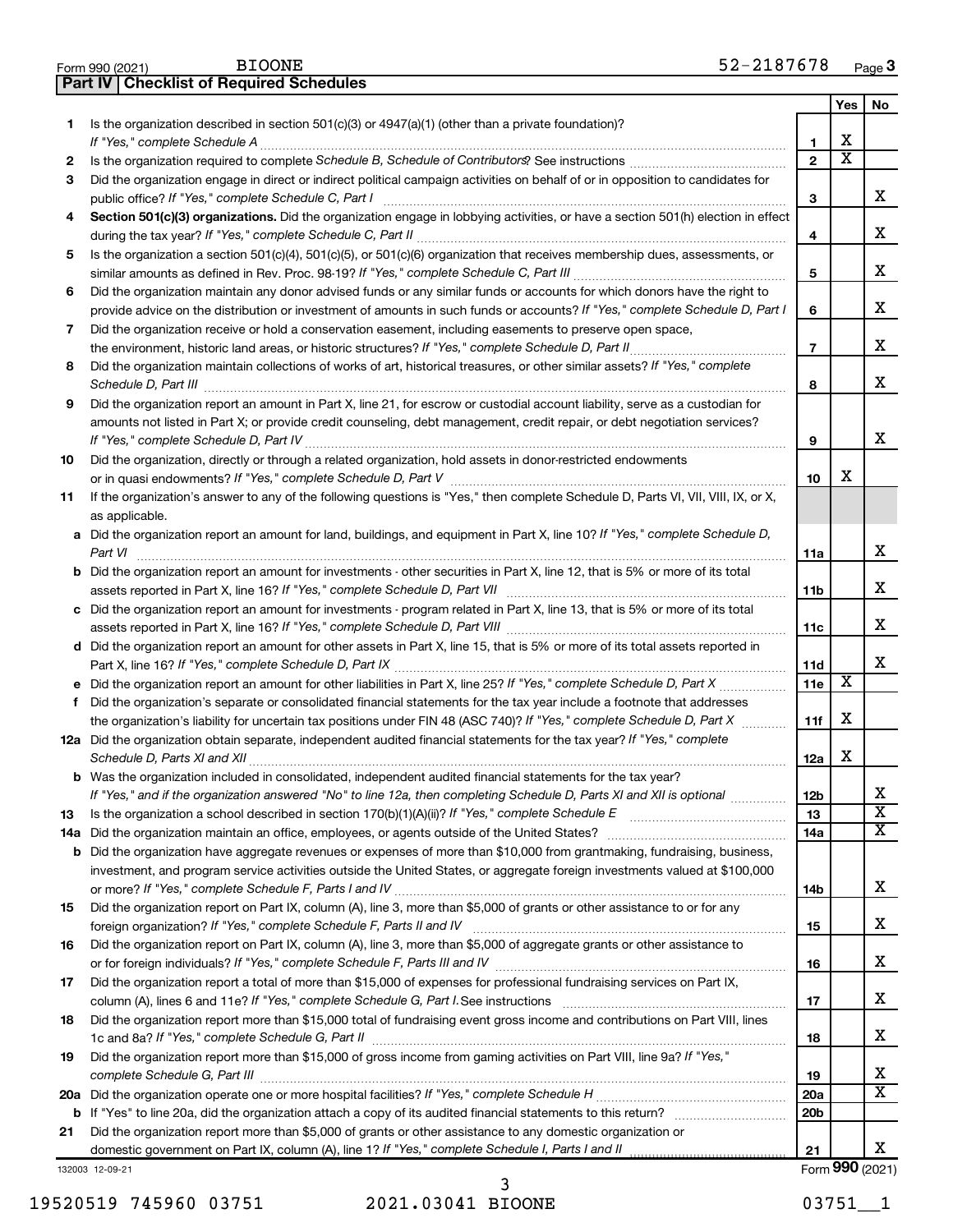|        | <b>Part IV   Checklist of Required Schedules (continued)</b>                                                                                                                                                                                          |                 |             |                         |
|--------|-------------------------------------------------------------------------------------------------------------------------------------------------------------------------------------------------------------------------------------------------------|-----------------|-------------|-------------------------|
|        |                                                                                                                                                                                                                                                       |                 | Yes         | No                      |
| 22     | Did the organization report more than \$5,000 of grants or other assistance to or for domestic individuals on                                                                                                                                         |                 |             |                         |
|        |                                                                                                                                                                                                                                                       | 22              |             | х                       |
| 23     | Did the organization answer "Yes" to Part VII, Section A, line 3, 4, or 5, about compensation of the organization's current                                                                                                                           |                 |             |                         |
|        | and former officers, directors, trustees, key employees, and highest compensated employees? If "Yes," complete                                                                                                                                        |                 |             |                         |
|        | Schedule J <b>Example 2 Contract 2 Contract 2 Contract 2 Contract 2 Contract 2 Contract 2 Contract 2 Contract 2 Contract 2 Contract 2 Contract 2 Contract 2 Contract 2 Contract 2 Contract 2 Con</b>                                                  | 23              | X           |                         |
|        | 24a Did the organization have a tax-exempt bond issue with an outstanding principal amount of more than \$100,000 as of the                                                                                                                           |                 |             |                         |
|        | last day of the year, that was issued after December 31, 2002? If "Yes," answer lines 24b through 24d and complete                                                                                                                                    |                 |             |                         |
|        |                                                                                                                                                                                                                                                       | 24a             |             | x                       |
|        |                                                                                                                                                                                                                                                       | 24b             |             |                         |
|        | c Did the organization maintain an escrow account other than a refunding escrow at any time during the year to defease                                                                                                                                |                 |             |                         |
|        |                                                                                                                                                                                                                                                       | 24c             |             |                         |
|        |                                                                                                                                                                                                                                                       | 24d             |             |                         |
|        | 25a Section 501(c)(3), 501(c)(4), and 501(c)(29) organizations. Did the organization engage in an excess benefit                                                                                                                                      |                 |             |                         |
|        |                                                                                                                                                                                                                                                       | 25a             |             | x                       |
|        |                                                                                                                                                                                                                                                       |                 |             |                         |
|        | b Is the organization aware that it engaged in an excess benefit transaction with a disqualified person in a prior year, and<br>that the transaction has not been reported on any of the organization's prior Forms 990 or 990-EZ? If "Yes," complete |                 |             |                         |
|        |                                                                                                                                                                                                                                                       |                 |             | x                       |
|        | Schedule L, Part I                                                                                                                                                                                                                                    | 25b             |             |                         |
| 26     | Did the organization report any amount on Part X, line 5 or 22, for receivables from or payables to any current                                                                                                                                       |                 |             |                         |
|        | or former officer, director, trustee, key employee, creator or founder, substantial contributor, or 35%                                                                                                                                               |                 |             | x                       |
|        | controlled entity or family member of any of these persons? If "Yes," complete Schedule L, Part II [ [ [ [ [ [ ] ]]                                                                                                                                   | 26              |             |                         |
| 27     | Did the organization provide a grant or other assistance to any current or former officer, director, trustee, key employee,                                                                                                                           |                 |             |                         |
|        | creator or founder, substantial contributor or employee thereof, a grant selection committee member, or to a 35% controlled                                                                                                                           |                 |             |                         |
|        | entity (including an employee thereof) or family member of any of these persons? If "Yes," complete Schedule L, Part III                                                                                                                              | 27              |             | x                       |
| 28     | Was the organization a party to a business transaction with one of the following parties (see the Schedule L, Part IV,                                                                                                                                |                 |             |                         |
|        | instructions for applicable filing thresholds, conditions, and exceptions):                                                                                                                                                                           |                 |             |                         |
|        | a A current or former officer, director, trustee, key employee, creator or founder, or substantial contributor? If                                                                                                                                    |                 |             |                         |
|        | "Yes," complete Schedule L, Part IV [11] [2010] The Schedule L, Part IV [2010] The Management Complete Schedule L, Part IV [2010] [2010] [2010] [2010] [2010] [2010] [2010] [2010] [2010] [2010] [2010] [2010] [2010] [2010] [                        | 28a             |             | х                       |
|        |                                                                                                                                                                                                                                                       | 28 <sub>b</sub> |             | $\overline{\mathtt{x}}$ |
|        | c A 35% controlled entity of one or more individuals and/or organizations described in line 28a or 28b?/f                                                                                                                                             |                 |             |                         |
|        |                                                                                                                                                                                                                                                       | 28c             |             | х                       |
| 29     |                                                                                                                                                                                                                                                       | 29              |             | $\overline{\texttt{x}}$ |
| 30     | Did the organization receive contributions of art, historical treasures, or other similar assets, or qualified conservation                                                                                                                           |                 |             |                         |
|        |                                                                                                                                                                                                                                                       | 30              |             | x                       |
| 31     | Did the organization liquidate, terminate, or dissolve and cease operations? If "Yes," complete Schedule N, Part I                                                                                                                                    | 31              |             | $\overline{\texttt{x}}$ |
| 32     | Did the organization sell, exchange, dispose of, or transfer more than 25% of its net assets? If "Yes," complete                                                                                                                                      |                 |             |                         |
|        | Schedule N, Part II                                                                                                                                                                                                                                   | 32              |             | Χ                       |
| 33     | Did the organization own 100% of an entity disregarded as separate from the organization under Regulations                                                                                                                                            |                 |             |                         |
|        |                                                                                                                                                                                                                                                       | 33              |             | x                       |
| 34     | Was the organization related to any tax-exempt or taxable entity? If "Yes," complete Schedule R, Part II, III, or IV, and                                                                                                                             |                 |             |                         |
|        | Part V, line 1                                                                                                                                                                                                                                        | 34              |             | х                       |
|        |                                                                                                                                                                                                                                                       | 35a             |             | X                       |
|        | b If "Yes" to line 35a, did the organization receive any payment from or engage in any transaction with a controlled entity                                                                                                                           |                 |             |                         |
|        |                                                                                                                                                                                                                                                       | 35b             |             |                         |
| 36     | Section 501(c)(3) organizations. Did the organization make any transfers to an exempt non-charitable related organization?                                                                                                                            |                 |             |                         |
|        |                                                                                                                                                                                                                                                       | 36              |             | х                       |
| 37     | Did the organization conduct more than 5% of its activities through an entity that is not a related organization                                                                                                                                      |                 |             |                         |
|        |                                                                                                                                                                                                                                                       | 37              |             | x                       |
| 38     | Did the organization complete Schedule O and provide explanations on Schedule O for Part VI, lines 11b and 19?                                                                                                                                        |                 |             |                         |
|        |                                                                                                                                                                                                                                                       | 38              | X           |                         |
| Part V | <b>Statements Regarding Other IRS Filings and Tax Compliance</b>                                                                                                                                                                                      |                 |             |                         |
|        | Check if Schedule O contains a response or note to any line in this Part V [11] matter than the Schedule O contains a response or note to any line in this Part V                                                                                     |                 |             |                         |
|        |                                                                                                                                                                                                                                                       |                 | Yes         | No                      |
|        | 10                                                                                                                                                                                                                                                    |                 |             |                         |
|        | 0<br>1 <sub>b</sub>                                                                                                                                                                                                                                   |                 |             |                         |
|        | c Did the organization comply with backup withholding rules for reportable payments to vendors and reportable gaming                                                                                                                                  |                 |             |                         |
|        |                                                                                                                                                                                                                                                       | 1c              | х           |                         |
|        | 132004 12-09-21                                                                                                                                                                                                                                       |                 |             | Form 990 (2021)         |
|        | 4                                                                                                                                                                                                                                                     |                 |             |                         |
|        | 520519 745960 03751<br>2021.03041 BIOONE                                                                                                                                                                                                              |                 | $03751 - 1$ |                         |
|        |                                                                                                                                                                                                                                                       |                 |             |                         |

Form 990 (2021) Page **4** BIOONE 52-2187678

| 19520519 745960 0375 |  |  |  |
|----------------------|--|--|--|
|----------------------|--|--|--|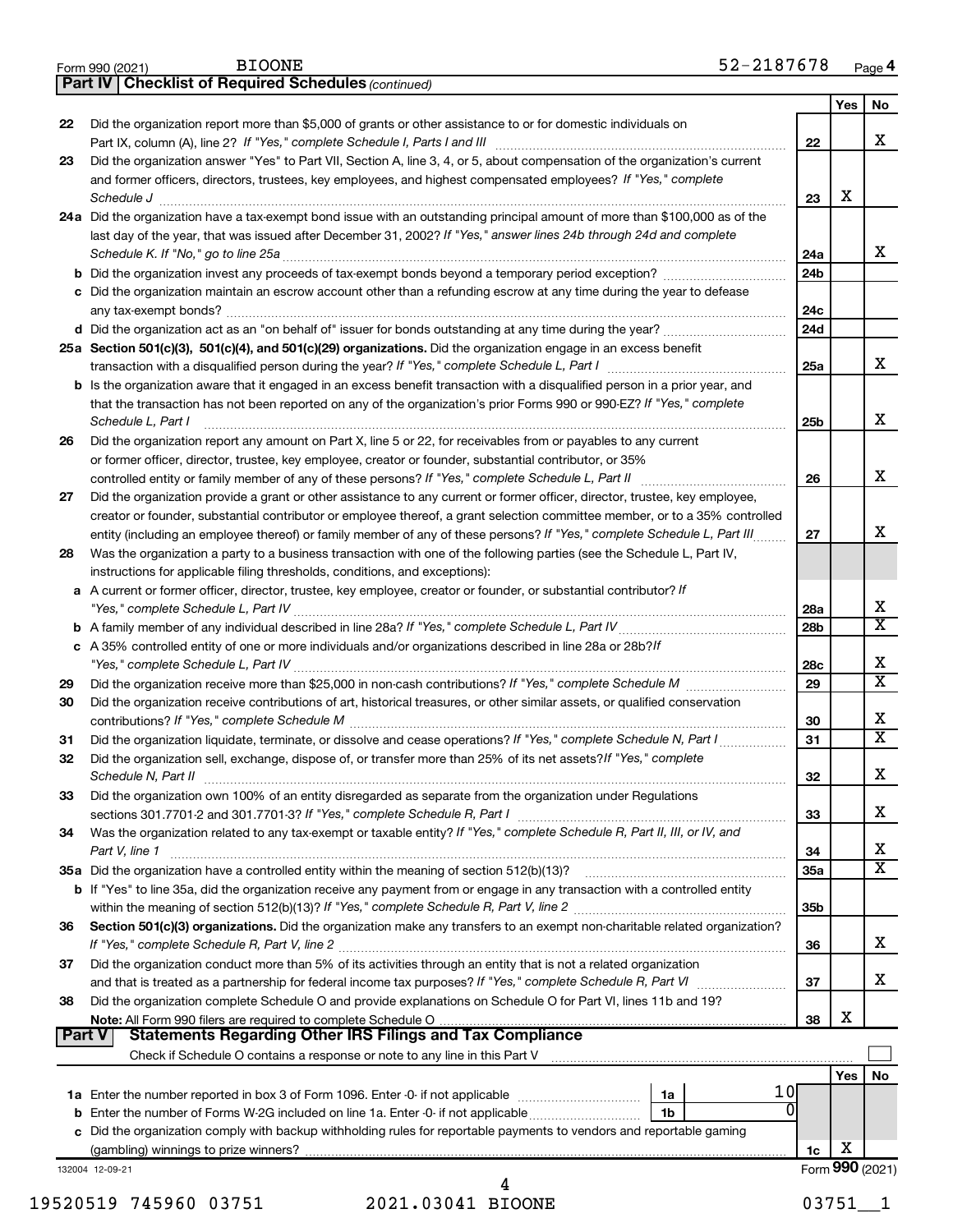|    | Statements Regarding Other IRS Filings and Tax Compliance (continued)<br>Part V                                                                                                                                                     |     |                 |                 |                        |     |
|----|-------------------------------------------------------------------------------------------------------------------------------------------------------------------------------------------------------------------------------------|-----|-----------------|-----------------|------------------------|-----|
|    | 2a Enter the number of employees reported on Form W-3, Transmittal of Wage and Tax Statements,                                                                                                                                      |     |                 |                 |                        | Yes |
|    | filed for the calendar year ending with or within the year covered by this return                                                                                                                                                   |     | 2a              | 10 <sub>l</sub> |                        |     |
|    |                                                                                                                                                                                                                                     |     |                 |                 | 2 <sub>b</sub>         | X   |
|    |                                                                                                                                                                                                                                     |     |                 |                 |                        |     |
|    | 3a Did the organization have unrelated business gross income of \$1,000 or more during the year?                                                                                                                                    |     |                 |                 | 3a                     |     |
|    |                                                                                                                                                                                                                                     |     |                 |                 | 3b                     |     |
|    | 4a At any time during the calendar year, did the organization have an interest in, or a signature or other authority over, a                                                                                                        |     |                 |                 |                        |     |
|    | financial account in a foreign country (such as a bank account, securities account, or other financial account)?                                                                                                                    |     |                 |                 | 4a                     |     |
|    | <b>b</b> If "Yes," enter the name of the foreign country $\blacktriangleright$                                                                                                                                                      |     |                 |                 |                        |     |
|    | See instructions for filing requirements for FinCEN Form 114, Report of Foreign Bank and Financial Accounts (FBAR).                                                                                                                 |     |                 |                 |                        |     |
|    |                                                                                                                                                                                                                                     |     |                 |                 | 5a                     |     |
| b  |                                                                                                                                                                                                                                     |     |                 |                 | 5 <sub>b</sub>         |     |
|    |                                                                                                                                                                                                                                     |     |                 |                 | 5c                     |     |
|    | 6a Does the organization have annual gross receipts that are normally greater than \$100,000, and did the organization solicit                                                                                                      |     |                 |                 |                        |     |
|    |                                                                                                                                                                                                                                     |     |                 |                 | 6a                     |     |
|    | <b>b</b> If "Yes," did the organization include with every solicitation an express statement that such contributions or gifts                                                                                                       |     |                 |                 |                        |     |
|    | were not tax deductible?                                                                                                                                                                                                            |     |                 |                 | 6b                     |     |
| 7  | Organizations that may receive deductible contributions under section 170(c).                                                                                                                                                       |     |                 |                 |                        |     |
| a  | Did the organization receive a payment in excess of \$75 made partly as a contribution and partly for goods and services provided to the payor?                                                                                     |     |                 |                 | 7a                     |     |
| b  |                                                                                                                                                                                                                                     |     |                 |                 | 7b                     |     |
| с  | Did the organization sell, exchange, or otherwise dispose of tangible personal property for which it was required                                                                                                                   |     |                 |                 |                        |     |
|    |                                                                                                                                                                                                                                     |     | 7d              |                 | 7c                     |     |
| d  | Did the organization receive any funds, directly or indirectly, to pay premiums on a personal benefit contract?                                                                                                                     |     |                 |                 | 7e                     |     |
| Ť. | Did the organization, during the year, pay premiums, directly or indirectly, on a personal benefit contract?                                                                                                                        |     |                 |                 | 7f                     |     |
|    | If the organization received a contribution of qualified intellectual property, did the organization file Form 8899 as required?                                                                                                    |     |                 |                 | 7g                     |     |
| h  | If the organization received a contribution of cars, boats, airplanes, or other vehicles, did the organization file a Form 1098-C?                                                                                                  |     |                 |                 | 7h                     |     |
| 8  | Sponsoring organizations maintaining donor advised funds. Did a donor advised fund maintained by the                                                                                                                                |     |                 |                 |                        |     |
|    | sponsoring organization have excess business holdings at any time during the year? [111] success that the year?                                                                                                                     |     |                 | N/A             | 8                      |     |
| 9  | Sponsoring organizations maintaining donor advised funds.                                                                                                                                                                           |     |                 |                 |                        |     |
| а  | Did the sponsoring organization make any taxable distributions under section 4966?                                                                                                                                                  |     |                 | N/A             | <b>9a</b>              |     |
| b  |                                                                                                                                                                                                                                     |     |                 | N/A             | 9b                     |     |
| 10 | Section 501(c)(7) organizations. Enter:                                                                                                                                                                                             |     |                 |                 |                        |     |
|    |                                                                                                                                                                                                                                     |     | 10a             |                 |                        |     |
|    | Gross receipts, included on Form 990, Part VIII, line 12, for public use of club facilities                                                                                                                                         | 10b |                 |                 |                        |     |
| 11 | Section 501(c)(12) organizations. Enter:                                                                                                                                                                                            |     |                 |                 |                        |     |
| а  | N/A                                                                                                                                                                                                                                 |     | 11a             |                 |                        |     |
| b  | Gross income from other sources. (Do not net amounts due or paid to other sources against                                                                                                                                           |     |                 |                 |                        |     |
|    |                                                                                                                                                                                                                                     |     | 11b             |                 |                        |     |
|    | 12a Section 4947(a)(1) non-exempt charitable trusts. Is the organization filing Form 990 in lieu of Form 1041?                                                                                                                      |     |                 |                 | 12a                    |     |
|    | <b>b</b> If "Yes," enter the amount of tax-exempt interest received or accrued during the year $\ldots$ $\mathbf{N}/\mathbf{A}$                                                                                                     | 12b |                 |                 |                        |     |
| 13 | Section 501(c)(29) qualified nonprofit health insurance issuers.                                                                                                                                                                    |     |                 |                 |                        |     |
| а  |                                                                                                                                                                                                                                     |     |                 | N/A             | 13a                    |     |
|    | Note: See the instructions for additional information the organization must report on Schedule O.                                                                                                                                   |     |                 |                 |                        |     |
|    | <b>b</b> Enter the amount of reserves the organization is required to maintain by the states in which the                                                                                                                           |     |                 |                 |                        |     |
|    |                                                                                                                                                                                                                                     |     | 13 <sub>b</sub> |                 |                        |     |
|    |                                                                                                                                                                                                                                     |     | 13c             |                 |                        |     |
|    | 14a Did the organization receive any payments for indoor tanning services during the tax year?                                                                                                                                      |     |                 |                 | 14a<br>14 <sub>b</sub> |     |
| 15 | <b>b</b> If "Yes," has it filed a Form 720 to report these payments? If "No," provide an explanation on Schedule O<br>Is the organization subject to the section 4960 tax on payment(s) of more than \$1,000,000 in remuneration or |     |                 |                 |                        |     |
|    | excess parachute payment(s) during the year?                                                                                                                                                                                        |     |                 |                 | 15                     |     |
|    | If "Yes," see the instructions and file Form 4720, Schedule N.                                                                                                                                                                      |     |                 |                 |                        |     |
| 16 | Is the organization an educational institution subject to the section 4968 excise tax on net investment income?                                                                                                                     |     |                 |                 | 16                     |     |
|    | If "Yes," complete Form 4720, Schedule O.                                                                                                                                                                                           |     |                 |                 |                        |     |
|    | Section 501(c)(21) organizations. Did the trust, any disqualified person, or mine operator engage in any                                                                                                                            |     |                 |                 |                        |     |
| 17 |                                                                                                                                                                                                                                     |     |                 |                 |                        |     |
|    |                                                                                                                                                                                                                                     |     |                 | N/A             | 17                     |     |
|    | If "Yes," complete Form 6069.                                                                                                                                                                                                       |     |                 |                 |                        |     |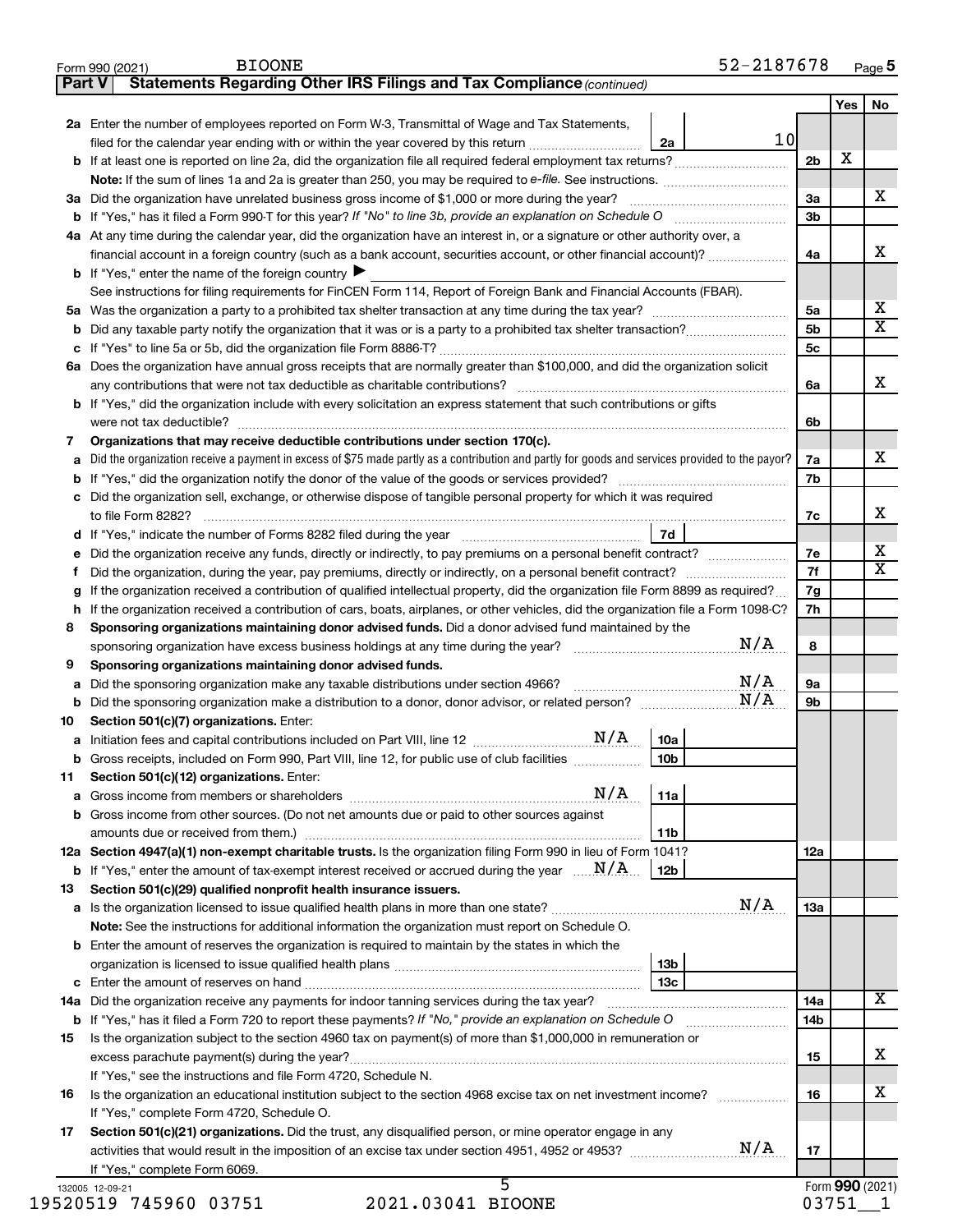|     | Part VI Governance, Management, and Disclosure. For each "Yes" response to lines 2 through 7b below, and for a "No" response                                                                                                   |       |    |                 |                         |  |
|-----|--------------------------------------------------------------------------------------------------------------------------------------------------------------------------------------------------------------------------------|-------|----|-----------------|-------------------------|--|
|     | to line 8a, 8b, or 10b below, describe the circumstances, processes, or changes on Schedule O. See instructions.                                                                                                               |       |    |                 |                         |  |
|     |                                                                                                                                                                                                                                |       |    |                 |                         |  |
|     | <b>Section A. Governing Body and Management</b>                                                                                                                                                                                |       |    |                 |                         |  |
|     |                                                                                                                                                                                                                                |       | 14 |                 | Yes                     |  |
|     | 1a Enter the number of voting members of the governing body at the end of the tax year                                                                                                                                         | 1a    |    |                 |                         |  |
|     | If there are material differences in voting rights among members of the governing body, or if the governing                                                                                                                    |       |    |                 |                         |  |
|     | body delegated broad authority to an executive committee or similar committee, explain on Schedule O.                                                                                                                          |       |    |                 |                         |  |
| b   | Enter the number of voting members included on line 1a, above, who are independent                                                                                                                                             | 1b    | 14 |                 |                         |  |
| 2   | Did any officer, director, trustee, or key employee have a family relationship or a business relationship with any other                                                                                                       |       |    |                 |                         |  |
|     | officer, director, trustee, or key employee?                                                                                                                                                                                   |       |    | $\mathbf{2}$    |                         |  |
| З   | Did the organization delegate control over management duties customarily performed by or under the direct supervision                                                                                                          |       |    |                 |                         |  |
|     |                                                                                                                                                                                                                                |       |    | 3               |                         |  |
| 4   | Did the organization make any significant changes to its governing documents since the prior Form 990 was filed?                                                                                                               |       |    | $\overline{4}$  |                         |  |
| 5   |                                                                                                                                                                                                                                |       |    | 5               |                         |  |
| 6   |                                                                                                                                                                                                                                |       |    | 6               | $\overline{\mathbf{x}}$ |  |
| 7a  | Did the organization have members, stockholders, or other persons who had the power to elect or appoint one or                                                                                                                 |       |    |                 |                         |  |
|     | more members of the governing body?                                                                                                                                                                                            |       |    | 7a              | X                       |  |
|     | <b>b</b> Are any governance decisions of the organization reserved to (or subject to approval by) members, stockholders, or                                                                                                    |       |    |                 |                         |  |
|     | persons other than the governing body?                                                                                                                                                                                         |       |    | 7b              |                         |  |
| 8   | Did the organization contemporaneously document the meetings held or written actions undertaken during the year by the following:                                                                                              |       |    |                 |                         |  |
|     |                                                                                                                                                                                                                                |       |    |                 | х                       |  |
| a   |                                                                                                                                                                                                                                |       |    | 8а              | $\overline{\mathbf{X}}$ |  |
|     | Each committee with authority to act on behalf of the governing body?                                                                                                                                                          |       |    | 8b              |                         |  |
| 9   | Is there any officer, director, trustee, or key employee listed in Part VII, Section A, who cannot be reached at the                                                                                                           |       |    |                 |                         |  |
|     |                                                                                                                                                                                                                                |       |    | 9               |                         |  |
|     | Section B. Policies (This Section B requests information about policies not required by the Internal Revenue Code.)                                                                                                            |       |    |                 |                         |  |
|     |                                                                                                                                                                                                                                |       |    |                 | Yes                     |  |
|     |                                                                                                                                                                                                                                |       |    | 10a             |                         |  |
|     | b If "Yes," did the organization have written policies and procedures governing the activities of such chapters, affiliates,                                                                                                   |       |    |                 |                         |  |
|     |                                                                                                                                                                                                                                |       |    | 10 <sub>b</sub> |                         |  |
|     | 11a Has the organization provided a complete copy of this Form 990 to all members of its governing body before filing the form?                                                                                                |       |    | 11a             | $\overline{\mathbf{X}}$ |  |
|     | <b>b</b> Describe on Schedule O the process, if any, used by the organization to review this Form 990.                                                                                                                         |       |    |                 |                         |  |
| 12a |                                                                                                                                                                                                                                |       |    | 12a             | х                       |  |
| b   | Were officers, directors, or trustees, and key employees required to disclose annually interests that could give rise to conflicts?                                                                                            |       |    | 12 <sub>b</sub> | $\overline{\textbf{X}}$ |  |
|     | Did the organization regularly and consistently monitor and enforce compliance with the policy? If "Yes," describe                                                                                                             |       |    |                 |                         |  |
|     | on Schedule O how this was done                                                                                                                                                                                                |       |    | 12c             | X                       |  |
| 13  |                                                                                                                                                                                                                                |       |    | 13              | х                       |  |
| 14  | Did the organization have a written document retention and destruction policy? [11] manufaction in the organization have a written document retention and destruction policy?                                                  |       |    | 14              | $\overline{\textbf{x}}$ |  |
| 15  | Did the process for determining compensation of the following persons include a review and approval by independent                                                                                                             |       |    |                 |                         |  |
|     | persons, comparability data, and contemporaneous substantiation of the deliberation and decision?                                                                                                                              |       |    |                 |                         |  |
|     | The organization's CEO, Executive Director, or top management official manufactured content of the organization's CEO, Executive Director, or top management official manufactured content of the state of the state of the st |       |    | 15a             | х                       |  |
|     |                                                                                                                                                                                                                                |       |    | 15 <sub>b</sub> | $\overline{\textbf{x}}$ |  |
|     |                                                                                                                                                                                                                                |       |    |                 |                         |  |
|     | If "Yes" to line 15a or 15b, describe the process on Schedule O. See instructions.                                                                                                                                             |       |    |                 |                         |  |
|     | 16a Did the organization invest in, contribute assets to, or participate in a joint venture or similar arrangement with a                                                                                                      |       |    |                 |                         |  |
|     | taxable entity during the year?                                                                                                                                                                                                |       |    | 16a             |                         |  |
|     | b If "Yes," did the organization follow a written policy or procedure requiring the organization to evaluate its participation                                                                                                 |       |    |                 |                         |  |
|     | in joint venture arrangements under applicable federal tax law, and take steps to safeguard the organization's                                                                                                                 |       |    |                 |                         |  |
|     | exempt status with respect to such arrangements?                                                                                                                                                                               |       |    | 16 <sub>b</sub> |                         |  |
|     | <b>Section C. Disclosure</b>                                                                                                                                                                                                   |       |    |                 |                         |  |
| 17  | <b>NONE</b><br>List the states with which a copy of this Form 990 is required to be filed $\blacktriangleright$                                                                                                                |       |    |                 |                         |  |
| 18  | Section 6104 requires an organization to make its Forms 1023 (1024 or 1024-A, if applicable), 990, and 990-T (section 501(c)(3)s only) available                                                                               |       |    |                 |                         |  |
|     | for public inspection. Indicate how you made these available. Check all that apply.                                                                                                                                            |       |    |                 |                         |  |
|     | $X$ Own website<br>$\lfloor x \rfloor$ Upon request<br>Another's website<br>Other (explain on Schedule O)                                                                                                                      |       |    |                 |                         |  |
| 19  | Describe on Schedule O whether (and if so, how) the organization made its governing documents, conflict of interest policy, and financial                                                                                      |       |    |                 |                         |  |
|     | statements available to the public during the tax year.                                                                                                                                                                        |       |    |                 |                         |  |
| 20  | State the name, address, and telephone number of the person who possesses the organization's books and records $\blacktriangleright$                                                                                           |       |    |                 |                         |  |
|     | LAUREN P. KANE - (202)540-9972                                                                                                                                                                                                 |       |    |                 |                         |  |
|     | 21 DUPONT CIRCLE, NW, SUITE 800, WASHINGTON,<br>DC                                                                                                                                                                             | 20036 |    |                 |                         |  |
|     | 132006 12-09-21                                                                                                                                                                                                                |       |    |                 | Form 990 (2021)         |  |
|     |                                                                                                                                                                                                                                |       |    |                 |                         |  |
|     | 2021.03041 BIOONE<br>19520519 745960 03751                                                                                                                                                                                     |       |    |                 | 03751                   |  |
|     |                                                                                                                                                                                                                                |       |    |                 |                         |  |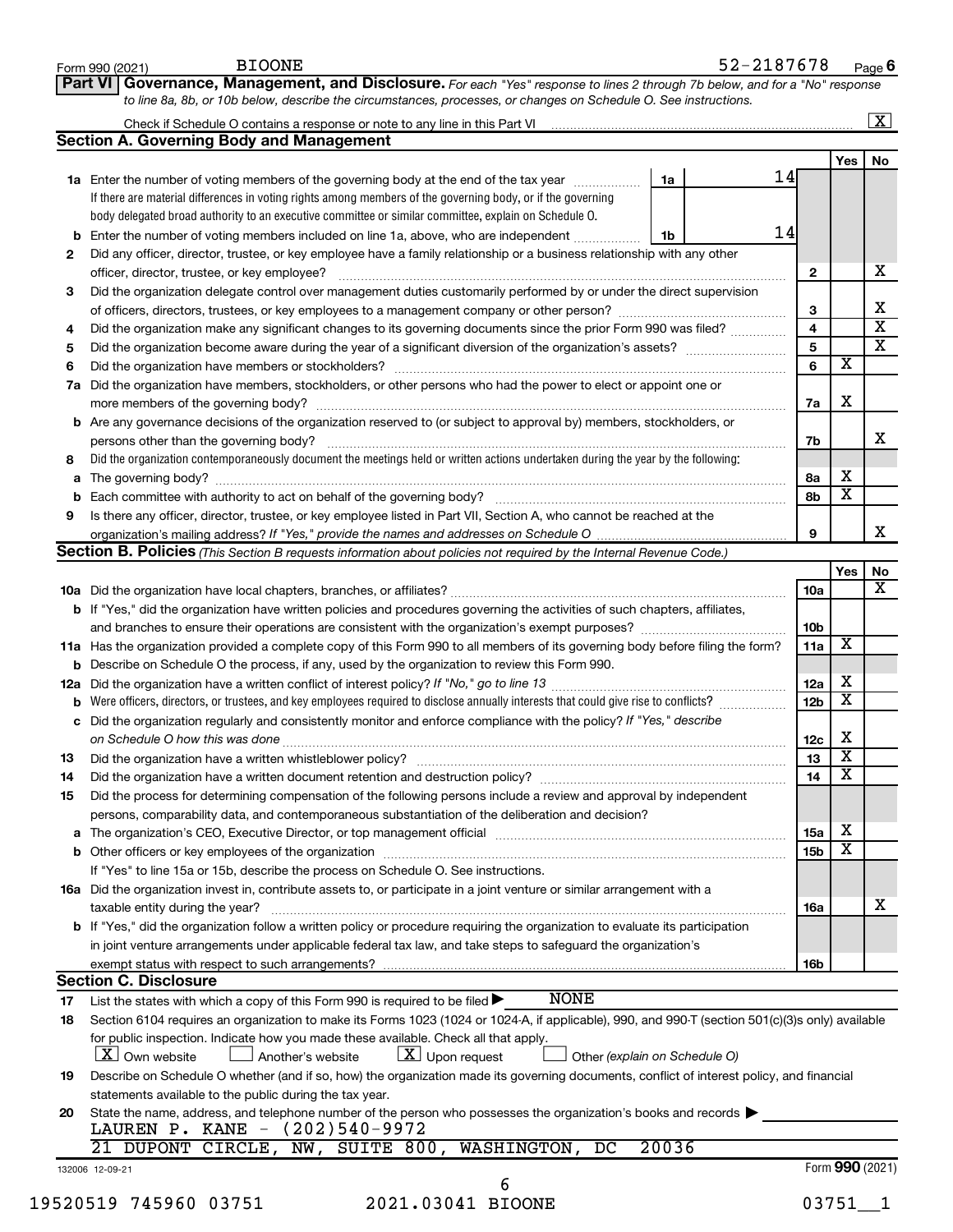$\Box$ 

| Part VII Compensation of Officers, Directors, Trustees, Key Employees, Highest Compensated |  |
|--------------------------------------------------------------------------------------------|--|
| <b>Employees, and Independent Contractors</b>                                              |  |

Check if Schedule O contains a response or note to any line in this Part VII

**Section A. Officers, Directors, Trustees, Key Employees, and Highest Compensated Employees**

**1a**  Complete this table for all persons required to be listed. Report compensation for the calendar year ending with or within the organization's tax year.  $\bullet$  List all of the organization's current officers, directors, trustees (whether individuals or organizations), regardless of amount of compensation.

Enter -0- in columns (D), (E), and (F) if no compensation was paid.

**•** List all of the organization's **current** key employees, if any. See the instructions for definition of "key employee."

• List the organization's five *current* highest compensated employees (other than an officer, director, trustee, or key employee) who received reportable compensation (box 5 of Form W-2, Form 1099-MISC, and/or box 1 of Form 1099-NEC) of more than \$100,000 from the organization and any related organizations.

 $\bullet$  List all of the organization's former officers, key employees, and highest compensated employees who received more than \$100,000 of reportable compensation from the organization and any related organizations.

**•** List all of the organization's former directors or trustees that received, in the capacity as a former director or trustee of the organization, more than \$10,000 of reportable compensation from the organization and any related organizations.

See the instructions for the order in which to list the persons above.

Check this box if neither the organization nor any related organization compensated any current officer, director, or trustee.  $\Box$ 

| (A)                             | (B)                      |                                |                                 | (C)         |              |                                   |        | (D)                          | (E)             | (F)                         |
|---------------------------------|--------------------------|--------------------------------|---------------------------------|-------------|--------------|-----------------------------------|--------|------------------------------|-----------------|-----------------------------|
| Name and title                  | Average                  |                                | (do not check more than one     | Position    |              |                                   |        | Reportable                   | Reportable      | Estimated                   |
|                                 | hours per                |                                | box, unless person is both an   |             |              |                                   |        | compensation                 | compensation    | amount of                   |
|                                 | week                     |                                | officer and a director/trustee) |             |              |                                   |        | from                         | from related    | other                       |
|                                 | (list any                |                                |                                 |             |              |                                   |        | the                          | organizations   | compensation                |
|                                 | hours for                |                                |                                 |             |              |                                   |        | organization                 | (W-2/1099-MISC/ | from the                    |
|                                 | related<br>organizations |                                |                                 |             |              |                                   |        | (W-2/1099-MISC/<br>1099-NEC) | 1099-NEC)       | organization<br>and related |
|                                 | below                    |                                |                                 |             |              |                                   |        |                              |                 | organizations               |
|                                 | line)                    | Individual trustee or director | nstitutional trustee            | Officer     | Key employee | Highest compensated<br>  employee | Former |                              |                 |                             |
| SUSAN B. SKOMAL<br>(1)          | 40.00                    |                                |                                 |             |              |                                   |        |                              |                 |                             |
| PRESIDENT/CEO                   |                          |                                |                                 | $\mathbf X$ |              |                                   |        | 262,254.                     | 0.              | 60,941.                     |
| (2)<br>CHRISTINE E. ORR         | 40.00                    |                                |                                 |             |              |                                   |        |                              |                 |                             |
| DIR. OF SALES & MARKETING       |                          |                                |                                 |             |              | $\mathbf X$                       |        | 125,500.                     | $\mathbf 0$ .   | 32,976.                     |
| ELIZABETH HUTCHINS<br>(3)       | 40.00                    |                                |                                 |             |              |                                   |        |                              |                 |                             |
| DIR. OF OPERATIONS & TECHNOLOGY |                          |                                |                                 |             |              | $\mathbf X$                       |        | 132,400.                     | О.              | 18,360.                     |
| KENT HOLSINGER<br>(4)           | 2.00                     |                                |                                 |             |              |                                   |        |                              |                 |                             |
| BOARD DIRECTOR & CHAIR          |                          | $\mathbf X$                    |                                 | $\mathbf X$ |              |                                   |        | $\mathbf 0$ .                | $\mathbf 0$ .   | 0.                          |
| (5)<br>ALAN SAVITZKY            | 2.00                     |                                |                                 |             |              |                                   |        |                              |                 |                             |
| BOARD DIRECTOR & VICE CHAIR     |                          | X                              |                                 | X           |              |                                   |        | $\mathbf 0$ .                | $\mathbf 0$ .   | $\mathbf 0$ .               |
| CATHERINE MURRAY-RUST<br>(6)    | 2.00                     |                                |                                 |             |              |                                   |        |                              |                 |                             |
| BOARD DIRECTOR & TREASURER      |                          | $\mathbf X$                    |                                 | $\mathbf X$ |              |                                   |        | $\mathbf 0$ .                | $\mathbf 0$ .   | 0.                          |
| <b>JONI BLAKE</b><br>(7)        | 2.00                     |                                |                                 |             |              |                                   |        |                              |                 |                             |
| BOARD DIRECTOR & SECRETARY      |                          | $\mathbf X$                    |                                 | $\mathbf X$ |              |                                   |        | $\mathbf 0$ .                | $\mathbf 0$ .   | 0.                          |
| JACQUELINE CATO<br>(8)          | 1.00                     |                                |                                 |             |              |                                   |        |                              |                 |                             |
| BOARD DIRECTOR                  |                          | X                              |                                 |             |              |                                   |        | $\mathbf 0$ .                | $\mathbf 0$ .   | 0.                          |
| RAYM CROW<br>(9)                | 1.00                     |                                |                                 |             |              |                                   |        |                              |                 |                             |
| <b>BOARD DIRECTOR</b>           |                          | X                              |                                 |             |              |                                   |        | $\mathbf 0$ .                | $\mathbf 0$ .   | $\mathbf 0$ .               |
| (10) TARAN GRANT                | 1.00                     |                                |                                 |             |              |                                   |        |                              |                 |                             |
| BOARD DIRECTOR                  |                          | X                              |                                 |             |              |                                   |        | $\mathbf 0$ .                | $\mathbf 0$ .   | $\mathbf 0$ .               |
| (11) ROBBIE HART                | 1.00                     |                                |                                 |             |              |                                   |        |                              |                 |                             |
| <b>BOARD DIRECTOR</b>           |                          | X                              |                                 |             |              |                                   |        | 0.                           | 0.              | $\mathbf 0$ .               |
| (12) CHRIS MAKOWSKI             | 1.00                     |                                |                                 |             |              |                                   |        |                              |                 |                             |
| <b>BOARD DIRECTOR</b>           |                          | $\mathbf X$                    |                                 |             |              |                                   |        | $\mathbf 0$ .                | $\mathbf 0$ .   | $\mathbf 0$ .               |
| (13) ERIC S. NAGY               | 1.00                     |                                |                                 |             |              |                                   |        |                              |                 |                             |
| <b>BOARD DIRECTOR</b>           |                          | X                              |                                 |             |              |                                   |        | $\mathbf 0$ .                | $\mathbf 0$ .   | $\mathbf 0$ .               |
| (14) A. TOWNSEND PETERSON       | 1.00                     |                                |                                 |             |              |                                   |        |                              |                 |                             |
| <b>BOARD DIRECTOR</b>           |                          | X                              |                                 |             |              |                                   |        | $\mathbf 0$ .                | $\mathbf 0$ .   | 0.                          |
| (15) ARTHUR REILLY              | 1.00                     |                                |                                 |             |              |                                   |        |                              |                 |                             |
| <b>BOARD DIRECTOR</b>           |                          | X                              |                                 |             |              |                                   |        | $\mathbf 0$ .                | $\mathbf 0$ .   | 0.                          |
| (16) MIRA WALLER                | 1.00                     |                                |                                 |             |              |                                   |        |                              |                 |                             |
| <b>BOARD DIRECTOR</b>           |                          | $\mathbf X$                    |                                 |             |              |                                   |        | 0.                           | $\mathbf 0$ .   | $\mathbf 0$ .               |
| (17) JAMES F. WILLIAMS, II      | 1.00                     |                                |                                 |             |              |                                   |        |                              |                 |                             |
| <b>BOARD DIRECTOR</b>           |                          | X                              |                                 |             |              |                                   |        | 0.                           | $\mathbf 0$ .   | $0$ .                       |
| 132007 12-09-21                 |                          |                                |                                 |             |              |                                   |        |                              |                 | Form 990 (2021)             |

19520519 745960 03751 2021.03041 BIOONE 03751\_\_1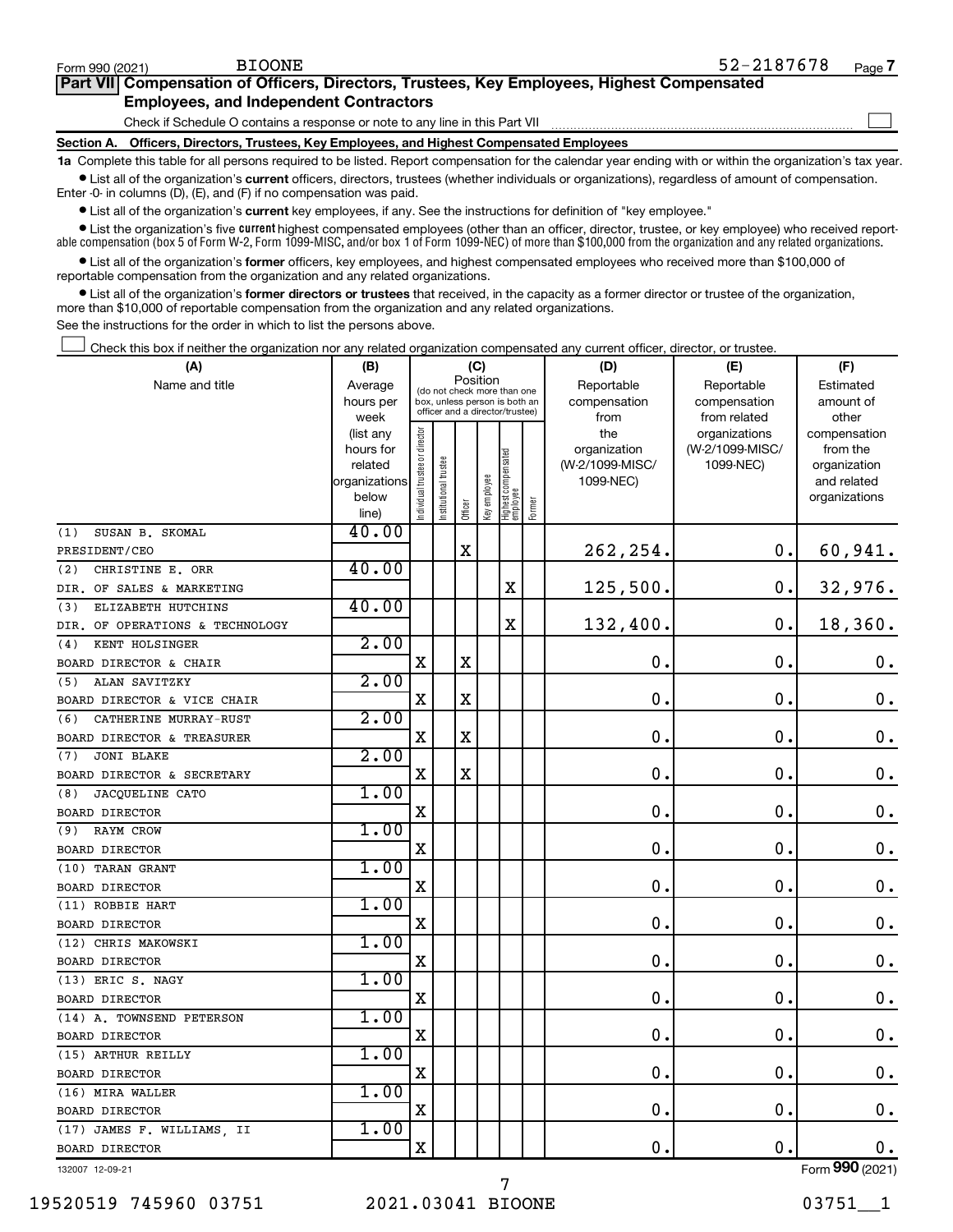|                                                                                      | <b>BIOONE</b><br>Form 990 (2021)                                                                                                                                                                                                                       |                                                                      |                                |                       |                 |              |                                                                                                 |                                        |                                                     | 52-2187678                                        |                                                 |          |                                                                          | Page 8 |
|--------------------------------------------------------------------------------------|--------------------------------------------------------------------------------------------------------------------------------------------------------------------------------------------------------------------------------------------------------|----------------------------------------------------------------------|--------------------------------|-----------------------|-----------------|--------------|-------------------------------------------------------------------------------------------------|----------------------------------------|-----------------------------------------------------|---------------------------------------------------|-------------------------------------------------|----------|--------------------------------------------------------------------------|--------|
| <b>Part VII</b>                                                                      | Section A. Officers, Directors, Trustees, Key Employees, and Highest Compensated Employees (continued)                                                                                                                                                 |                                                                      |                                |                       |                 |              |                                                                                                 |                                        |                                                     |                                                   |                                                 |          |                                                                          |        |
|                                                                                      | (A)<br>Name and title                                                                                                                                                                                                                                  | (B)<br>Average<br>hours per<br>week                                  |                                |                       | (C)<br>Position |              | (do not check more than one<br>box, unless person is both an<br>officer and a director/trustee) |                                        | (D)<br>Reportable<br>compensation<br>from           | (E)<br>Reportable<br>compensation<br>from related |                                                 |          | (F)<br>Estimated<br>amount of<br>other                                   |        |
|                                                                                      |                                                                                                                                                                                                                                                        | (list any<br>hours for<br>related<br>organizations<br>below<br>line) | Individual trustee or director | Institutional trustee | Officer         | key employee | Highest compensated<br>employee                                                                 | Former                                 | the<br>organization<br>(W-2/1099-MISC/<br>1099-NEC) | organizations<br>(W-2/1099-MISC/<br>1099-NEC)     |                                                 |          | compensation<br>from the<br>organization<br>and related<br>organizations |        |
|                                                                                      |                                                                                                                                                                                                                                                        |                                                                      |                                |                       |                 |              |                                                                                                 |                                        |                                                     |                                                   |                                                 |          |                                                                          |        |
|                                                                                      |                                                                                                                                                                                                                                                        |                                                                      |                                |                       |                 |              |                                                                                                 |                                        |                                                     |                                                   |                                                 |          |                                                                          |        |
|                                                                                      |                                                                                                                                                                                                                                                        |                                                                      |                                |                       |                 |              |                                                                                                 |                                        |                                                     |                                                   |                                                 |          |                                                                          |        |
|                                                                                      |                                                                                                                                                                                                                                                        |                                                                      |                                |                       |                 |              |                                                                                                 |                                        |                                                     |                                                   |                                                 |          |                                                                          |        |
|                                                                                      |                                                                                                                                                                                                                                                        |                                                                      |                                |                       |                 |              |                                                                                                 |                                        |                                                     |                                                   |                                                 |          |                                                                          |        |
|                                                                                      |                                                                                                                                                                                                                                                        |                                                                      |                                |                       |                 |              |                                                                                                 |                                        |                                                     |                                                   |                                                 |          |                                                                          |        |
|                                                                                      |                                                                                                                                                                                                                                                        |                                                                      |                                |                       |                 |              |                                                                                                 |                                        |                                                     |                                                   |                                                 |          |                                                                          |        |
|                                                                                      |                                                                                                                                                                                                                                                        |                                                                      |                                |                       |                 |              |                                                                                                 |                                        |                                                     |                                                   |                                                 |          |                                                                          |        |
|                                                                                      |                                                                                                                                                                                                                                                        |                                                                      |                                |                       |                 |              |                                                                                                 |                                        |                                                     |                                                   |                                                 |          |                                                                          |        |
|                                                                                      |                                                                                                                                                                                                                                                        |                                                                      |                                |                       |                 |              |                                                                                                 |                                        | 520, 154.                                           |                                                   | $\overline{0}$ .                                |          | 112, 277.                                                                |        |
|                                                                                      | c Total from continuation sheets to Part VII, Section A manufactured by                                                                                                                                                                                |                                                                      |                                |                       |                 |              |                                                                                                 |                                        | $\overline{0}$ .<br>520, 154.                       |                                                   | $\overline{\mathfrak{o}}$ .<br>$\overline{0}$ . |          | 112, 277.                                                                | 0.     |
| $\mathbf{2}$                                                                         | Total number of individuals (including but not limited to those listed above) who received more than \$100,000 of reportable                                                                                                                           |                                                                      |                                |                       |                 |              |                                                                                                 |                                        |                                                     |                                                   |                                                 |          |                                                                          | 3      |
|                                                                                      | compensation from the organization $\blacktriangleright$                                                                                                                                                                                               |                                                                      |                                |                       |                 |              |                                                                                                 |                                        |                                                     |                                                   |                                                 |          | Yes                                                                      | No     |
| З                                                                                    | Did the organization list any former officer, director, trustee, key employee, or highest compensated employee on                                                                                                                                      |                                                                      |                                |                       |                 |              |                                                                                                 |                                        |                                                     |                                                   |                                                 | 3        |                                                                          | х      |
| 4                                                                                    | For any individual listed on line 1a, is the sum of reportable compensation and other compensation from the organization                                                                                                                               |                                                                      |                                |                       |                 |              |                                                                                                 |                                        |                                                     |                                                   |                                                 | 4        | х                                                                        |        |
| 5                                                                                    | Did any person listed on line 1a receive or accrue compensation from any unrelated organization or individual for services                                                                                                                             |                                                                      |                                |                       |                 |              |                                                                                                 |                                        |                                                     |                                                   |                                                 |          |                                                                          | X      |
|                                                                                      | rendered to the organization? If "Yes," complete Schedule J for such person.<br><b>Section B. Independent Contractors</b>                                                                                                                              |                                                                      |                                |                       |                 |              |                                                                                                 |                                        |                                                     |                                                   |                                                 | 5        |                                                                          |        |
| 1.                                                                                   | Complete this table for your five highest compensated independent contractors that received more than \$100,000 of compensation from<br>the organization. Report compensation for the calendar year ending with or within the organization's tax year. |                                                                      |                                |                       |                 |              |                                                                                                 |                                        |                                                     |                                                   |                                                 |          |                                                                          |        |
|                                                                                      | (A)<br>Name and business address                                                                                                                                                                                                                       |                                                                      |                                |                       |                 |              |                                                                                                 |                                        | (B)<br>Description of services                      |                                                   |                                                 |          | (C)<br>Compensation                                                      |        |
|                                                                                      | ASSOCIATION OF RESEARCH LIBRARIES, 21                                                                                                                                                                                                                  |                                                                      |                                |                       |                 |              |                                                                                                 |                                        |                                                     |                                                   |                                                 |          |                                                                          |        |
| SPIE                                                                                 | DUPONT CIR, NW, #800, WASHINGTON, DC 20036                                                                                                                                                                                                             |                                                                      |                                |                       |                 |              |                                                                                                 |                                        | ADMIN.<br>SERVICES                                  |                                                   |                                                 |          | 1,266,903.                                                               |        |
| 1000 20TH STREET, BELLINGHAM, WA 99225<br>INNODATA ISOGEN, INC., 55 CHALLENGER ROAD, |                                                                                                                                                                                                                                                        |                                                                      |                                |                       |                 |              |                                                                                                 | TECHNOLOGY SERVICES<br>DATA CONVERSION |                                                     |                                                   |                                                 | 427,871. |                                                                          |        |
|                                                                                      | S-202, RIDGEFIELD PARK, NJ 07600<br>CORDIA PARTNERS, 8330 BOONE BLVD, SUITE                                                                                                                                                                            |                                                                      |                                |                       |                 |              |                                                                                                 |                                        | SERVICE                                             |                                                   |                                                 |          | 176,185.                                                                 |        |
|                                                                                      | 350, VIENNA, VA 22182                                                                                                                                                                                                                                  |                                                                      |                                |                       |                 |              |                                                                                                 |                                        | ACCOUNTING SERVICES                                 |                                                   |                                                 |          | 147,386.                                                                 |        |
|                                                                                      |                                                                                                                                                                                                                                                        |                                                                      |                                |                       |                 |              |                                                                                                 |                                        |                                                     |                                                   |                                                 |          |                                                                          |        |
| $\mathbf{2}$                                                                         | Total number of independent contractors (including but not limited to those listed above) who received more than<br>\$100,000 of compensation from the organization                                                                                    |                                                                      |                                |                       |                 |              | 4                                                                                               |                                        |                                                     |                                                   |                                                 |          |                                                                          |        |
|                                                                                      |                                                                                                                                                                                                                                                        |                                                                      |                                |                       |                 |              |                                                                                                 |                                        |                                                     |                                                   |                                                 |          | Form 990 (2021)                                                          |        |

132008 12-09-21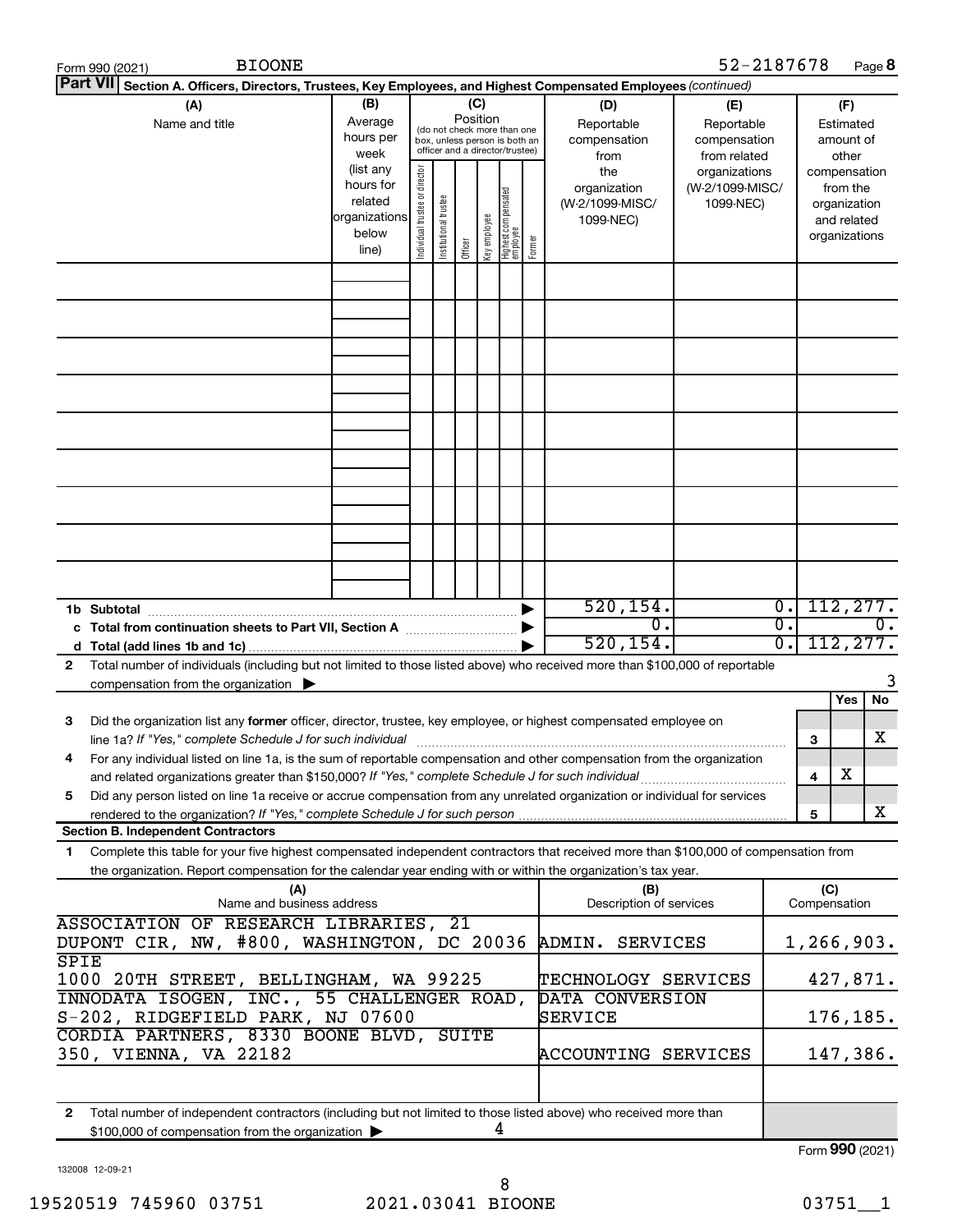|                                                                                                                                                                                                                                                                                                              |                         |                                                       | <b>BIOONE</b>                                                                                                          |                 |                      |                 |                                       | 52-2187678                    | Page 9                                                          |
|--------------------------------------------------------------------------------------------------------------------------------------------------------------------------------------------------------------------------------------------------------------------------------------------------------------|-------------------------|-------------------------------------------------------|------------------------------------------------------------------------------------------------------------------------|-----------------|----------------------|-----------------|---------------------------------------|-------------------------------|-----------------------------------------------------------------|
|                                                                                                                                                                                                                                                                                                              |                         |                                                       | <b>Statement of Revenue</b>                                                                                            |                 |                      |                 |                                       |                               |                                                                 |
|                                                                                                                                                                                                                                                                                                              |                         |                                                       |                                                                                                                        |                 |                      |                 |                                       |                               |                                                                 |
|                                                                                                                                                                                                                                                                                                              |                         |                                                       |                                                                                                                        |                 |                      | Total revenue   | Related or exempt<br>function revenue | Unrelated<br>business revenue | (D)<br>Revenue excluded<br>from tax under<br>sections 512 - 514 |
|                                                                                                                                                                                                                                                                                                              |                         |                                                       | 1 a Federated campaigns                                                                                                | 1a              |                      |                 |                                       |                               |                                                                 |
| Form 990 (2021)<br><b>Part VIII</b><br>Contributions, Gifts, Grants<br>and Other Similar Amounts<br>е<br>f<br>h<br>Program Service<br>Revenue<br>2 a<br>b<br>c<br>d<br>e<br>f<br>a<br>3<br>4<br>5<br>b<br>c<br>evenue<br>Other <sub>R</sub><br>Miscellaneous<br>Revenue<br>11 a<br>b<br>c<br>12 <sup>2</sup> |                         | <b>b</b> Membership dues                              | 1 <sub>b</sub>                                                                                                         |                 |                      |                 |                                       |                               |                                                                 |
|                                                                                                                                                                                                                                                                                                              | c Fundraising events    | 1 <sub>c</sub>                                        |                                                                                                                        |                 |                      |                 |                                       |                               |                                                                 |
|                                                                                                                                                                                                                                                                                                              | d Related organizations | 1 <sub>d</sub>                                        |                                                                                                                        |                 |                      |                 |                                       |                               |                                                                 |
|                                                                                                                                                                                                                                                                                                              |                         |                                                       | Government grants (contributions)                                                                                      | 1e              | 145,400.             |                 |                                       |                               |                                                                 |
|                                                                                                                                                                                                                                                                                                              |                         |                                                       | All other contributions, gifts, grants, and                                                                            |                 |                      |                 |                                       |                               |                                                                 |
|                                                                                                                                                                                                                                                                                                              |                         |                                                       | similar amounts not included above                                                                                     | 1f              |                      |                 |                                       |                               |                                                                 |
|                                                                                                                                                                                                                                                                                                              |                         |                                                       | Noncash contributions included in lines 1a-1f                                                                          | 1g  \$          |                      |                 |                                       |                               |                                                                 |
|                                                                                                                                                                                                                                                                                                              |                         |                                                       |                                                                                                                        |                 |                      | 145,400.        |                                       |                               |                                                                 |
|                                                                                                                                                                                                                                                                                                              |                         |                                                       |                                                                                                                        |                 | <b>Business Code</b> |                 |                                       |                               |                                                                 |
|                                                                                                                                                                                                                                                                                                              |                         |                                                       | PUBLICATIONS                                                                                                           |                 | 900099               | 12,526,607.     | 12,526,607.                           |                               |                                                                 |
|                                                                                                                                                                                                                                                                                                              |                         |                                                       | ANCILLARY REVENUE                                                                                                      |                 | 900099               | 59,814.         | 59,814.                               |                               |                                                                 |
|                                                                                                                                                                                                                                                                                                              |                         |                                                       | OPEN ACCESS INCOME                                                                                                     |                 | 900099               |                 | 44,185,                               |                               |                                                                 |
|                                                                                                                                                                                                                                                                                                              |                         |                                                       | REFERRAL FEES                                                                                                          |                 | 900099               | 44,185.<br>269. | 269                                   |                               |                                                                 |
|                                                                                                                                                                                                                                                                                                              |                         |                                                       | CAREER CENTER                                                                                                          |                 | 900099               | 85.             | 85                                    |                               |                                                                 |
|                                                                                                                                                                                                                                                                                                              |                         | 6 a Gross rents                                       |                                                                                                                        |                 |                      |                 |                                       |                               |                                                                 |
|                                                                                                                                                                                                                                                                                                              |                         |                                                       | All other program service revenue                                                                                      |                 |                      |                 |                                       |                               |                                                                 |
|                                                                                                                                                                                                                                                                                                              |                         |                                                       |                                                                                                                        |                 | ▶                    | 12,630,960.     |                                       |                               |                                                                 |
|                                                                                                                                                                                                                                                                                                              |                         | Investment income (including dividends, interest, and |                                                                                                                        |                 | 167,797.             |                 |                                       |                               |                                                                 |
|                                                                                                                                                                                                                                                                                                              |                         |                                                       |                                                                                                                        | ▶               |                      |                 |                                       | 167,797.                      |                                                                 |
|                                                                                                                                                                                                                                                                                                              |                         |                                                       | Income from investment of tax-exempt bond proceeds                                                                     |                 |                      |                 |                                       |                               |                                                                 |
|                                                                                                                                                                                                                                                                                                              |                         |                                                       | (i) Real                                                                                                               | (ii) Personal   |                      |                 |                                       |                               |                                                                 |
|                                                                                                                                                                                                                                                                                                              |                         |                                                       |                                                                                                                        |                 |                      |                 |                                       |                               |                                                                 |
|                                                                                                                                                                                                                                                                                                              |                         | 6a<br>.                                               |                                                                                                                        |                 |                      |                 |                                       |                               |                                                                 |
|                                                                                                                                                                                                                                                                                                              |                         |                                                       | 6 <sub>b</sub><br>Less: rental expenses                                                                                |                 |                      |                 |                                       |                               |                                                                 |
|                                                                                                                                                                                                                                                                                                              |                         |                                                       | 6c<br>Rental income or (loss)                                                                                          |                 |                      |                 |                                       |                               |                                                                 |
|                                                                                                                                                                                                                                                                                                              |                         |                                                       | d Net rental income or (loss)                                                                                          |                 |                      |                 |                                       |                               |                                                                 |
|                                                                                                                                                                                                                                                                                                              |                         |                                                       | 7 a Gross amount from sales of                                                                                         | (i) Securities  | (ii) Other           |                 |                                       |                               |                                                                 |
|                                                                                                                                                                                                                                                                                                              |                         |                                                       | assets other than inventory<br>7a                                                                                      |                 |                      |                 |                                       |                               |                                                                 |
|                                                                                                                                                                                                                                                                                                              |                         |                                                       | <b>b</b> Less: cost or other basis                                                                                     |                 |                      |                 |                                       |                               |                                                                 |
|                                                                                                                                                                                                                                                                                                              |                         |                                                       | 7b<br>and sales expenses                                                                                               |                 |                      |                 |                                       |                               |                                                                 |
|                                                                                                                                                                                                                                                                                                              |                         |                                                       | 7c<br>c Gain or (loss)                                                                                                 |                 |                      |                 |                                       |                               |                                                                 |
|                                                                                                                                                                                                                                                                                                              |                         |                                                       |                                                                                                                        |                 |                      |                 |                                       |                               |                                                                 |
|                                                                                                                                                                                                                                                                                                              |                         |                                                       | 8 a Gross income from fundraising events (not                                                                          |                 |                      |                 |                                       |                               |                                                                 |
|                                                                                                                                                                                                                                                                                                              |                         |                                                       | including \$<br><u>_______________________</u> of                                                                      |                 |                      |                 |                                       |                               |                                                                 |
|                                                                                                                                                                                                                                                                                                              |                         |                                                       | contributions reported on line 1c). See                                                                                |                 |                      |                 |                                       |                               |                                                                 |
|                                                                                                                                                                                                                                                                                                              |                         |                                                       |                                                                                                                        |                 |                      |                 |                                       |                               |                                                                 |
|                                                                                                                                                                                                                                                                                                              |                         |                                                       | <b>b</b> Less: direct expenses                                                                                         | l 8b            |                      |                 |                                       |                               |                                                                 |
|                                                                                                                                                                                                                                                                                                              |                         |                                                       | c Net income or (loss) from fundraising events                                                                         |                 | ▶                    |                 |                                       |                               |                                                                 |
|                                                                                                                                                                                                                                                                                                              |                         |                                                       | 9 a Gross income from gaming activities. See                                                                           |                 |                      |                 |                                       |                               |                                                                 |
|                                                                                                                                                                                                                                                                                                              |                         |                                                       |                                                                                                                        |                 |                      |                 |                                       |                               |                                                                 |
|                                                                                                                                                                                                                                                                                                              |                         |                                                       |                                                                                                                        | l 9b            |                      |                 |                                       |                               |                                                                 |
|                                                                                                                                                                                                                                                                                                              |                         |                                                       | c Net income or (loss) from gaming activities                                                                          |                 | ▶                    |                 |                                       |                               |                                                                 |
|                                                                                                                                                                                                                                                                                                              |                         |                                                       | 10 a Gross sales of inventory, less returns                                                                            |                 |                      |                 |                                       |                               |                                                                 |
|                                                                                                                                                                                                                                                                                                              |                         |                                                       |                                                                                                                        |                 |                      |                 |                                       |                               |                                                                 |
|                                                                                                                                                                                                                                                                                                              |                         |                                                       | <b>b</b> Less: cost of goods sold                                                                                      | 10 <sub>b</sub> |                      |                 |                                       |                               |                                                                 |
|                                                                                                                                                                                                                                                                                                              |                         |                                                       | c Net income or (loss) from sales of inventory                                                                         |                 | ▶                    |                 |                                       |                               |                                                                 |
|                                                                                                                                                                                                                                                                                                              |                         |                                                       |                                                                                                                        |                 | <b>Business Code</b> |                 |                                       |                               |                                                                 |
|                                                                                                                                                                                                                                                                                                              |                         |                                                       | <u> 1980 - Johann Stein, marwolaethau a bhann an t-Albann an t-Albann an t-Albann an t-Albann an t-Albann an t-Alb</u> |                 |                      |                 |                                       |                               |                                                                 |
|                                                                                                                                                                                                                                                                                                              |                         |                                                       | the control of the control of the control of the control of the control of                                             |                 |                      |                 |                                       |                               |                                                                 |
|                                                                                                                                                                                                                                                                                                              |                         |                                                       | <u> 1989 - Johann Barbara, martxa alemaniar a</u>                                                                      |                 |                      |                 |                                       |                               |                                                                 |
|                                                                                                                                                                                                                                                                                                              |                         |                                                       |                                                                                                                        |                 |                      |                 |                                       |                               |                                                                 |
|                                                                                                                                                                                                                                                                                                              |                         |                                                       |                                                                                                                        |                 |                      |                 |                                       |                               |                                                                 |
|                                                                                                                                                                                                                                                                                                              |                         |                                                       |                                                                                                                        |                 |                      | 12, 944, 157.   | 12,630,960.                           | $\mathbf{0}$ .                | 167,797.                                                        |
| 132009 12-09-21                                                                                                                                                                                                                                                                                              |                         |                                                       |                                                                                                                        |                 |                      |                 |                                       |                               | Form 990 (2021)                                                 |

132009 12-09-21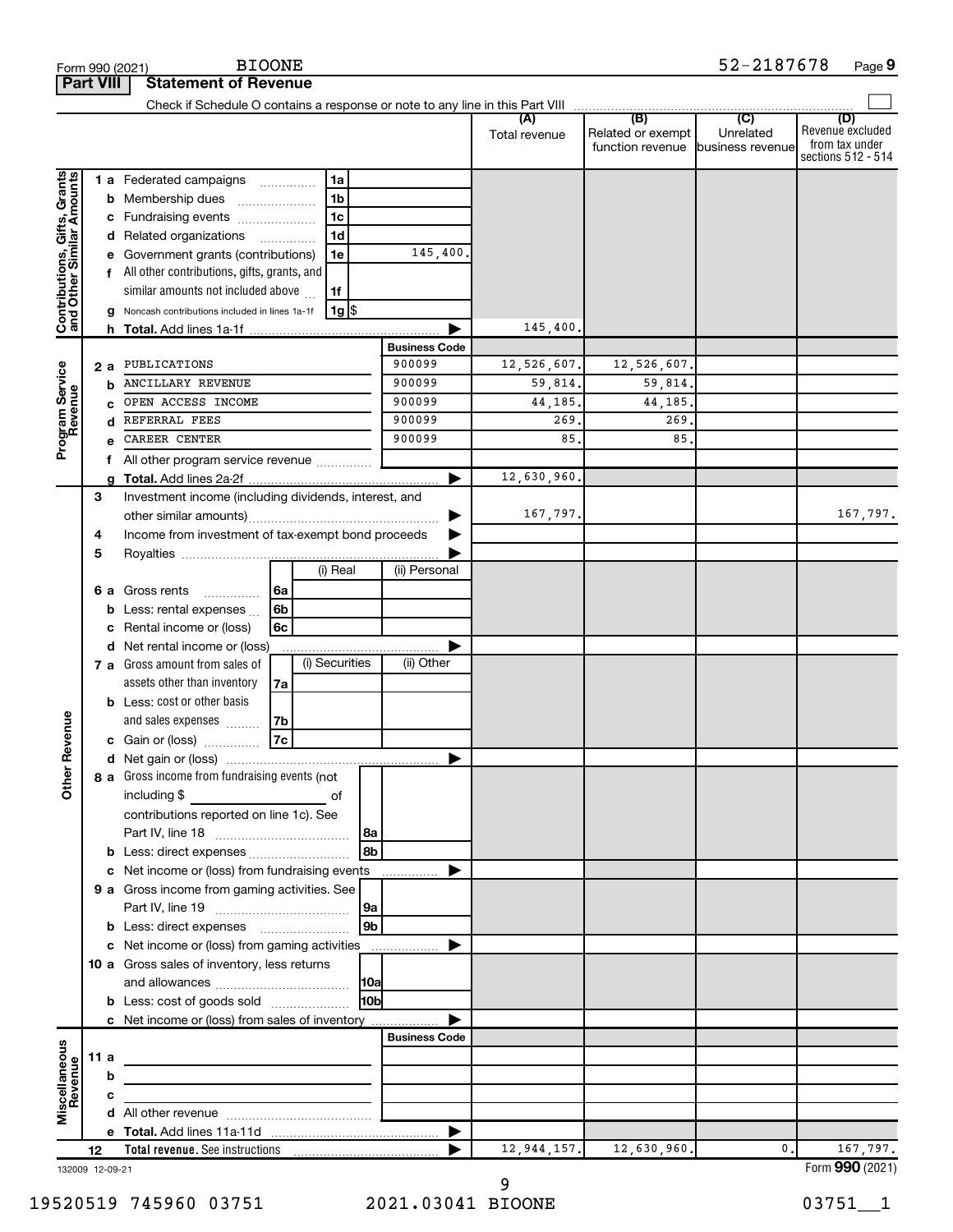|              | Section 50 HCJ(3) and 50 HCJ(4) organizations must complete all columns. All other organizations must complete column (A).                                 |                      |                             |                                    |                         |
|--------------|------------------------------------------------------------------------------------------------------------------------------------------------------------|----------------------|-----------------------------|------------------------------------|-------------------------|
|              |                                                                                                                                                            | (A)                  | (B)                         | (C)                                | (D)                     |
|              | Do not include amounts reported on lines 6b,<br>7b, 8b, 9b, and 10b of Part VIII.                                                                          | Total expenses       | Program service<br>expenses | Management and<br>general expenses | Fundraising<br>expenses |
| 1            | Grants and other assistance to domestic organizations                                                                                                      |                      |                             |                                    |                         |
|              | and domestic governments. See Part IV, line 21<br>$\mathbf{r}$                                                                                             |                      |                             |                                    |                         |
| $\mathbf{2}$ | Grants and other assistance to domestic                                                                                                                    |                      |                             |                                    |                         |
|              | individuals. See Part IV, line 22                                                                                                                          |                      |                             |                                    |                         |
| 3            | Grants and other assistance to foreign                                                                                                                     |                      |                             |                                    |                         |
|              | organizations, foreign governments, and foreign                                                                                                            |                      |                             |                                    |                         |
|              | individuals. See Part IV, lines 15 and 16                                                                                                                  |                      |                             |                                    |                         |
| 4            | Benefits paid to or for members                                                                                                                            |                      |                             |                                    |                         |
| 5            | Compensation of current officers, directors,                                                                                                               | 323,196.             |                             | 323,196.                           |                         |
|              | trustees, and key employees                                                                                                                                |                      |                             |                                    |                         |
| 6            | Compensation not included above to disqualified<br>persons (as defined under section 4958(f)(1)) and                                                       |                      |                             |                                    |                         |
|              | persons described in section 4958(c)(3)(B)                                                                                                                 |                      |                             |                                    |                         |
| 7            |                                                                                                                                                            | 602, 208.            |                             | 602, 208.                          |                         |
| 8            | Pension plan accruals and contributions (include                                                                                                           |                      |                             |                                    |                         |
|              | section 401(k) and 403(b) employer contributions)                                                                                                          | 84,429.              |                             | 84,429.                            |                         |
| 9            |                                                                                                                                                            | 77,386.              |                             | 77,386.                            |                         |
| 10           |                                                                                                                                                            | 64, 443.             |                             | 64,443.                            |                         |
| 11           | Fees for services (nonemployees):                                                                                                                          |                      |                             |                                    |                         |
|              |                                                                                                                                                            |                      |                             |                                    |                         |
| b            |                                                                                                                                                            | 27,632.              |                             | 27,632.                            |                         |
|              |                                                                                                                                                            | 209,607.             |                             | 209,607.                           |                         |
| d            |                                                                                                                                                            |                      |                             |                                    |                         |
|              | e Professional fundraising services. See Part IV, line 17                                                                                                  |                      |                             |                                    |                         |
| f.           | Investment management fees                                                                                                                                 | 14,188.              |                             | 14,188.                            |                         |
| g            | Other. (If line 11g amount exceeds 10% of line 25,                                                                                                         |                      |                             |                                    |                         |
|              | column (A), amount, list line 11g expenses on Sch O.)                                                                                                      | 60.                  |                             | 60.                                |                         |
| 12           |                                                                                                                                                            | 36,760.              | 10,800.<br>$-988.$          | 25,960.                            |                         |
| 13           |                                                                                                                                                            | 28,960.<br>649, 428. | 636, 313.                   | 29,948.<br>13, 115.                |                         |
| 14           |                                                                                                                                                            | 4,005,340.           | 4,005,340.                  |                                    |                         |
| 15           |                                                                                                                                                            | 16, 230.             |                             | 16, 230.                           |                         |
| 16           |                                                                                                                                                            | 4,392.               |                             | 4,392.                             |                         |
| 17           | Payments of travel or entertainment expenses                                                                                                               |                      |                             |                                    |                         |
| 18           | for any federal, state, or local public officials                                                                                                          |                      |                             |                                    |                         |
| 19           | Conferences, conventions, and meetings                                                                                                                     | $17,301$ .           | 5,900.                      | 11,401.                            |                         |
| 20           | Interest                                                                                                                                                   |                      |                             |                                    |                         |
| 21           |                                                                                                                                                            |                      |                             |                                    |                         |
| 22           | Depreciation, depletion, and amortization                                                                                                                  | 98,080.              |                             | 98,080.                            |                         |
| 23           | Insurance                                                                                                                                                  | 40,550.              |                             | 40,550.                            |                         |
| 24           | Other expenses. Itemize expenses not covered<br>above. (List miscellaneous expenses on line 24e. If<br>line 24e amount exceeds 10% of line 25, column (A), |                      |                             |                                    |                         |
|              | amount, list line 24e expenses on Schedule O.)<br>DISCOUNTS/COMMISSIONS                                                                                    | 4,633,177.           | 4,633,177.                  |                                    |                         |
| b            | <b>ADMINISTRATIVE EXP.</b>                                                                                                                                 | 134,028.             |                             | 134,028.                           |                         |
|              | DUES/SUBS./PUBS.                                                                                                                                           | 42,635.              |                             | 42,635.                            |                         |
| d            | FOREIGN CURRENCY LOSS                                                                                                                                      | 25,645.              |                             | 25,645.                            |                         |
|              | e All other expenses                                                                                                                                       | 16, 252.             | 750.                        | 15,502.                            |                         |
| 25           | Total functional expenses. Add lines 1 through 24e                                                                                                         | 11,151,927.          | 9,291,292.                  | 1,860,635.                         | $\overline{0}$ .        |
| 26           | Joint costs. Complete this line only if the organization                                                                                                   |                      |                             |                                    |                         |
|              | reported in column (B) joint costs from a combined                                                                                                         |                      |                             |                                    |                         |
|              | educational campaign and fundraising solicitation.                                                                                                         |                      |                             |                                    |                         |
|              | Check here $\blacktriangleright$<br>if following SOP 98-2 (ASC 958-720)                                                                                    |                      |                             |                                    |                         |

132010 12-09-21

Form (2021) **990**

**Part IX Statement of Functional Expenses**

*Section 501(c)(3) and 501(c)(4) organizations must complete all columns. All other organizations must complete column (A).*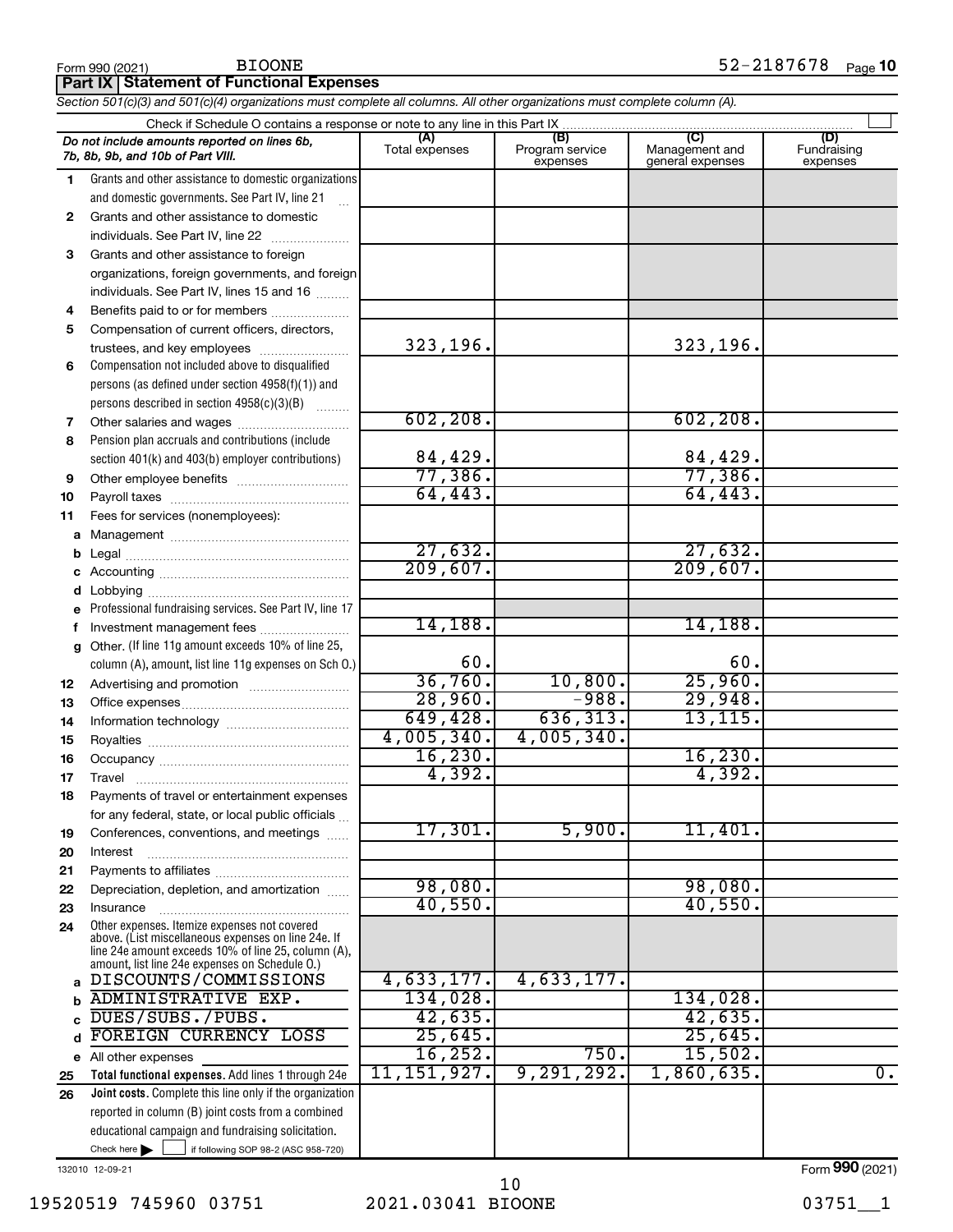**Part X Balance Sheet** 

| e to any line in this Part X |  |  |
|------------------------------|--|--|
|                              |  |  |

 $\boxed{\text{X}}$ 

|                             |    |                                                                                                        |     |              |                          |                         | X                  |
|-----------------------------|----|--------------------------------------------------------------------------------------------------------|-----|--------------|--------------------------|-------------------------|--------------------|
|                             |    |                                                                                                        |     |              | (A)<br>Beginning of year |                         | (B)<br>End of year |
|                             | 1  |                                                                                                        |     |              | 153, 237.                | 1                       |                    |
|                             | 2  |                                                                                                        |     |              | 6, 284, 861.             | $\overline{2}$          | 7,762,502.         |
|                             | з  |                                                                                                        |     |              |                          | 3                       |                    |
|                             | 4  |                                                                                                        |     |              | 524, 358.                | $\overline{\mathbf{4}}$ | 285,036.           |
|                             | 5  | Loans and other receivables from any current or former officer, director,                              |     |              |                          |                         |                    |
|                             |    | trustee, key employee, creator or founder, substantial contributor, or 35%                             |     |              |                          |                         |                    |
|                             |    |                                                                                                        |     |              |                          | 5                       |                    |
|                             | 6  | Loans and other receivables from other disqualified persons (as defined                                |     |              |                          |                         |                    |
|                             |    | under section $4958(f)(1)$ , and persons described in section $4958(c)(3)(B)$                          |     | <b>Salar</b> |                          | 6                       |                    |
|                             | 7  |                                                                                                        |     |              |                          | 7                       |                    |
| Assets                      | 8  |                                                                                                        |     |              |                          | 8                       |                    |
|                             | 9  | Prepaid expenses and deferred charges                                                                  |     |              | 46,560.                  | 9                       | 50,846.            |
|                             |    | 10a Land, buildings, and equipment: cost or other                                                      |     |              |                          |                         |                    |
|                             |    | basis. Complete Part VI of Schedule D    10a                                                           |     |              |                          |                         |                    |
|                             |    | <b>b</b> Less: accumulated depreciation                                                                | 10b |              |                          | 10c                     |                    |
|                             | 11 |                                                                                                        |     |              | 4, 238, 079.             | 11                      | 4,641,028.         |
|                             | 12 |                                                                                                        |     |              |                          | 12                      |                    |
|                             | 13 |                                                                                                        |     |              |                          | 13                      |                    |
|                             | 14 |                                                                                                        |     |              | 294, 240.                | 14                      | 196, 160.          |
|                             | 15 |                                                                                                        |     |              | 35,926.                  | 15                      | 36,466.            |
|                             | 16 |                                                                                                        |     |              | 11,577,261.              | 16                      | 12,972,038.        |
|                             | 17 |                                                                                                        |     |              | 261, 265.                | 17                      | 380,030.           |
|                             | 18 |                                                                                                        |     |              |                          | 18                      |                    |
|                             | 19 |                                                                                                        |     |              | 2,930,383.               | 19                      | 2,904,088.         |
|                             | 20 |                                                                                                        |     |              |                          | 20                      |                    |
|                             | 21 | Escrow or custodial account liability. Complete Part IV of Schedule D                                  |     |              |                          | 21                      |                    |
|                             | 22 | Loans and other payables to any current or former officer, director,                                   |     |              |                          |                         |                    |
| Liabilities                 |    | trustee, key employee, creator or founder, substantial contributor, or 35%                             |     |              |                          |                         |                    |
|                             |    |                                                                                                        |     |              |                          | 22                      |                    |
|                             | 23 | Secured mortgages and notes payable to unrelated third parties                                         |     |              |                          | 23                      |                    |
|                             | 24 | Unsecured notes and loans payable to unrelated third parties                                           |     |              | 145,400.                 | 24                      |                    |
|                             | 25 | Other liabilities (including federal income tax, payables to related third                             |     |              |                          |                         |                    |
|                             |    | parties, and other liabilities not included on lines 17-24). Complete Part X                           |     |              |                          |                         |                    |
|                             |    | of Schedule D <b>www.arenamines.com</b>                                                                |     |              | 4,592,552.               | 25                      | 4,958,392.         |
|                             | 26 | Total liabilities. Add lines 17 through 25                                                             |     |              | 7,929,600.               | 26                      | 8, 242, 510.       |
|                             |    | Organizations that follow FASB ASC 958, check here $\blacktriangleright \lfloor \underline{X} \rfloor$ |     |              |                          |                         |                    |
|                             |    | and complete lines 27, 28, 32, and 33.                                                                 |     |              |                          |                         | 4,729,528.         |
|                             | 27 |                                                                                                        |     |              | 3,647,661.               | 27                      |                    |
|                             | 28 |                                                                                                        |     |              |                          | 28                      |                    |
|                             |    | Organizations that do not follow FASB ASC 958, check here $\blacktriangleright$                        |     |              |                          |                         |                    |
| Net Assets or Fund Balances |    | and complete lines 29 through 33.                                                                      |     |              |                          |                         |                    |
|                             | 29 |                                                                                                        |     |              |                          | 29                      |                    |
|                             | 30 | Paid-in or capital surplus, or land, building, or equipment fund                                       |     |              |                          | 30                      |                    |
|                             | 31 | Retained earnings, endowment, accumulated income, or other funds                                       |     |              | 3,647,661.               | 31                      | 4,729,528.         |
|                             | 32 |                                                                                                        |     |              | 11,577,261.              | 32                      | 12,972,038.        |
|                             | 33 |                                                                                                        |     |              |                          | 33                      |                    |

Form (2021) **990**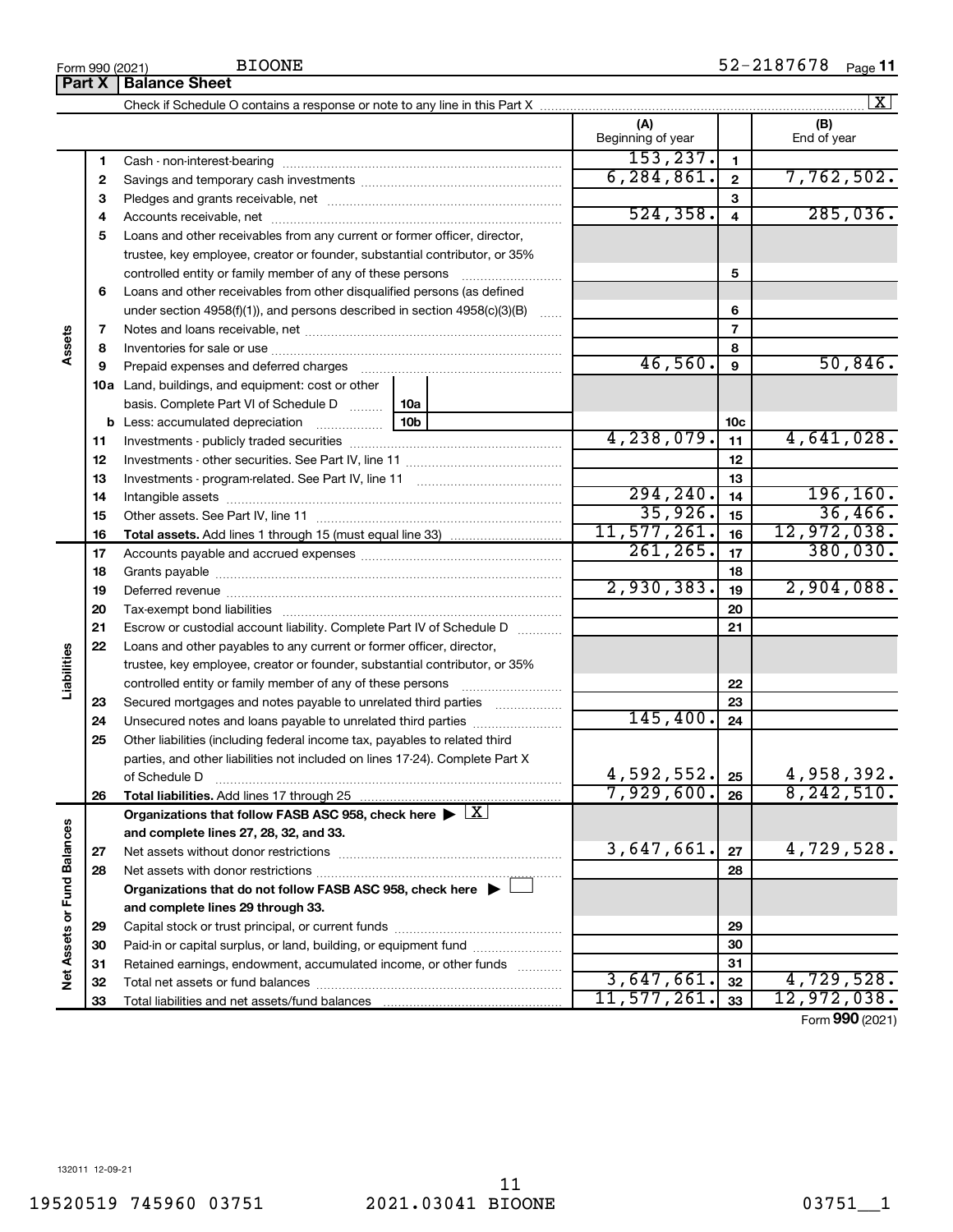|    | <b>BIOONE</b><br>Form 990 (2021)                                                                                                |                         | 52-2187678     |            | Page 12   |
|----|---------------------------------------------------------------------------------------------------------------------------------|-------------------------|----------------|------------|-----------|
|    | <b>Reconciliation of Net Assets</b><br><b>Part XI</b>                                                                           |                         |                |            |           |
|    |                                                                                                                                 |                         |                |            | X         |
|    |                                                                                                                                 |                         |                |            |           |
| 1  |                                                                                                                                 | $\blacksquare$          | 12,944,157.    |            |           |
| 2  |                                                                                                                                 | $\mathfrak{p}$          | 11, 151, 927.  |            |           |
| З  | Revenue less expenses. Subtract line 2 from line 1                                                                              | $\mathbf{3}$            | 1,792,230.     |            |           |
| 4  |                                                                                                                                 | $\overline{\mathbf{4}}$ | 3,647,661.     |            |           |
| 5  |                                                                                                                                 | 5                       |                |            | 242,688.  |
| 6  |                                                                                                                                 | 6                       |                |            |           |
| 7  | Investment expenses www.communication.com/www.communication.com/www.communication.com/www.com                                   | $\overline{7}$          |                |            |           |
| 8  |                                                                                                                                 | 8                       |                |            |           |
| 9  |                                                                                                                                 | $\mathbf{Q}$            | $-953,051.$    |            |           |
| 10 | Net assets or fund balances at end of year. Combine lines 3 through 9 (must equal Part X, line 32,                              |                         |                |            |           |
|    |                                                                                                                                 | 10                      | 4,729,528.     |            |           |
|    | Part XII Financial Statements and Reporting                                                                                     |                         |                |            |           |
|    |                                                                                                                                 |                         |                |            |           |
|    |                                                                                                                                 |                         |                | Yes        | <b>No</b> |
| 1  | Accounting method used to prepare the Form 990: $\Box$ Cash $\Box$ Accrual $\Box$ Other                                         |                         |                |            |           |
|    | If the organization changed its method of accounting from a prior year or checked "Other," explain on Schedule O.               |                         |                |            |           |
|    |                                                                                                                                 |                         | 2a             |            | х         |
|    | If "Yes," check a box below to indicate whether the financial statements for the year were compiled or reviewed on a            |                         |                |            |           |
|    | separate basis, consolidated basis, or both:                                                                                    |                         |                |            |           |
|    | Consolidated basis<br>$\Box$<br>Both consolidated and separate basis<br>Separate basis                                          |                         |                |            |           |
|    | <b>b</b> Were the organization's financial statements audited by an independent accountant?                                     |                         | 2 <sub>b</sub> | х          |           |
|    | If "Yes," check a box below to indicate whether the financial statements for the year were audited on a separate basis,         |                         |                |            |           |
|    | consolidated basis, or both:                                                                                                    |                         |                |            |           |
|    | $ \mathbf{X} $ Separate basis<br><b>Consolidated basis</b><br>Both consolidated and separate basis                              |                         |                |            |           |
|    | c If "Yes" to line 2a or 2b, does the organization have a committee that assumes responsibility for oversight of the audit,     |                         |                |            |           |
|    | review, or compilation of its financial statements and selection of an independent accountant?                                  |                         | 2c             | X          |           |
|    | If the organization changed either its oversight process or selection process during the tax year, explain on Schedule O.       |                         |                |            |           |
|    | 3a As a result of a federal award, was the organization required to undergo an audit or audits as set forth in the Single Audit |                         |                |            |           |
|    |                                                                                                                                 |                         | За             |            | x         |
|    | b If "Yes," did the organization undergo the required audit or audits? If the organization did not undergo the required audit   |                         |                |            |           |
|    |                                                                                                                                 |                         | 3b             | <b>000</b> |           |

Form (2021) **990**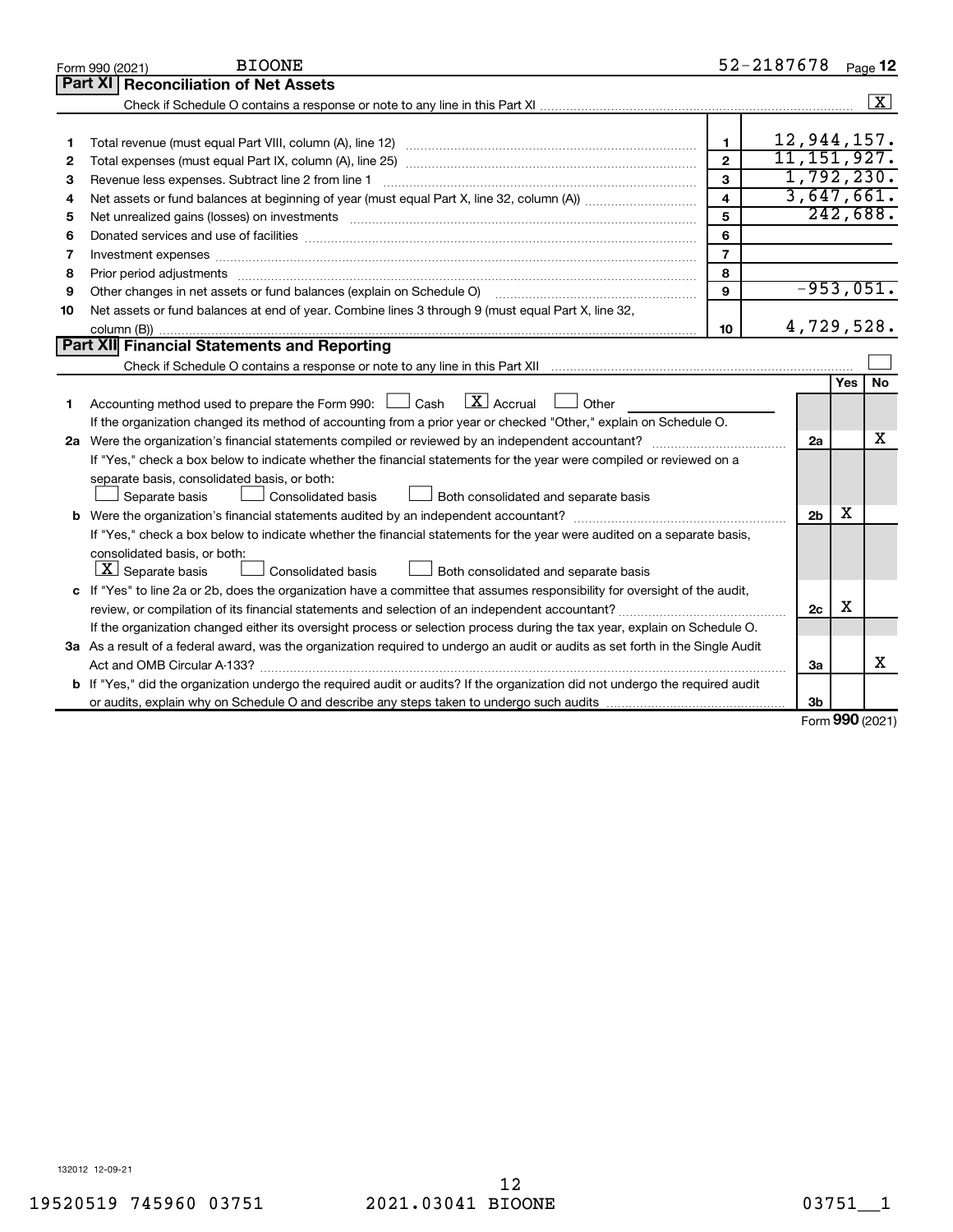Department of the Treasury Internal Revenue Service

# Form 990)<br>
Complete if the organization is a section 501(c)(3) organization or a section<br> **Public Charity Status and Public Support**

**4947(a)(1) nonexempt charitable trust. | Attach to Form 990 or Form 990-EZ.** 

**| Go to www.irs.gov/Form990 for instructions and the latest information.**

| <b>Open to Public</b><br>Inspection |
|-------------------------------------|

OMB No. 1545-0047

|                  |                    | Name of the organization                                                                                                                                                                                                                                                                                                                                                                                                                                                                                                                              |          |                                                        |                                        |                                   |                                                      | <b>Employer identification number</b>              |
|------------------|--------------------|-------------------------------------------------------------------------------------------------------------------------------------------------------------------------------------------------------------------------------------------------------------------------------------------------------------------------------------------------------------------------------------------------------------------------------------------------------------------------------------------------------------------------------------------------------|----------|--------------------------------------------------------|----------------------------------------|-----------------------------------|------------------------------------------------------|----------------------------------------------------|
|                  |                    | <b>BIOONE</b>                                                                                                                                                                                                                                                                                                                                                                                                                                                                                                                                         |          |                                                        |                                        |                                   |                                                      | 52-2187678                                         |
| Part I           |                    | Reason for Public Charity Status. (All organizations must complete this part.) See instructions.                                                                                                                                                                                                                                                                                                                                                                                                                                                      |          |                                                        |                                        |                                   |                                                      |                                                    |
| 1<br>2<br>3<br>4 |                    | The organization is not a private foundation because it is: (For lines 1 through 12, check only one box.)<br>A church, convention of churches, or association of churches described in section 170(b)(1)(A)(i).<br>A school described in section 170(b)(1)(A)(ii). (Attach Schedule E (Form 990).)<br>A hospital or a cooperative hospital service organization described in section 170(b)(1)(A)(iii).<br>A medical research organization operated in conjunction with a hospital described in section 170(b)(1)(A)(iii). Enter the hospital's name, |          |                                                        |                                        |                                   |                                                      |                                                    |
|                  |                    | city, and state:                                                                                                                                                                                                                                                                                                                                                                                                                                                                                                                                      |          |                                                        |                                        |                                   |                                                      |                                                    |
| 5                |                    | An organization operated for the benefit of a college or university owned or operated by a governmental unit described in<br>section 170(b)(1)(A)(iv). (Complete Part II.)                                                                                                                                                                                                                                                                                                                                                                            |          |                                                        |                                        |                                   |                                                      |                                                    |
| 6<br>7           |                    | A federal, state, or local government or governmental unit described in section 170(b)(1)(A)(v).<br>An organization that normally receives a substantial part of its support from a governmental unit or from the general public described in<br>section 170(b)(1)(A)(vi). (Complete Part II.)                                                                                                                                                                                                                                                        |          |                                                        |                                        |                                   |                                                      |                                                    |
| 8<br>9           |                    | A community trust described in section 170(b)(1)(A)(vi). (Complete Part II.)<br>An agricultural research organization described in section 170(b)(1)(A)(ix) operated in conjunction with a land-grant college                                                                                                                                                                                                                                                                                                                                         |          |                                                        |                                        |                                   |                                                      |                                                    |
|                  |                    | or university or a non-land-grant college of agriculture (see instructions). Enter the name, city, and state of the college or<br>university:                                                                                                                                                                                                                                                                                                                                                                                                         |          |                                                        |                                        |                                   |                                                      |                                                    |
| 10               | $\boxed{\text{X}}$ | An organization that normally receives (1) more than 33 1/3% of its support from contributions, membership fees, and gross receipts from<br>activities related to its exempt functions, subject to certain exceptions; and (2) no more than 33 1/3% of its support from gross investment<br>income and unrelated business taxable income (less section 511 tax) from businesses acquired by the organization after June 30, 1975.                                                                                                                     |          |                                                        |                                        |                                   |                                                      |                                                    |
| 11<br>12         |                    | See section 509(a)(2). (Complete Part III.)<br>An organization organized and operated exclusively to test for public safety. See section 509(a)(4).<br>An organization organized and operated exclusively for the benefit of, to perform the functions of, or to carry out the purposes of one or<br>more publicly supported organizations described in section 509(a)(1) or section 509(a)(2). See section 509(a)(3). Check the box on                                                                                                               |          |                                                        |                                        |                                   |                                                      |                                                    |
| а                |                    | lines 12a through 12d that describes the type of supporting organization and complete lines 12e, 12f, and 12g.<br>Type I. A supporting organization operated, supervised, or controlled by its supported organization(s), typically by giving<br>the supported organization(s) the power to regularly appoint or elect a majority of the directors or trustees of the supporting<br>organization. You must complete Part IV, Sections A and B.                                                                                                        |          |                                                        |                                        |                                   |                                                      |                                                    |
| b                |                    | Type II. A supporting organization supervised or controlled in connection with its supported organization(s), by having<br>control or management of the supporting organization vested in the same persons that control or manage the supported<br>organization(s). You must complete Part IV, Sections A and C.                                                                                                                                                                                                                                      |          |                                                        |                                        |                                   |                                                      |                                                    |
| с                |                    | Type III functionally integrated. A supporting organization operated in connection with, and functionally integrated with,<br>its supported organization(s) (see instructions). You must complete Part IV, Sections A, D, and E.                                                                                                                                                                                                                                                                                                                      |          |                                                        |                                        |                                   |                                                      |                                                    |
| d                |                    | Type III non-functionally integrated. A supporting organization operated in connection with its supported organization(s)<br>that is not functionally integrated. The organization generally must satisfy a distribution requirement and an attentiveness<br>requirement (see instructions). You must complete Part IV, Sections A and D, and Part V.                                                                                                                                                                                                 |          |                                                        |                                        |                                   |                                                      |                                                    |
| е                |                    | Check this box if the organization received a written determination from the IRS that it is a Type I, Type II, Type III<br>functionally integrated, or Type III non-functionally integrated supporting organization.                                                                                                                                                                                                                                                                                                                                  |          |                                                        |                                        |                                   |                                                      |                                                    |
| f                |                    | Enter the number of supported organizations                                                                                                                                                                                                                                                                                                                                                                                                                                                                                                           |          |                                                        |                                        |                                   |                                                      |                                                    |
| g                |                    | Provide the following information about the supported organization(s).<br>(i) Name of supported<br>organization                                                                                                                                                                                                                                                                                                                                                                                                                                       | (ii) EIN | (iii) Type of organization<br>(described on lines 1-10 | (iv) Is the organization listed<br>Yes | in your governing document?<br>No | (v) Amount of monetary<br>support (see instructions) | (vi) Amount of other<br>support (see instructions) |
|                  |                    |                                                                                                                                                                                                                                                                                                                                                                                                                                                                                                                                                       |          | above (see instructions))                              |                                        |                                   |                                                      |                                                    |
|                  |                    |                                                                                                                                                                                                                                                                                                                                                                                                                                                                                                                                                       |          |                                                        |                                        |                                   |                                                      |                                                    |
|                  |                    |                                                                                                                                                                                                                                                                                                                                                                                                                                                                                                                                                       |          |                                                        |                                        |                                   |                                                      |                                                    |
|                  |                    |                                                                                                                                                                                                                                                                                                                                                                                                                                                                                                                                                       |          |                                                        |                                        |                                   |                                                      |                                                    |
|                  |                    |                                                                                                                                                                                                                                                                                                                                                                                                                                                                                                                                                       |          |                                                        |                                        |                                   |                                                      |                                                    |
| Total            |                    |                                                                                                                                                                                                                                                                                                                                                                                                                                                                                                                                                       |          |                                                        |                                        |                                   |                                                      |                                                    |

1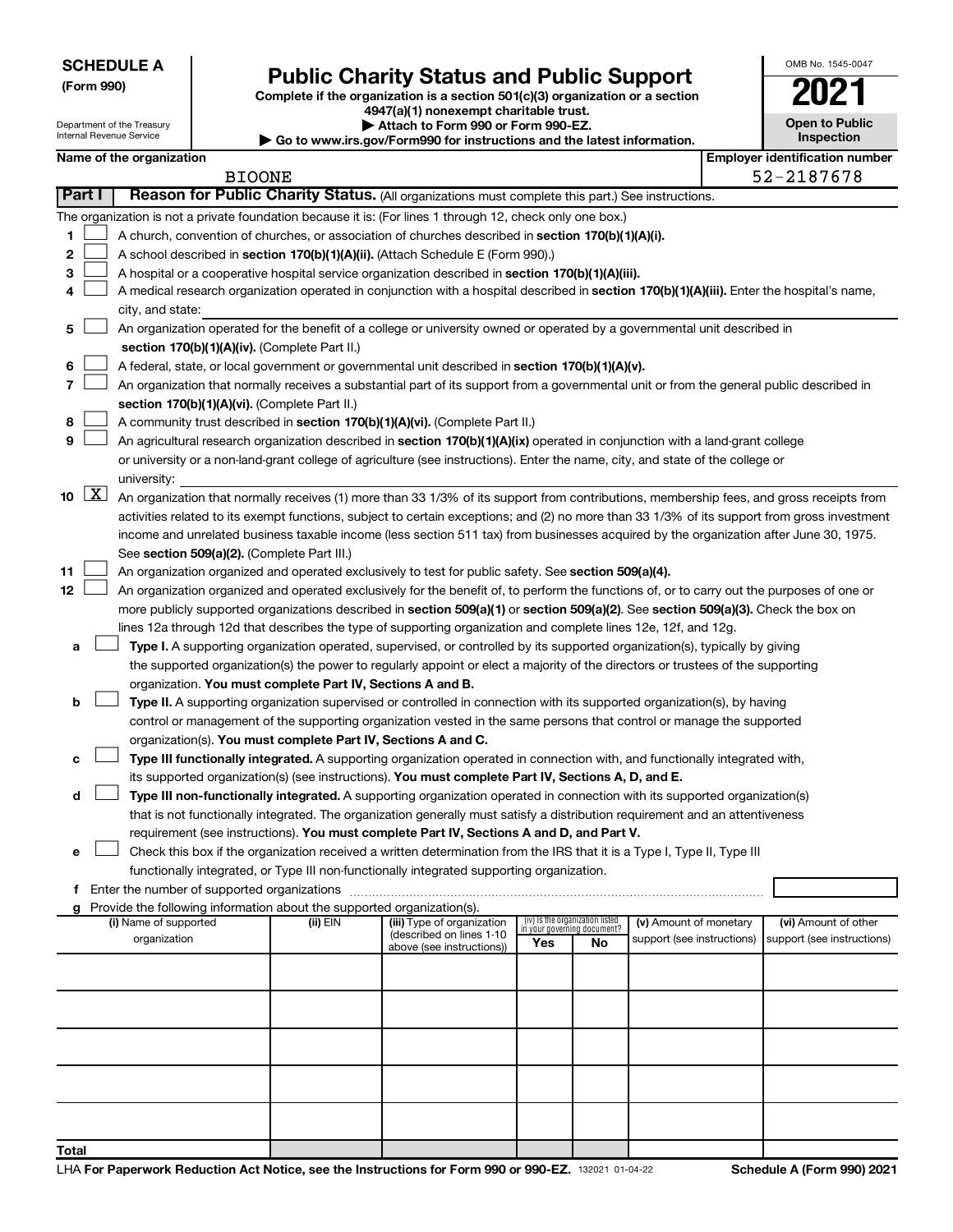| Schedule A (Form 990) 2021 |  |
|----------------------------|--|

(Complete only if you checked the box on line 5, 7, or 8 of Part I or if the organization failed to qualify under Part III. If the organization fails to qualify under the tests listed below, please complete Part III.) **Part II Support Schedule for Organizations Described in Sections 170(b)(1)(A)(iv) and 170(b)(1)(A)(vi)**

|   | <b>Section A. Public Support</b>                                                                                                                                                                                                                              |          |            |            |            |          |           |
|---|---------------------------------------------------------------------------------------------------------------------------------------------------------------------------------------------------------------------------------------------------------------|----------|------------|------------|------------|----------|-----------|
|   | Calendar year (or fiscal year beginning in)                                                                                                                                                                                                                   | (a) 2017 | (b) 2018   | $(c)$ 2019 | $(d)$ 2020 | (e) 2021 | (f) Total |
|   | 1 Gifts, grants, contributions, and                                                                                                                                                                                                                           |          |            |            |            |          |           |
|   | membership fees received. (Do not                                                                                                                                                                                                                             |          |            |            |            |          |           |
|   | include any "unusual grants.")                                                                                                                                                                                                                                |          |            |            |            |          |           |
|   | 2 Tax revenues levied for the organ-                                                                                                                                                                                                                          |          |            |            |            |          |           |
|   | ization's benefit and either paid to                                                                                                                                                                                                                          |          |            |            |            |          |           |
|   | or expended on its behalf                                                                                                                                                                                                                                     |          |            |            |            |          |           |
|   | 3 The value of services or facilities                                                                                                                                                                                                                         |          |            |            |            |          |           |
|   | furnished by a governmental unit to                                                                                                                                                                                                                           |          |            |            |            |          |           |
|   | the organization without charge                                                                                                                                                                                                                               |          |            |            |            |          |           |
|   | 4 Total. Add lines 1 through 3                                                                                                                                                                                                                                |          |            |            |            |          |           |
|   | 5 The portion of total contributions                                                                                                                                                                                                                          |          |            |            |            |          |           |
|   | by each person (other than a                                                                                                                                                                                                                                  |          |            |            |            |          |           |
|   | governmental unit or publicly                                                                                                                                                                                                                                 |          |            |            |            |          |           |
|   | supported organization) included                                                                                                                                                                                                                              |          |            |            |            |          |           |
|   | on line 1 that exceeds 2% of the                                                                                                                                                                                                                              |          |            |            |            |          |           |
|   | amount shown on line 11,                                                                                                                                                                                                                                      |          |            |            |            |          |           |
|   | column (f)                                                                                                                                                                                                                                                    |          |            |            |            |          |           |
|   | 6 Public support. Subtract line 5 from line 4.                                                                                                                                                                                                                |          |            |            |            |          |           |
|   | <b>Section B. Total Support</b>                                                                                                                                                                                                                               |          |            |            |            |          |           |
|   | Calendar year (or fiscal year beginning in)                                                                                                                                                                                                                   | (a) 2017 | $(b)$ 2018 | $(c)$ 2019 | $(d)$ 2020 | (e) 2021 | (f) Total |
|   | 7 Amounts from line 4                                                                                                                                                                                                                                         |          |            |            |            |          |           |
| 8 | Gross income from interest,                                                                                                                                                                                                                                   |          |            |            |            |          |           |
|   | dividends, payments received on                                                                                                                                                                                                                               |          |            |            |            |          |           |
|   | securities loans, rents, royalties,                                                                                                                                                                                                                           |          |            |            |            |          |           |
|   | and income from similar sources                                                                                                                                                                                                                               |          |            |            |            |          |           |
| 9 | Net income from unrelated business                                                                                                                                                                                                                            |          |            |            |            |          |           |
|   | activities, whether or not the                                                                                                                                                                                                                                |          |            |            |            |          |           |
|   | business is regularly carried on                                                                                                                                                                                                                              |          |            |            |            |          |           |
|   | 10 Other income. Do not include gain                                                                                                                                                                                                                          |          |            |            |            |          |           |
|   | or loss from the sale of capital                                                                                                                                                                                                                              |          |            |            |            |          |           |
|   | assets (Explain in Part VI.)                                                                                                                                                                                                                                  |          |            |            |            |          |           |
|   | 11 Total support. Add lines 7 through 10                                                                                                                                                                                                                      |          |            |            |            |          |           |
|   | <b>12</b> Gross receipts from related activities, etc. (see instructions)                                                                                                                                                                                     |          |            |            |            | 12       |           |
|   | 13 First 5 years. If the Form 990 is for the organization's first, second, third, fourth, or fifth tax year as a section 501(c)(3)                                                                                                                            |          |            |            |            |          |           |
|   | organization, check this box and stop here <b>construction and construction</b> control and construction of the construction of the construction of the construction of the construction of the construction of the construction of                           |          |            |            |            |          |           |
|   | <b>Section C. Computation of Public Support Percentage</b>                                                                                                                                                                                                    |          |            |            |            |          |           |
|   |                                                                                                                                                                                                                                                               |          |            |            |            | 14       | %         |
|   |                                                                                                                                                                                                                                                               |          |            |            |            | 15       | %         |
|   | 16a 33 1/3% support test - 2021. If the organization did not check the box on line 13, and line 14 is 33 1/3% or more, check this box and                                                                                                                     |          |            |            |            |          |           |
|   | stop here. The organization qualifies as a publicly supported organization [11] manuscription [11] manuscription [11] manuscription [11] manuscription [11] manuscription [11] manuscription [11] manuscription [11] manuscrip                                |          |            |            |            |          |           |
|   | b 33 1/3% support test - 2020. If the organization did not check a box on line 13 or 16a, and line 15 is 33 1/3% or more, check this box                                                                                                                      |          |            |            |            |          |           |
|   |                                                                                                                                                                                                                                                               |          |            |            |            |          |           |
|   | 17a 10% -facts-and-circumstances test - 2021. If the organization did not check a box on line 13, 16a, or 16b, and line 14 is 10% or more,                                                                                                                    |          |            |            |            |          |           |
|   | and if the organization meets the facts-and-circumstances test, check this box and stop here. Explain in Part VI how the organization                                                                                                                         |          |            |            |            |          |           |
|   | meets the facts-and-circumstances test. The organization qualifies as a publicly supported organization                                                                                                                                                       |          |            |            |            |          |           |
|   | <b>b 10% -facts-and-circumstances test - 2020.</b> If the organization did not check a box on line 13, 16a, 16b, or 17a, and line 15 is 10% or                                                                                                                |          |            |            |            |          |           |
|   | more, and if the organization meets the facts-and-circumstances test, check this box and stop here. Explain in Part VI how the                                                                                                                                |          |            |            |            |          |           |
|   |                                                                                                                                                                                                                                                               |          |            |            |            |          |           |
|   | organization meets the facts-and-circumstances test. The organization qualifies as a publicly supported organization<br>18 Private foundation. If the organization did not check a box on line 13, 16a, 16b, 17a, or 17b, check this box and see instructions |          |            |            |            |          |           |

**Schedule A (Form 990) 2021**

132022 01-04-22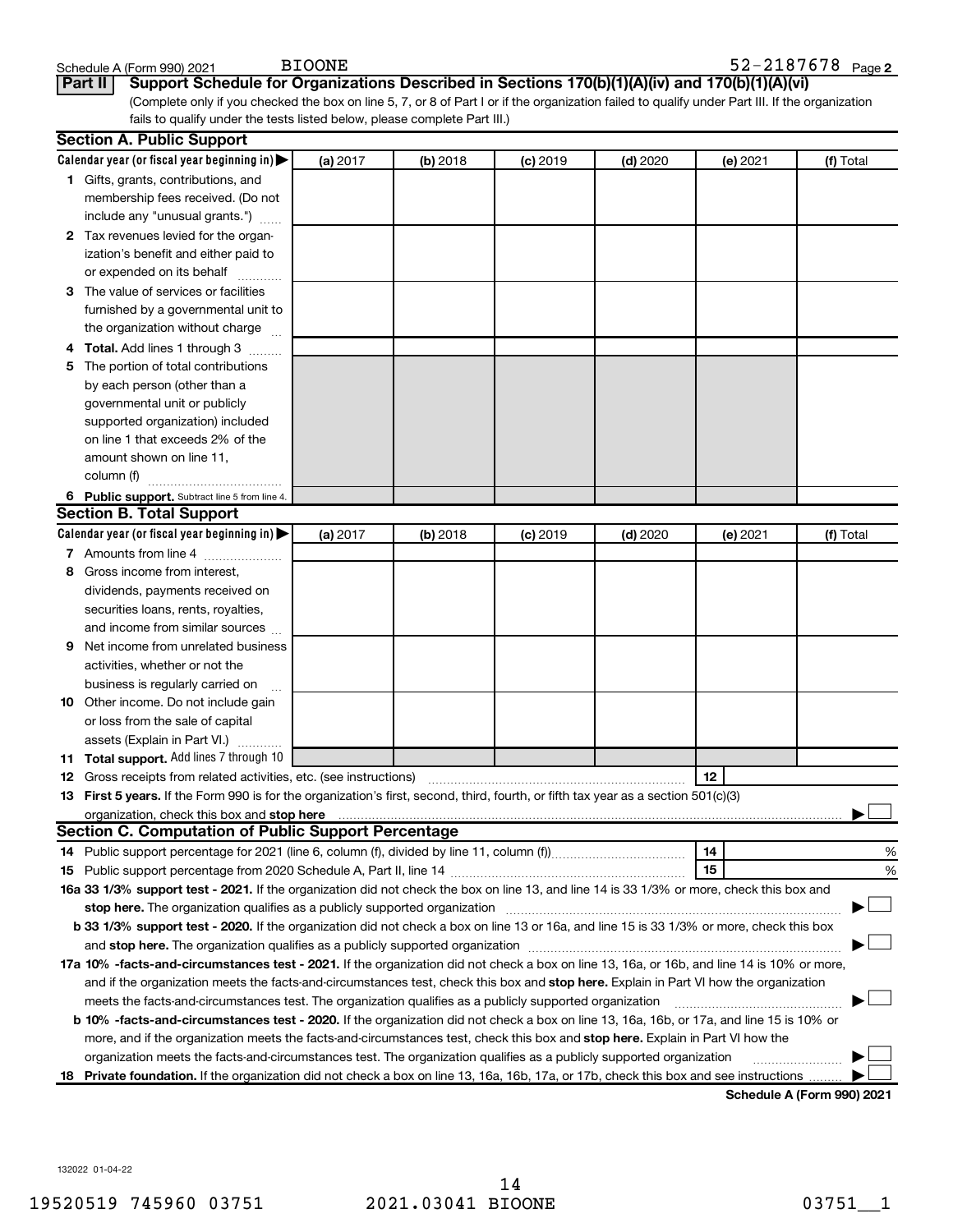#### Schedule A (Form 990) 2021 BIOONE

### **Part III Support Schedule for Organizations Described in Section 509(a)(2)**

(Complete only if you checked the box on line 10 of Part I or if the organization failed to qualify under Part II. If the organization fails to qualify under the tests listed below, please complete Part II.)

| <b>Section A. Public Support</b>                                                                                                                                                         |             |               |               |               |             |                                          |
|------------------------------------------------------------------------------------------------------------------------------------------------------------------------------------------|-------------|---------------|---------------|---------------|-------------|------------------------------------------|
| Calendar year (or fiscal year beginning in)                                                                                                                                              | (a) 2017    | $(b)$ 2018    | $(c)$ 2019    | $(d)$ 2020    | (e) 2021    | (f) Total                                |
| 1 Gifts, grants, contributions, and                                                                                                                                                      |             |               |               |               |             |                                          |
| membership fees received. (Do not                                                                                                                                                        |             |               |               |               |             |                                          |
| include any "unusual grants.")                                                                                                                                                           |             |               |               |               | 145,400.    | 145,400.                                 |
| 2 Gross receipts from admissions,<br>merchandise sold or services per-<br>formed, or facilities furnished in<br>any activity that is related to the<br>organization's tax-exempt purpose | 11,805,595. | 11,927,305.   | 11,857,183.   | 12, 159, 025. | 12,630,960. | 60,380,068.                              |
| 3 Gross receipts from activities that                                                                                                                                                    |             |               |               |               |             |                                          |
| are not an unrelated trade or bus-                                                                                                                                                       |             |               |               |               |             |                                          |
| iness under section 513                                                                                                                                                                  |             |               |               |               |             |                                          |
| 4 Tax revenues levied for the organ-                                                                                                                                                     |             |               |               |               |             |                                          |
| ization's benefit and either paid to<br>or expended on its behalf                                                                                                                        |             |               |               |               |             |                                          |
| 5 The value of services or facilities                                                                                                                                                    |             |               |               |               |             |                                          |
| furnished by a governmental unit to                                                                                                                                                      |             |               |               |               |             |                                          |
| the organization without charge                                                                                                                                                          |             |               |               |               |             |                                          |
| 6 Total. Add lines 1 through 5                                                                                                                                                           | 11,805,595. | 11,927,305    | 11,857,183    | 12, 159, 025. | 12,776,360  | 60, 525, 468.                            |
| 7a Amounts included on lines 1, 2, and                                                                                                                                                   |             |               |               |               |             |                                          |
| 3 received from disqualified persons                                                                                                                                                     |             |               |               |               |             | 0.                                       |
| <b>b</b> Amounts included on lines 2 and 3 received<br>from other than disqualified persons that<br>exceed the greater of \$5,000 or 1% of the<br>amount on line 13 for the year         |             |               |               |               |             | $\mathbf 0$ .                            |
| c Add lines 7a and 7b                                                                                                                                                                    |             |               |               |               |             | σ.                                       |
| 8 Public support. (Subtract line 7c from line 6.)                                                                                                                                        |             |               |               |               |             | 60, 525, 468.                            |
| <b>Section B. Total Support</b>                                                                                                                                                          |             |               |               |               |             |                                          |
| Calendar year (or fiscal year beginning in)                                                                                                                                              | (a) 2017    | $(b)$ 2018    | $(c)$ 2019    | $(d)$ 2020    | (e) 2021    | (f) Total                                |
| <b>9</b> Amounts from line 6                                                                                                                                                             | 11,805,595. | 11,927,305    | 11,857,183    | 12, 159, 025  | 12,776,360  | 60, 525, 468.                            |
| <b>10a</b> Gross income from interest,<br>dividends, payments received on<br>securities loans, rents, royalties,<br>and income from similar sources                                      | 86,504.     | 129,512.      | 149,379.      | 95,863.       | 167,797.    | 629,055.                                 |
| <b>b</b> Unrelated business taxable income                                                                                                                                               |             |               |               |               |             |                                          |
| (less section 511 taxes) from businesses<br>acquired after June 30, 1975                                                                                                                 |             |               |               |               |             |                                          |
| c Add lines 10a and 10b                                                                                                                                                                  | 86,504.     | 129,512.      | 149,379.      | 95,863.       | 167,797.    | 629,055.                                 |
| <b>11</b> Net income from unrelated business<br>activities not included on line 10b,<br>whether or not the business is<br>regularly carried on                                           |             |               |               |               |             |                                          |
| <b>12</b> Other income. Do not include gain                                                                                                                                              |             |               |               |               |             |                                          |
| or loss from the sale of capital<br>assets (Explain in Part VI.)                                                                                                                         | 181,025.    | 191, 554.     | 183, 116.     | 273.          |             | 555,968.                                 |
| <b>13</b> Total support. (Add lines 9, 10c, 11, and 12.)                                                                                                                                 | 12,073,124. | 12, 248, 371. | 12, 189, 678. | 12, 255, 161. | 12,944,157. | 61,710,491.                              |
| 14 First 5 years. If the Form 990 is for the organization's first, second, third, fourth, or fifth tax year as a section 501(c)(3) organization,                                         |             |               |               |               |             |                                          |
| check this box and stop here                                                                                                                                                             |             |               |               |               |             |                                          |
| <b>Section C. Computation of Public Support Percentage</b>                                                                                                                               |             |               |               |               |             |                                          |
| 15 Public support percentage for 2021 (line 8, column (f), divided by line 13, column (f))                                                                                               |             |               |               |               | 15          | 98.08<br>%                               |
| 16 Public support percentage from 2020 Schedule A, Part III, line 15                                                                                                                     |             |               |               |               | 16          | 97.93<br>$\%$                            |
| Section D. Computation of Investment Income Percentage                                                                                                                                   |             |               |               |               |             |                                          |
| 17 Investment income percentage for 2021 (line 10c, column (f), divided by line 13, column (f))                                                                                          |             |               |               |               | 17          | 1.02<br>$\%$                             |
| 18 Investment income percentage from 2020 Schedule A, Part III, line 17                                                                                                                  |             |               |               |               | 18          | .90<br>$\%$                              |
| 19a 33 1/3% support tests - 2021. If the organization did not check the box on line 14, and line 15 is more than 33 1/3%, and line 17 is not                                             |             |               |               |               |             |                                          |
| more than 33 1/3%, check this box and stop here. The organization qualifies as a publicly supported organization                                                                         |             |               |               |               |             | $\blacktriangleright$ $\boxed{\text{X}}$ |
| b 33 1/3% support tests - 2020. If the organization did not check a box on line 14 or line 19a, and line 16 is more than 33 1/3%, and                                                    |             |               |               |               |             |                                          |
| line 18 is not more than 33 1/3%, check this box and stop here. The organization qualifies as a publicly supported organization                                                          |             |               |               |               |             |                                          |
|                                                                                                                                                                                          |             |               |               |               |             |                                          |
| 132023 01-04-22                                                                                                                                                                          |             |               | 1 E           |               |             | Schedule A (Form 990) 2021               |

19520519 745960 03751 2021.03041 BIOONE 03751\_\_1

15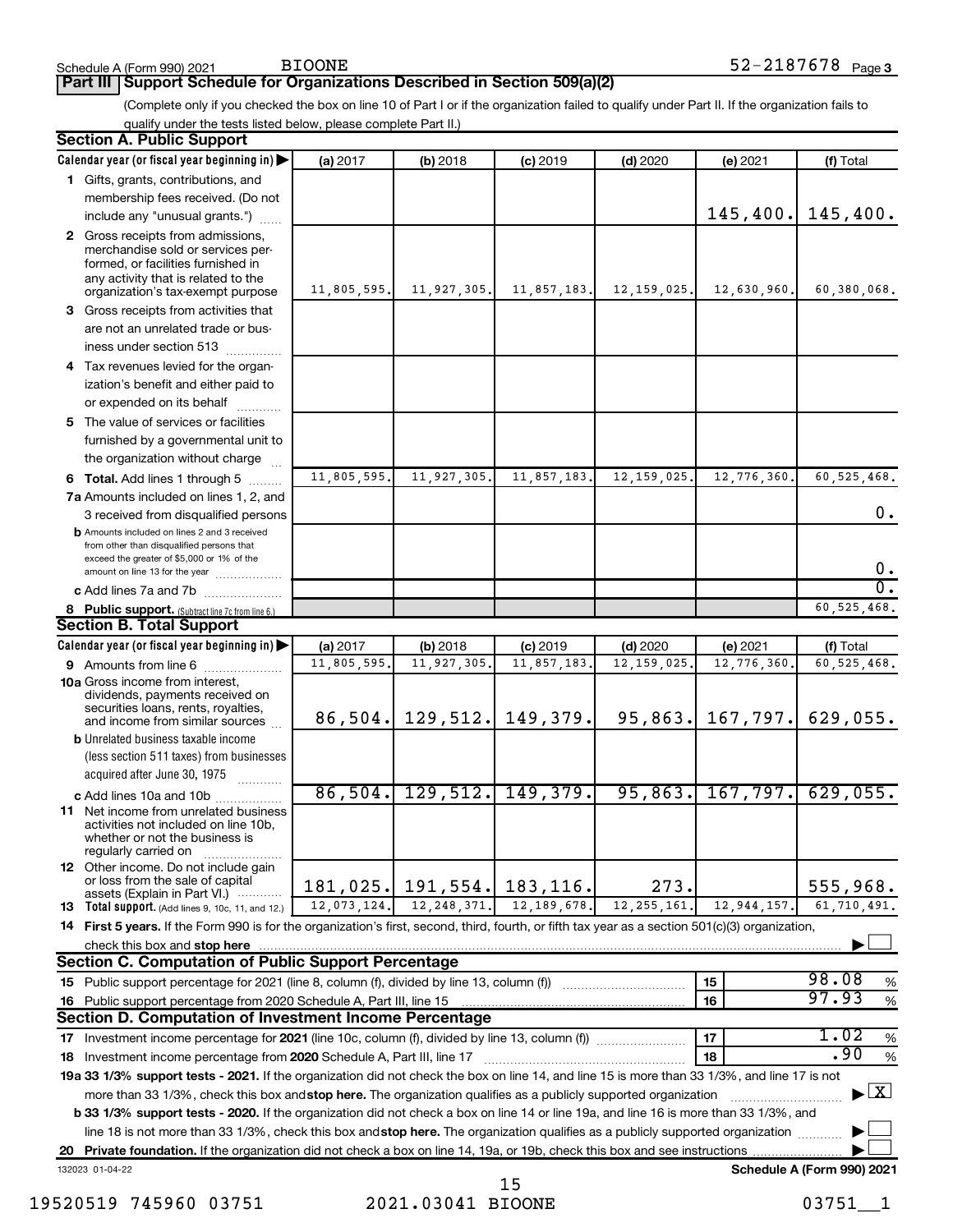**Yes No**

### **Part IV Supporting Organizations**

(Complete only if you checked a box in line 12 on Part I. If you checked box 12a, Part I, complete Sections A and B. If you checked box 12b, Part I, complete Sections A and C. If you checked box 12c, Part I, complete Sections A, D, and E. If you checked box 12d, Part I, complete Sections A and D, and complete Part V.)

### **Section A. All Supporting Organizations**

- **1** Are all of the organization's supported organizations listed by name in the organization's governing documents? If "No," describe in Part VI how the supported organizations are designated. If designated by *class or purpose, describe the designation. If historic and continuing relationship, explain.*
- **2** Did the organization have any supported organization that does not have an IRS determination of status under section 509(a)(1) or (2)? If "Yes," explain in Part **VI** how the organization determined that the supported *organization was described in section 509(a)(1) or (2).*
- **3a** Did the organization have a supported organization described in section 501(c)(4), (5), or (6)? If "Yes," answer *lines 3b and 3c below.*
- **b** Did the organization confirm that each supported organization qualified under section 501(c)(4), (5), or (6) and satisfied the public support tests under section 509(a)(2)? If "Yes," describe in Part VI when and how the *organization made the determination.*
- **c** Did the organization ensure that all support to such organizations was used exclusively for section 170(c)(2)(B) purposes? If "Yes," explain in Part VI what controls the organization put in place to ensure such use.
- **4 a** *If* Was any supported organization not organized in the United States ("foreign supported organization")? *"Yes," and if you checked box 12a or 12b in Part I, answer lines 4b and 4c below.*
- **b** Did the organization have ultimate control and discretion in deciding whether to make grants to the foreign supported organization? If "Yes," describe in Part VI how the organization had such control and discretion *despite being controlled or supervised by or in connection with its supported organizations.*
- **c** Did the organization support any foreign supported organization that does not have an IRS determination under sections 501(c)(3) and 509(a)(1) or (2)? If "Yes," explain in Part VI what controls the organization used *to ensure that all support to the foreign supported organization was used exclusively for section 170(c)(2)(B) purposes.*
- **5a** Did the organization add, substitute, or remove any supported organizations during the tax year? If "Yes," answer lines 5b and 5c below (if applicable). Also, provide detail in **Part VI,** including (i) the names and EIN *numbers of the supported organizations added, substituted, or removed; (ii) the reasons for each such action; (iii) the authority under the organization's organizing document authorizing such action; and (iv) how the action was accomplished (such as by amendment to the organizing document).*
- **b** Type I or Type II only. Was any added or substituted supported organization part of a class already designated in the organization's organizing document?
- **c Substitutions only.**  Was the substitution the result of an event beyond the organization's control?
- **6** Did the organization provide support (whether in the form of grants or the provision of services or facilities) to **Part VI.** support or benefit one or more of the filing organization's supported organizations? If "Yes," provide detail in anyone other than (i) its supported organizations, (ii) individuals that are part of the charitable class benefited by one or more of its supported organizations, or (iii) other supporting organizations that also
- **7** Did the organization provide a grant, loan, compensation, or other similar payment to a substantial contributor regard to a substantial contributor? If "Yes," complete Part I of Schedule L (Form 990). (as defined in section 4958(c)(3)(C)), a family member of a substantial contributor, or a 35% controlled entity with
- **8** Did the organization make a loan to a disqualified person (as defined in section 4958) not described on line 7? *If "Yes," complete Part I of Schedule L (Form 990).*
- **9 a** Was the organization controlled directly or indirectly at any time during the tax year by one or more in section 509(a)(1) or (2))? If "Yes," provide detail in **Part VI.** disqualified persons, as defined in section 4946 (other than foundation managers and organizations described
- **b** Did one or more disqualified persons (as defined on line 9a) hold a controlling interest in any entity in which the supporting organization had an interest? If "Yes," provide detail in Part VI.
- **c** Did a disqualified person (as defined on line 9a) have an ownership interest in, or derive any personal benefit from, assets in which the supporting organization also had an interest? If "Yes," provide detail in Part VI.
- **10 a** Was the organization subject to the excess business holdings rules of section 4943 because of section supporting organizations)? If "Yes," answer line 10b below. 4943(f) (regarding certain Type II supporting organizations, and all Type III non-functionally integrated
	- **b** Did the organization have any excess business holdings in the tax year? (Use Schedule C, Form 4720, to *determine whether the organization had excess business holdings.)*

132024 01-04-21

**1 2 3a 3b 3c 4a 4b 4c 5a 5b 5c 6 7 8 9a 9b 9c 10a 10b Schedule A (Form 990) 2021**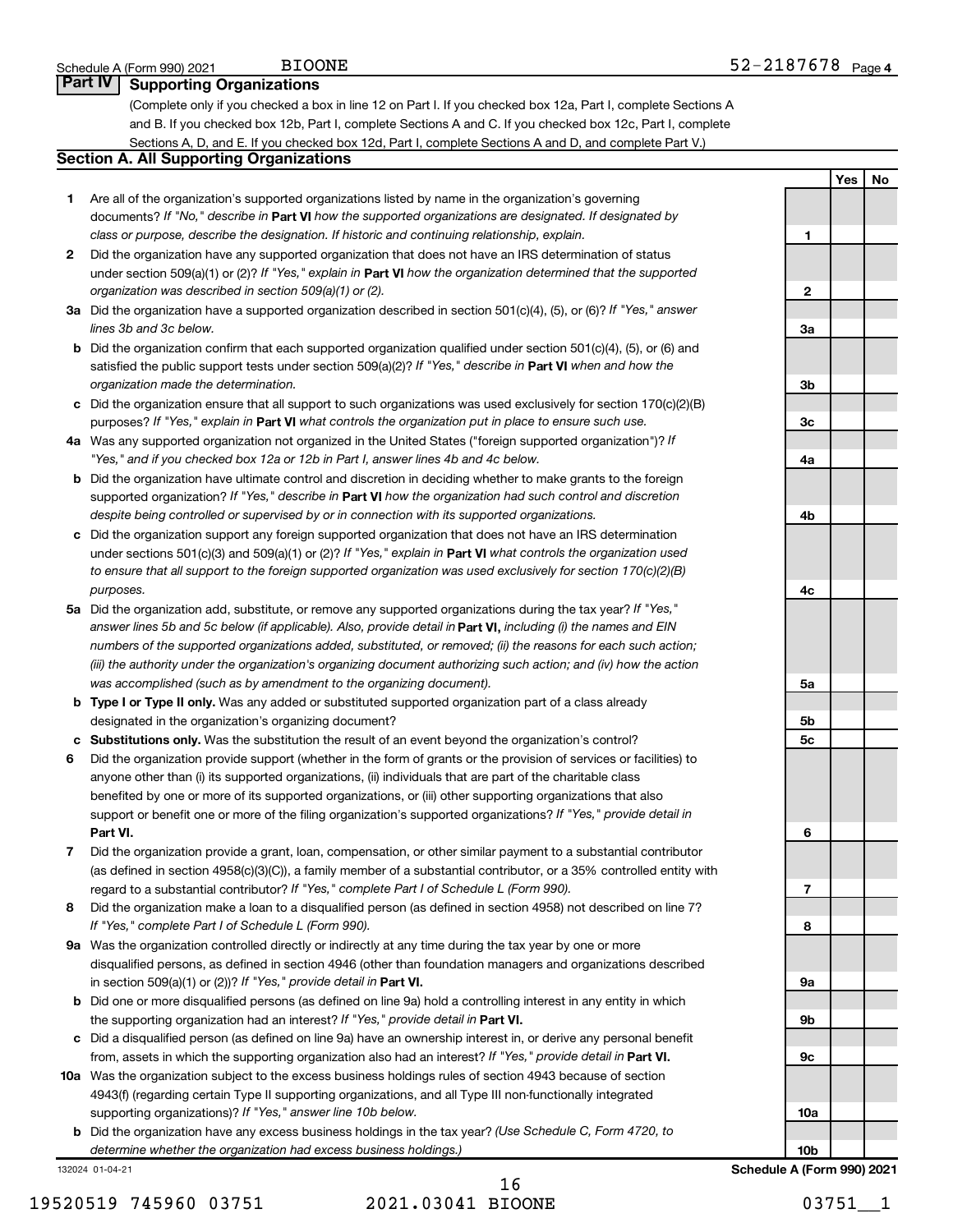|                                                                                                                                                                                                                                                                                                                                                                                                                                                                                                                                                                                                                                                                                                                                                                                                                                                                                                                                                                                                                                                                                                                                                                                                                                                                                                                                                                                                                                                                                                                                                                                                                                                                                                                                                                                                                                                                                                                                                                                                                                                                                                                                                                                                                                                                                                                                                                                                                                                                                                                                                                                                                                                                                                                                                                                                                                                                                                                                                       |                                                                                                                            |              | Yes |  |
|-------------------------------------------------------------------------------------------------------------------------------------------------------------------------------------------------------------------------------------------------------------------------------------------------------------------------------------------------------------------------------------------------------------------------------------------------------------------------------------------------------------------------------------------------------------------------------------------------------------------------------------------------------------------------------------------------------------------------------------------------------------------------------------------------------------------------------------------------------------------------------------------------------------------------------------------------------------------------------------------------------------------------------------------------------------------------------------------------------------------------------------------------------------------------------------------------------------------------------------------------------------------------------------------------------------------------------------------------------------------------------------------------------------------------------------------------------------------------------------------------------------------------------------------------------------------------------------------------------------------------------------------------------------------------------------------------------------------------------------------------------------------------------------------------------------------------------------------------------------------------------------------------------------------------------------------------------------------------------------------------------------------------------------------------------------------------------------------------------------------------------------------------------------------------------------------------------------------------------------------------------------------------------------------------------------------------------------------------------------------------------------------------------------------------------------------------------------------------------------------------------------------------------------------------------------------------------------------------------------------------------------------------------------------------------------------------------------------------------------------------------------------------------------------------------------------------------------------------------------------------------------------------------------------------------------------------------|----------------------------------------------------------------------------------------------------------------------------|--------------|-----|--|
| 11                                                                                                                                                                                                                                                                                                                                                                                                                                                                                                                                                                                                                                                                                                                                                                                                                                                                                                                                                                                                                                                                                                                                                                                                                                                                                                                                                                                                                                                                                                                                                                                                                                                                                                                                                                                                                                                                                                                                                                                                                                                                                                                                                                                                                                                                                                                                                                                                                                                                                                                                                                                                                                                                                                                                                                                                                                                                                                                                                    | Has the organization accepted a gift or contribution from any of the following persons?                                    |              |     |  |
|                                                                                                                                                                                                                                                                                                                                                                                                                                                                                                                                                                                                                                                                                                                                                                                                                                                                                                                                                                                                                                                                                                                                                                                                                                                                                                                                                                                                                                                                                                                                                                                                                                                                                                                                                                                                                                                                                                                                                                                                                                                                                                                                                                                                                                                                                                                                                                                                                                                                                                                                                                                                                                                                                                                                                                                                                                                                                                                                                       | a A person who directly or indirectly controls, either alone or together with persons described on lines 11b and           |              |     |  |
|                                                                                                                                                                                                                                                                                                                                                                                                                                                                                                                                                                                                                                                                                                                                                                                                                                                                                                                                                                                                                                                                                                                                                                                                                                                                                                                                                                                                                                                                                                                                                                                                                                                                                                                                                                                                                                                                                                                                                                                                                                                                                                                                                                                                                                                                                                                                                                                                                                                                                                                                                                                                                                                                                                                                                                                                                                                                                                                                                       | 11c below, the governing body of a supported organization?                                                                 | 11a          |     |  |
|                                                                                                                                                                                                                                                                                                                                                                                                                                                                                                                                                                                                                                                                                                                                                                                                                                                                                                                                                                                                                                                                                                                                                                                                                                                                                                                                                                                                                                                                                                                                                                                                                                                                                                                                                                                                                                                                                                                                                                                                                                                                                                                                                                                                                                                                                                                                                                                                                                                                                                                                                                                                                                                                                                                                                                                                                                                                                                                                                       |                                                                                                                            |              |     |  |
|                                                                                                                                                                                                                                                                                                                                                                                                                                                                                                                                                                                                                                                                                                                                                                                                                                                                                                                                                                                                                                                                                                                                                                                                                                                                                                                                                                                                                                                                                                                                                                                                                                                                                                                                                                                                                                                                                                                                                                                                                                                                                                                                                                                                                                                                                                                                                                                                                                                                                                                                                                                                                                                                                                                                                                                                                                                                                                                                                       |                                                                                                                            |              |     |  |
|                                                                                                                                                                                                                                                                                                                                                                                                                                                                                                                                                                                                                                                                                                                                                                                                                                                                                                                                                                                                                                                                                                                                                                                                                                                                                                                                                                                                                                                                                                                                                                                                                                                                                                                                                                                                                                                                                                                                                                                                                                                                                                                                                                                                                                                                                                                                                                                                                                                                                                                                                                                                                                                                                                                                                                                                                                                                                                                                                       | detail in Part VI.                                                                                                         | 11c          |     |  |
|                                                                                                                                                                                                                                                                                                                                                                                                                                                                                                                                                                                                                                                                                                                                                                                                                                                                                                                                                                                                                                                                                                                                                                                                                                                                                                                                                                                                                                                                                                                                                                                                                                                                                                                                                                                                                                                                                                                                                                                                                                                                                                                                                                                                                                                                                                                                                                                                                                                                                                                                                                                                                                                                                                                                                                                                                                                                                                                                                       |                                                                                                                            |              |     |  |
|                                                                                                                                                                                                                                                                                                                                                                                                                                                                                                                                                                                                                                                                                                                                                                                                                                                                                                                                                                                                                                                                                                                                                                                                                                                                                                                                                                                                                                                                                                                                                                                                                                                                                                                                                                                                                                                                                                                                                                                                                                                                                                                                                                                                                                                                                                                                                                                                                                                                                                                                                                                                                                                                                                                                                                                                                                                                                                                                                       |                                                                                                                            |              | Yes |  |
|                                                                                                                                                                                                                                                                                                                                                                                                                                                                                                                                                                                                                                                                                                                                                                                                                                                                                                                                                                                                                                                                                                                                                                                                                                                                                                                                                                                                                                                                                                                                                                                                                                                                                                                                                                                                                                                                                                                                                                                                                                                                                                                                                                                                                                                                                                                                                                                                                                                                                                                                                                                                                                                                                                                                                                                                                                                                                                                                                       | Did the governing body, members of the governing body, officers acting in their official capacity, or membership of one or |              |     |  |
|                                                                                                                                                                                                                                                                                                                                                                                                                                                                                                                                                                                                                                                                                                                                                                                                                                                                                                                                                                                                                                                                                                                                                                                                                                                                                                                                                                                                                                                                                                                                                                                                                                                                                                                                                                                                                                                                                                                                                                                                                                                                                                                                                                                                                                                                                                                                                                                                                                                                                                                                                                                                                                                                                                                                                                                                                                                                                                                                                       |                                                                                                                            |              |     |  |
|                                                                                                                                                                                                                                                                                                                                                                                                                                                                                                                                                                                                                                                                                                                                                                                                                                                                                                                                                                                                                                                                                                                                                                                                                                                                                                                                                                                                                                                                                                                                                                                                                                                                                                                                                                                                                                                                                                                                                                                                                                                                                                                                                                                                                                                                                                                                                                                                                                                                                                                                                                                                                                                                                                                                                                                                                                                                                                                                                       |                                                                                                                            |              |     |  |
|                                                                                                                                                                                                                                                                                                                                                                                                                                                                                                                                                                                                                                                                                                                                                                                                                                                                                                                                                                                                                                                                                                                                                                                                                                                                                                                                                                                                                                                                                                                                                                                                                                                                                                                                                                                                                                                                                                                                                                                                                                                                                                                                                                                                                                                                                                                                                                                                                                                                                                                                                                                                                                                                                                                                                                                                                                                                                                                                                       | organization, describe how the powers to appoint and/or remove officers, directors, or trustees were allocated among the   |              |     |  |
|                                                                                                                                                                                                                                                                                                                                                                                                                                                                                                                                                                                                                                                                                                                                                                                                                                                                                                                                                                                                                                                                                                                                                                                                                                                                                                                                                                                                                                                                                                                                                                                                                                                                                                                                                                                                                                                                                                                                                                                                                                                                                                                                                                                                                                                                                                                                                                                                                                                                                                                                                                                                                                                                                                                                                                                                                                                                                                                                                       | supported organizations and what conditions or restrictions, if any, applied to such powers during the tax year.           | 1            |     |  |
|                                                                                                                                                                                                                                                                                                                                                                                                                                                                                                                                                                                                                                                                                                                                                                                                                                                                                                                                                                                                                                                                                                                                                                                                                                                                                                                                                                                                                                                                                                                                                                                                                                                                                                                                                                                                                                                                                                                                                                                                                                                                                                                                                                                                                                                                                                                                                                                                                                                                                                                                                                                                                                                                                                                                                                                                                                                                                                                                                       | Did the organization operate for the benefit of any supported organization other than the supported                        |              |     |  |
|                                                                                                                                                                                                                                                                                                                                                                                                                                                                                                                                                                                                                                                                                                                                                                                                                                                                                                                                                                                                                                                                                                                                                                                                                                                                                                                                                                                                                                                                                                                                                                                                                                                                                                                                                                                                                                                                                                                                                                                                                                                                                                                                                                                                                                                                                                                                                                                                                                                                                                                                                                                                                                                                                                                                                                                                                                                                                                                                                       | organization(s) that operated, supervised, or controlled the supporting organization? If "Yes," explain in                 |              |     |  |
|                                                                                                                                                                                                                                                                                                                                                                                                                                                                                                                                                                                                                                                                                                                                                                                                                                                                                                                                                                                                                                                                                                                                                                                                                                                                                                                                                                                                                                                                                                                                                                                                                                                                                                                                                                                                                                                                                                                                                                                                                                                                                                                                                                                                                                                                                                                                                                                                                                                                                                                                                                                                                                                                                                                                                                                                                                                                                                                                                       | Part VI how providing such benefit carried out the purposes of the supported organization(s) that operated,                |              |     |  |
|                                                                                                                                                                                                                                                                                                                                                                                                                                                                                                                                                                                                                                                                                                                                                                                                                                                                                                                                                                                                                                                                                                                                                                                                                                                                                                                                                                                                                                                                                                                                                                                                                                                                                                                                                                                                                                                                                                                                                                                                                                                                                                                                                                                                                                                                                                                                                                                                                                                                                                                                                                                                                                                                                                                                                                                                                                                                                                                                                       | supervised, or controlled the supporting organization.                                                                     | $\mathbf{2}$ |     |  |
|                                                                                                                                                                                                                                                                                                                                                                                                                                                                                                                                                                                                                                                                                                                                                                                                                                                                                                                                                                                                                                                                                                                                                                                                                                                                                                                                                                                                                                                                                                                                                                                                                                                                                                                                                                                                                                                                                                                                                                                                                                                                                                                                                                                                                                                                                                                                                                                                                                                                                                                                                                                                                                                                                                                                                                                                                                                                                                                                                       |                                                                                                                            |              |     |  |
|                                                                                                                                                                                                                                                                                                                                                                                                                                                                                                                                                                                                                                                                                                                                                                                                                                                                                                                                                                                                                                                                                                                                                                                                                                                                                                                                                                                                                                                                                                                                                                                                                                                                                                                                                                                                                                                                                                                                                                                                                                                                                                                                                                                                                                                                                                                                                                                                                                                                                                                                                                                                                                                                                                                                                                                                                                                                                                                                                       |                                                                                                                            |              | Yes |  |
|                                                                                                                                                                                                                                                                                                                                                                                                                                                                                                                                                                                                                                                                                                                                                                                                                                                                                                                                                                                                                                                                                                                                                                                                                                                                                                                                                                                                                                                                                                                                                                                                                                                                                                                                                                                                                                                                                                                                                                                                                                                                                                                                                                                                                                                                                                                                                                                                                                                                                                                                                                                                                                                                                                                                                                                                                                                                                                                                                       | Were a majority of the organization's directors or trustees during the tax year also a majority of the directors           |              |     |  |
|                                                                                                                                                                                                                                                                                                                                                                                                                                                                                                                                                                                                                                                                                                                                                                                                                                                                                                                                                                                                                                                                                                                                                                                                                                                                                                                                                                                                                                                                                                                                                                                                                                                                                                                                                                                                                                                                                                                                                                                                                                                                                                                                                                                                                                                                                                                                                                                                                                                                                                                                                                                                                                                                                                                                                                                                                                                                                                                                                       | or trustees of each of the organization's supported organization(s)? If "No," describe in Part VI how control              |              |     |  |
|                                                                                                                                                                                                                                                                                                                                                                                                                                                                                                                                                                                                                                                                                                                                                                                                                                                                                                                                                                                                                                                                                                                                                                                                                                                                                                                                                                                                                                                                                                                                                                                                                                                                                                                                                                                                                                                                                                                                                                                                                                                                                                                                                                                                                                                                                                                                                                                                                                                                                                                                                                                                                                                                                                                                                                                                                                                                                                                                                       | or management of the supporting organization was vested in the same persons that controlled or managed                     |              |     |  |
|                                                                                                                                                                                                                                                                                                                                                                                                                                                                                                                                                                                                                                                                                                                                                                                                                                                                                                                                                                                                                                                                                                                                                                                                                                                                                                                                                                                                                                                                                                                                                                                                                                                                                                                                                                                                                                                                                                                                                                                                                                                                                                                                                                                                                                                                                                                                                                                                                                                                                                                                                                                                                                                                                                                                                                                                                                                                                                                                                       | the supported organization(s).                                                                                             | 1            |     |  |
|                                                                                                                                                                                                                                                                                                                                                                                                                                                                                                                                                                                                                                                                                                                                                                                                                                                                                                                                                                                                                                                                                                                                                                                                                                                                                                                                                                                                                                                                                                                                                                                                                                                                                                                                                                                                                                                                                                                                                                                                                                                                                                                                                                                                                                                                                                                                                                                                                                                                                                                                                                                                                                                                                                                                                                                                                                                                                                                                                       |                                                                                                                            |              |     |  |
|                                                                                                                                                                                                                                                                                                                                                                                                                                                                                                                                                                                                                                                                                                                                                                                                                                                                                                                                                                                                                                                                                                                                                                                                                                                                                                                                                                                                                                                                                                                                                                                                                                                                                                                                                                                                                                                                                                                                                                                                                                                                                                                                                                                                                                                                                                                                                                                                                                                                                                                                                                                                                                                                                                                                                                                                                                                                                                                                                       |                                                                                                                            |              | Yes |  |
|                                                                                                                                                                                                                                                                                                                                                                                                                                                                                                                                                                                                                                                                                                                                                                                                                                                                                                                                                                                                                                                                                                                                                                                                                                                                                                                                                                                                                                                                                                                                                                                                                                                                                                                                                                                                                                                                                                                                                                                                                                                                                                                                                                                                                                                                                                                                                                                                                                                                                                                                                                                                                                                                                                                                                                                                                                                                                                                                                       |                                                                                                                            |              |     |  |
|                                                                                                                                                                                                                                                                                                                                                                                                                                                                                                                                                                                                                                                                                                                                                                                                                                                                                                                                                                                                                                                                                                                                                                                                                                                                                                                                                                                                                                                                                                                                                                                                                                                                                                                                                                                                                                                                                                                                                                                                                                                                                                                                                                                                                                                                                                                                                                                                                                                                                                                                                                                                                                                                                                                                                                                                                                                                                                                                                       |                                                                                                                            |              |     |  |
|                                                                                                                                                                                                                                                                                                                                                                                                                                                                                                                                                                                                                                                                                                                                                                                                                                                                                                                                                                                                                                                                                                                                                                                                                                                                                                                                                                                                                                                                                                                                                                                                                                                                                                                                                                                                                                                                                                                                                                                                                                                                                                                                                                                                                                                                                                                                                                                                                                                                                                                                                                                                                                                                                                                                                                                                                                                                                                                                                       |                                                                                                                            |              |     |  |
|                                                                                                                                                                                                                                                                                                                                                                                                                                                                                                                                                                                                                                                                                                                                                                                                                                                                                                                                                                                                                                                                                                                                                                                                                                                                                                                                                                                                                                                                                                                                                                                                                                                                                                                                                                                                                                                                                                                                                                                                                                                                                                                                                                                                                                                                                                                                                                                                                                                                                                                                                                                                                                                                                                                                                                                                                                                                                                                                                       |                                                                                                                            | 1            |     |  |
|                                                                                                                                                                                                                                                                                                                                                                                                                                                                                                                                                                                                                                                                                                                                                                                                                                                                                                                                                                                                                                                                                                                                                                                                                                                                                                                                                                                                                                                                                                                                                                                                                                                                                                                                                                                                                                                                                                                                                                                                                                                                                                                                                                                                                                                                                                                                                                                                                                                                                                                                                                                                                                                                                                                                                                                                                                                                                                                                                       |                                                                                                                            |              |     |  |
|                                                                                                                                                                                                                                                                                                                                                                                                                                                                                                                                                                                                                                                                                                                                                                                                                                                                                                                                                                                                                                                                                                                                                                                                                                                                                                                                                                                                                                                                                                                                                                                                                                                                                                                                                                                                                                                                                                                                                                                                                                                                                                                                                                                                                                                                                                                                                                                                                                                                                                                                                                                                                                                                                                                                                                                                                                                                                                                                                       | organization(s) or (ii) serving on the governing body of a supported organization? If "No," explain in Part VI how         |              |     |  |
|                                                                                                                                                                                                                                                                                                                                                                                                                                                                                                                                                                                                                                                                                                                                                                                                                                                                                                                                                                                                                                                                                                                                                                                                                                                                                                                                                                                                                                                                                                                                                                                                                                                                                                                                                                                                                                                                                                                                                                                                                                                                                                                                                                                                                                                                                                                                                                                                                                                                                                                                                                                                                                                                                                                                                                                                                                                                                                                                                       | the organization maintained a close and continuous working relationship with the supported organization(s).                | $\mathbf{2}$ |     |  |
|                                                                                                                                                                                                                                                                                                                                                                                                                                                                                                                                                                                                                                                                                                                                                                                                                                                                                                                                                                                                                                                                                                                                                                                                                                                                                                                                                                                                                                                                                                                                                                                                                                                                                                                                                                                                                                                                                                                                                                                                                                                                                                                                                                                                                                                                                                                                                                                                                                                                                                                                                                                                                                                                                                                                                                                                                                                                                                                                                       | By reason of the relationship described on line 2, above, did the organization's supported organizations have a            |              |     |  |
|                                                                                                                                                                                                                                                                                                                                                                                                                                                                                                                                                                                                                                                                                                                                                                                                                                                                                                                                                                                                                                                                                                                                                                                                                                                                                                                                                                                                                                                                                                                                                                                                                                                                                                                                                                                                                                                                                                                                                                                                                                                                                                                                                                                                                                                                                                                                                                                                                                                                                                                                                                                                                                                                                                                                                                                                                                                                                                                                                       | significant voice in the organization's investment policies and in directing the use of the organization's                 |              |     |  |
|                                                                                                                                                                                                                                                                                                                                                                                                                                                                                                                                                                                                                                                                                                                                                                                                                                                                                                                                                                                                                                                                                                                                                                                                                                                                                                                                                                                                                                                                                                                                                                                                                                                                                                                                                                                                                                                                                                                                                                                                                                                                                                                                                                                                                                                                                                                                                                                                                                                                                                                                                                                                                                                                                                                                                                                                                                                                                                                                                       | income or assets at all times during the tax year? If "Yes," describe in Part VI the role the organization's               |              |     |  |
|                                                                                                                                                                                                                                                                                                                                                                                                                                                                                                                                                                                                                                                                                                                                                                                                                                                                                                                                                                                                                                                                                                                                                                                                                                                                                                                                                                                                                                                                                                                                                                                                                                                                                                                                                                                                                                                                                                                                                                                                                                                                                                                                                                                                                                                                                                                                                                                                                                                                                                                                                                                                                                                                                                                                                                                                                                                                                                                                                       | supported organizations played in this regard.                                                                             | 3            |     |  |
|                                                                                                                                                                                                                                                                                                                                                                                                                                                                                                                                                                                                                                                                                                                                                                                                                                                                                                                                                                                                                                                                                                                                                                                                                                                                                                                                                                                                                                                                                                                                                                                                                                                                                                                                                                                                                                                                                                                                                                                                                                                                                                                                                                                                                                                                                                                                                                                                                                                                                                                                                                                                                                                                                                                                                                                                                                                                                                                                                       |                                                                                                                            |              |     |  |
|                                                                                                                                                                                                                                                                                                                                                                                                                                                                                                                                                                                                                                                                                                                                                                                                                                                                                                                                                                                                                                                                                                                                                                                                                                                                                                                                                                                                                                                                                                                                                                                                                                                                                                                                                                                                                                                                                                                                                                                                                                                                                                                                                                                                                                                                                                                                                                                                                                                                                                                                                                                                                                                                                                                                                                                                                                                                                                                                                       |                                                                                                                            |              |     |  |
| a                                                                                                                                                                                                                                                                                                                                                                                                                                                                                                                                                                                                                                                                                                                                                                                                                                                                                                                                                                                                                                                                                                                                                                                                                                                                                                                                                                                                                                                                                                                                                                                                                                                                                                                                                                                                                                                                                                                                                                                                                                                                                                                                                                                                                                                                                                                                                                                                                                                                                                                                                                                                                                                                                                                                                                                                                                                                                                                                                     |                                                                                                                            |              |     |  |
|                                                                                                                                                                                                                                                                                                                                                                                                                                                                                                                                                                                                                                                                                                                                                                                                                                                                                                                                                                                                                                                                                                                                                                                                                                                                                                                                                                                                                                                                                                                                                                                                                                                                                                                                                                                                                                                                                                                                                                                                                                                                                                                                                                                                                                                                                                                                                                                                                                                                                                                                                                                                                                                                                                                                                                                                                                                                                                                                                       |                                                                                                                            |              |     |  |
| c                                                                                                                                                                                                                                                                                                                                                                                                                                                                                                                                                                                                                                                                                                                                                                                                                                                                                                                                                                                                                                                                                                                                                                                                                                                                                                                                                                                                                                                                                                                                                                                                                                                                                                                                                                                                                                                                                                                                                                                                                                                                                                                                                                                                                                                                                                                                                                                                                                                                                                                                                                                                                                                                                                                                                                                                                                                                                                                                                     |                                                                                                                            |              |     |  |
|                                                                                                                                                                                                                                                                                                                                                                                                                                                                                                                                                                                                                                                                                                                                                                                                                                                                                                                                                                                                                                                                                                                                                                                                                                                                                                                                                                                                                                                                                                                                                                                                                                                                                                                                                                                                                                                                                                                                                                                                                                                                                                                                                                                                                                                                                                                                                                                                                                                                                                                                                                                                                                                                                                                                                                                                                                                                                                                                                       |                                                                                                                            |              |     |  |
| а                                                                                                                                                                                                                                                                                                                                                                                                                                                                                                                                                                                                                                                                                                                                                                                                                                                                                                                                                                                                                                                                                                                                                                                                                                                                                                                                                                                                                                                                                                                                                                                                                                                                                                                                                                                                                                                                                                                                                                                                                                                                                                                                                                                                                                                                                                                                                                                                                                                                                                                                                                                                                                                                                                                                                                                                                                                                                                                                                     |                                                                                                                            |              |     |  |
|                                                                                                                                                                                                                                                                                                                                                                                                                                                                                                                                                                                                                                                                                                                                                                                                                                                                                                                                                                                                                                                                                                                                                                                                                                                                                                                                                                                                                                                                                                                                                                                                                                                                                                                                                                                                                                                                                                                                                                                                                                                                                                                                                                                                                                                                                                                                                                                                                                                                                                                                                                                                                                                                                                                                                                                                                                                                                                                                                       |                                                                                                                            |              |     |  |
|                                                                                                                                                                                                                                                                                                                                                                                                                                                                                                                                                                                                                                                                                                                                                                                                                                                                                                                                                                                                                                                                                                                                                                                                                                                                                                                                                                                                                                                                                                                                                                                                                                                                                                                                                                                                                                                                                                                                                                                                                                                                                                                                                                                                                                                                                                                                                                                                                                                                                                                                                                                                                                                                                                                                                                                                                                                                                                                                                       |                                                                                                                            |              |     |  |
|                                                                                                                                                                                                                                                                                                                                                                                                                                                                                                                                                                                                                                                                                                                                                                                                                                                                                                                                                                                                                                                                                                                                                                                                                                                                                                                                                                                                                                                                                                                                                                                                                                                                                                                                                                                                                                                                                                                                                                                                                                                                                                                                                                                                                                                                                                                                                                                                                                                                                                                                                                                                                                                                                                                                                                                                                                                                                                                                                       |                                                                                                                            |              |     |  |
|                                                                                                                                                                                                                                                                                                                                                                                                                                                                                                                                                                                                                                                                                                                                                                                                                                                                                                                                                                                                                                                                                                                                                                                                                                                                                                                                                                                                                                                                                                                                                                                                                                                                                                                                                                                                                                                                                                                                                                                                                                                                                                                                                                                                                                                                                                                                                                                                                                                                                                                                                                                                                                                                                                                                                                                                                                                                                                                                                       |                                                                                                                            | 2a           |     |  |
| b                                                                                                                                                                                                                                                                                                                                                                                                                                                                                                                                                                                                                                                                                                                                                                                                                                                                                                                                                                                                                                                                                                                                                                                                                                                                                                                                                                                                                                                                                                                                                                                                                                                                                                                                                                                                                                                                                                                                                                                                                                                                                                                                                                                                                                                                                                                                                                                                                                                                                                                                                                                                                                                                                                                                                                                                                                                                                                                                                     |                                                                                                                            |              |     |  |
|                                                                                                                                                                                                                                                                                                                                                                                                                                                                                                                                                                                                                                                                                                                                                                                                                                                                                                                                                                                                                                                                                                                                                                                                                                                                                                                                                                                                                                                                                                                                                                                                                                                                                                                                                                                                                                                                                                                                                                                                                                                                                                                                                                                                                                                                                                                                                                                                                                                                                                                                                                                                                                                                                                                                                                                                                                                                                                                                                       | one or more of the organization's supported organization(s) would have been engaged in? If "Yes," explain in               |              |     |  |
|                                                                                                                                                                                                                                                                                                                                                                                                                                                                                                                                                                                                                                                                                                                                                                                                                                                                                                                                                                                                                                                                                                                                                                                                                                                                                                                                                                                                                                                                                                                                                                                                                                                                                                                                                                                                                                                                                                                                                                                                                                                                                                                                                                                                                                                                                                                                                                                                                                                                                                                                                                                                                                                                                                                                                                                                                                                                                                                                                       | Part VI the reasons for the organization's position that its supported organization(s) would have engaged in               |              |     |  |
|                                                                                                                                                                                                                                                                                                                                                                                                                                                                                                                                                                                                                                                                                                                                                                                                                                                                                                                                                                                                                                                                                                                                                                                                                                                                                                                                                                                                                                                                                                                                                                                                                                                                                                                                                                                                                                                                                                                                                                                                                                                                                                                                                                                                                                                                                                                                                                                                                                                                                                                                                                                                                                                                                                                                                                                                                                                                                                                                                       | these activities but for the organization's involvement.                                                                   | 2b           |     |  |
|                                                                                                                                                                                                                                                                                                                                                                                                                                                                                                                                                                                                                                                                                                                                                                                                                                                                                                                                                                                                                                                                                                                                                                                                                                                                                                                                                                                                                                                                                                                                                                                                                                                                                                                                                                                                                                                                                                                                                                                                                                                                                                                                                                                                                                                                                                                                                                                                                                                                                                                                                                                                                                                                                                                                                                                                                                                                                                                                                       | Parent of Supported Organizations. Answer lines 3a and 3b below.                                                           |              |     |  |
| a                                                                                                                                                                                                                                                                                                                                                                                                                                                                                                                                                                                                                                                                                                                                                                                                                                                                                                                                                                                                                                                                                                                                                                                                                                                                                                                                                                                                                                                                                                                                                                                                                                                                                                                                                                                                                                                                                                                                                                                                                                                                                                                                                                                                                                                                                                                                                                                                                                                                                                                                                                                                                                                                                                                                                                                                                                                                                                                                                     | Did the organization have the power to regularly appoint or elect a majority of the officers, directors, or                |              |     |  |
|                                                                                                                                                                                                                                                                                                                                                                                                                                                                                                                                                                                                                                                                                                                                                                                                                                                                                                                                                                                                                                                                                                                                                                                                                                                                                                                                                                                                                                                                                                                                                                                                                                                                                                                                                                                                                                                                                                                                                                                                                                                                                                                                                                                                                                                                                                                                                                                                                                                                                                                                                                                                                                                                                                                                                                                                                                                                                                                                                       | trustees of each of the supported organizations? If "Yes" or "No" provide details in Part VI.                              | За           |     |  |
|                                                                                                                                                                                                                                                                                                                                                                                                                                                                                                                                                                                                                                                                                                                                                                                                                                                                                                                                                                                                                                                                                                                                                                                                                                                                                                                                                                                                                                                                                                                                                                                                                                                                                                                                                                                                                                                                                                                                                                                                                                                                                                                                                                                                                                                                                                                                                                                                                                                                                                                                                                                                                                                                                                                                                                                                                                                                                                                                                       |                                                                                                                            |              |     |  |
|                                                                                                                                                                                                                                                                                                                                                                                                                                                                                                                                                                                                                                                                                                                                                                                                                                                                                                                                                                                                                                                                                                                                                                                                                                                                                                                                                                                                                                                                                                                                                                                                                                                                                                                                                                                                                                                                                                                                                                                                                                                                                                                                                                                                                                                                                                                                                                                                                                                                                                                                                                                                                                                                                                                                                                                                                                                                                                                                                       | of its supported organizations? If "Yes," describe in Part VI the role played by the organization in this regard.          | Зb           |     |  |
|                                                                                                                                                                                                                                                                                                                                                                                                                                                                                                                                                                                                                                                                                                                                                                                                                                                                                                                                                                                                                                                                                                                                                                                                                                                                                                                                                                                                                                                                                                                                                                                                                                                                                                                                                                                                                                                                                                                                                                                                                                                                                                                                                                                                                                                                                                                                                                                                                                                                                                                                                                                                                                                                                                                                                                                                                                                                                                                                                       |                                                                                                                            |              |     |  |
|                                                                                                                                                                                                                                                                                                                                                                                                                                                                                                                                                                                                                                                                                                                                                                                                                                                                                                                                                                                                                                                                                                                                                                                                                                                                                                                                                                                                                                                                                                                                                                                                                                                                                                                                                                                                                                                                                                                                                                                                                                                                                                                                                                                                                                                                                                                                                                                                                                                                                                                                                                                                                                                                                                                                                                                                                                                                                                                                                       | 17                                                                                                                         |              |     |  |
| 11 <sub>b</sub><br><b>b</b> A family member of a person described on line 11a above?<br>c A 35% controlled entity of a person described on line 11a or 11b above?If "Yes" to line 11a, 11b, or 11c, provide<br><b>Section B. Type I Supporting Organizations</b><br>1<br>more supported organizations have the power to regularly appoint or elect at least a majority of the organization's officers,<br>directors, or trustees at all times during the tax year? If "No," describe in Part VI how the supported organization(s)<br>effectively operated, supervised, or controlled the organization's activities. If the organization had more than one supported<br>2<br><b>Section C. Type II Supporting Organizations</b><br>1<br><b>Section D. All Type III Supporting Organizations</b><br>1<br>Did the organization provide to each of its supported organizations, by the last day of the fifth month of the<br>organization's tax year, (i) a written notice describing the type and amount of support provided during the prior tax<br>year, (ii) a copy of the Form 990 that was most recently filed as of the date of notification, and (iii) copies of the<br>organization's governing documents in effect on the date of notification, to the extent not previously provided?<br>Were any of the organization's officers, directors, or trustees either (i) appointed or elected by the supported<br>2<br>З<br>Section E. Type III Functionally Integrated Supporting Organizations<br>Check the box next to the method that the organization used to satisfy the Integral Part Test during the yealsee instructions).<br>1<br>The organization satisfied the Activities Test. Complete line 2 below.<br>The organization is the parent of each of its supported organizations. Complete line 3 below.<br>b<br>The organization supported a governmental entity. Describe in Part VI how you supported a governmental entity (see instructions).<br>Activities Test. Answer lines 2a and 2b below.<br>No<br>2<br>Yes<br>Did substantially all of the organization's activities during the tax year directly further the exempt purposes of<br>the supported organization(s) to which the organization was responsive? If "Yes," then in <b>Part VI identify</b><br>those supported organizations and explain how these activities directly furthered their exempt purposes,<br>how the organization was responsive to those supported organizations, and how the organization determined<br>that these activities constituted substantially all of its activities.<br>Did the activities described on line 2a, above, constitute activities that, but for the organization's involvement,<br>З<br><b>b</b> Did the organization exercise a substantial degree of direction over the policies, programs, and activities of each<br>Schedule A (Form 990) 2021<br>132025 01-04-22<br>19520519 745960 03751<br>2021.03041 BIOONE<br>03751 |                                                                                                                            |              |     |  |

**5** BIOONE 52-2187678

Schedule A (Form 990) 2021 BIOONE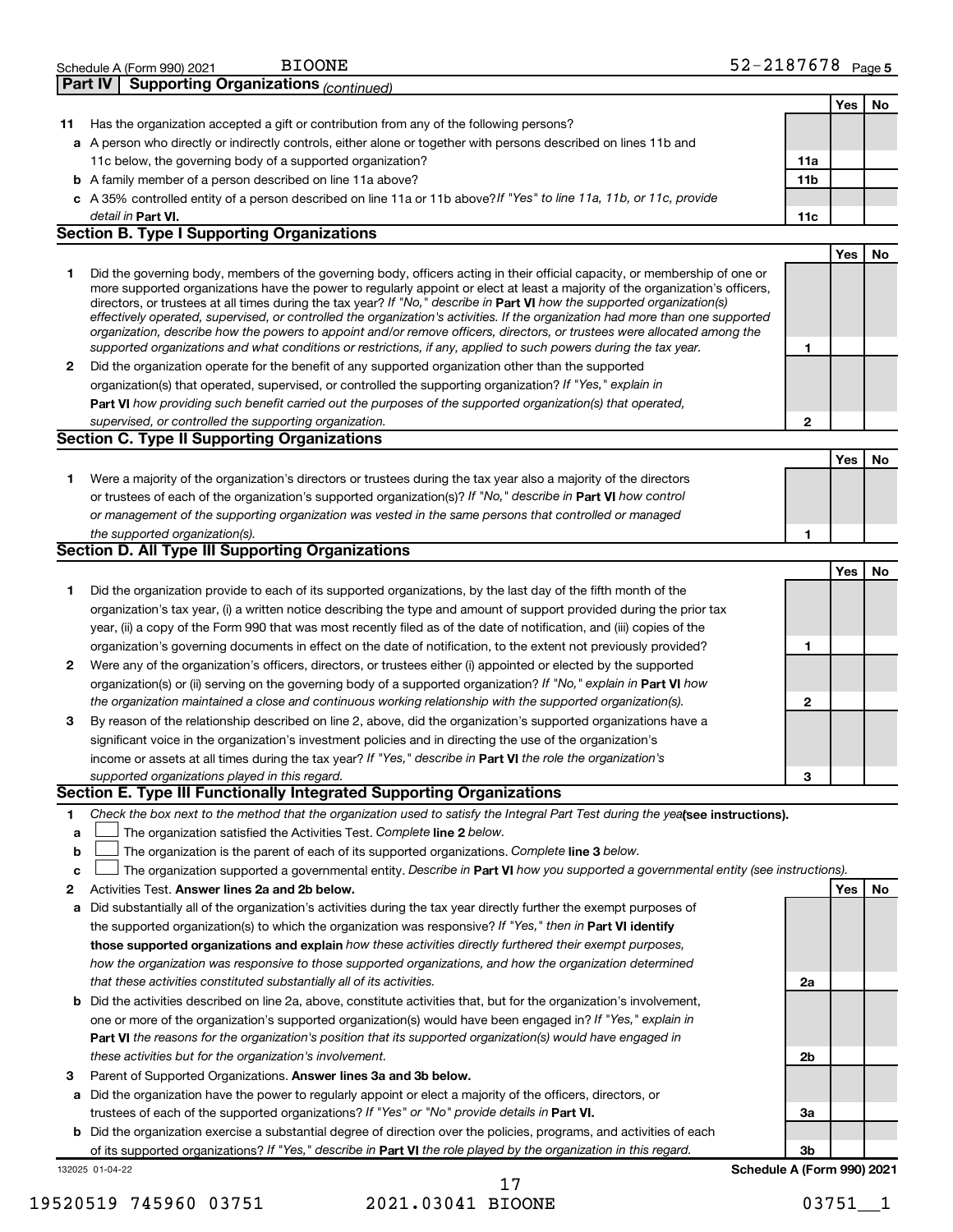|                | Type III Non-Functionally Integrated 509(a)(3) Supporting Organizations<br><b>Part V</b>                                                       |                          |                |                                |  |  |  |  |
|----------------|------------------------------------------------------------------------------------------------------------------------------------------------|--------------------------|----------------|--------------------------------|--|--|--|--|
|                | Check here if the organization satisfied the Integral Part Test as a qualifying trust on Nov. 20, 1970 (explain in Part VI). See instructions. |                          |                |                                |  |  |  |  |
|                | All other Type III non-functionally integrated supporting organizations must complete Sections A through E.                                    |                          |                |                                |  |  |  |  |
|                | Section A - Adjusted Net Income                                                                                                                |                          | (A) Prior Year | (B) Current Year<br>(optional) |  |  |  |  |
| 1              | Net short-term capital gain                                                                                                                    | 1                        |                |                                |  |  |  |  |
| 2              | Recoveries of prior-year distributions                                                                                                         | $\mathbf{2}$             |                |                                |  |  |  |  |
| 3              | Other gross income (see instructions)                                                                                                          | 3                        |                |                                |  |  |  |  |
| 4              | Add lines 1 through 3.                                                                                                                         | $\overline{\mathbf{4}}$  |                |                                |  |  |  |  |
| 5              | Depreciation and depletion                                                                                                                     | 5                        |                |                                |  |  |  |  |
| 6              | Portion of operating expenses paid or incurred for production or                                                                               |                          |                |                                |  |  |  |  |
|                | collection of gross income or for management, conservation, or                                                                                 |                          |                |                                |  |  |  |  |
|                | maintenance of property held for production of income (see instructions)                                                                       | 6                        |                |                                |  |  |  |  |
| 7              | Other expenses (see instructions)                                                                                                              | $\overline{\phantom{a}}$ |                |                                |  |  |  |  |
| 8              | Adjusted Net Income (subtract lines 5, 6, and 7 from line 4)                                                                                   | 8                        |                |                                |  |  |  |  |
|                | <b>Section B - Minimum Asset Amount</b>                                                                                                        |                          | (A) Prior Year | (B) Current Year<br>(optional) |  |  |  |  |
| 1              | Aggregate fair market value of all non-exempt-use assets (see                                                                                  |                          |                |                                |  |  |  |  |
|                | instructions for short tax year or assets held for part of year):                                                                              |                          |                |                                |  |  |  |  |
|                | <b>a</b> Average monthly value of securities                                                                                                   | 1a                       |                |                                |  |  |  |  |
|                | <b>b</b> Average monthly cash balances                                                                                                         | 1 <sub>b</sub>           |                |                                |  |  |  |  |
|                | c Fair market value of other non-exempt-use assets                                                                                             | 1c                       |                |                                |  |  |  |  |
|                | <b>d</b> Total (add lines 1a, 1b, and 1c)                                                                                                      | 1d                       |                |                                |  |  |  |  |
|                | e Discount claimed for blockage or other factors                                                                                               |                          |                |                                |  |  |  |  |
|                | (explain in detail in Part VI):                                                                                                                |                          |                |                                |  |  |  |  |
| $\mathbf{2}$   | Acquisition indebtedness applicable to non-exempt-use assets                                                                                   | 2                        |                |                                |  |  |  |  |
| 3              | Subtract line 2 from line 1d.                                                                                                                  | 3                        |                |                                |  |  |  |  |
| 4              | Cash deemed held for exempt use. Enter 0.015 of line 3 (for greater amount,                                                                    |                          |                |                                |  |  |  |  |
|                | see instructions).                                                                                                                             | 4                        |                |                                |  |  |  |  |
| 5              | Net value of non-exempt-use assets (subtract line 4 from line 3)                                                                               | 5                        |                |                                |  |  |  |  |
| 6              | Multiply line 5 by 0.035.                                                                                                                      | 6                        |                |                                |  |  |  |  |
| 7              | Recoveries of prior-year distributions                                                                                                         | $\overline{7}$           |                |                                |  |  |  |  |
| 8              | Minimum Asset Amount (add line 7 to line 6)                                                                                                    | 8                        |                |                                |  |  |  |  |
|                | <b>Section C - Distributable Amount</b>                                                                                                        |                          |                | <b>Current Year</b>            |  |  |  |  |
| 1              | Adjusted net income for prior year (from Section A, line 8, column A)                                                                          | 1                        |                |                                |  |  |  |  |
| 2              | Enter 0.85 of line 1.                                                                                                                          | $\mathbf{2}$             |                |                                |  |  |  |  |
| 3              | Minimum asset amount for prior year (from Section B, line 8, column A)                                                                         | 3                        |                |                                |  |  |  |  |
| 4              | Enter greater of line 2 or line 3.                                                                                                             | 4                        |                |                                |  |  |  |  |
| 5              | Income tax imposed in prior year                                                                                                               | 5                        |                |                                |  |  |  |  |
| 6              | <b>Distributable Amount.</b> Subtract line 5 from line 4, unless subject to                                                                    |                          |                |                                |  |  |  |  |
|                | emergency temporary reduction (see instructions).                                                                                              | 6                        |                |                                |  |  |  |  |
| $\overline{7}$ | Check here if the current year is the organization's first as a non-functionally integrated Type III supporting organization (see              |                          |                |                                |  |  |  |  |

instructions).

**Schedule A (Form 990) 2021**

132026 01-04-22

19520519 745960 03751 2021.03041 BIOONE 03751\_\_1

Schedule A (Form 990) 2021 BIOONE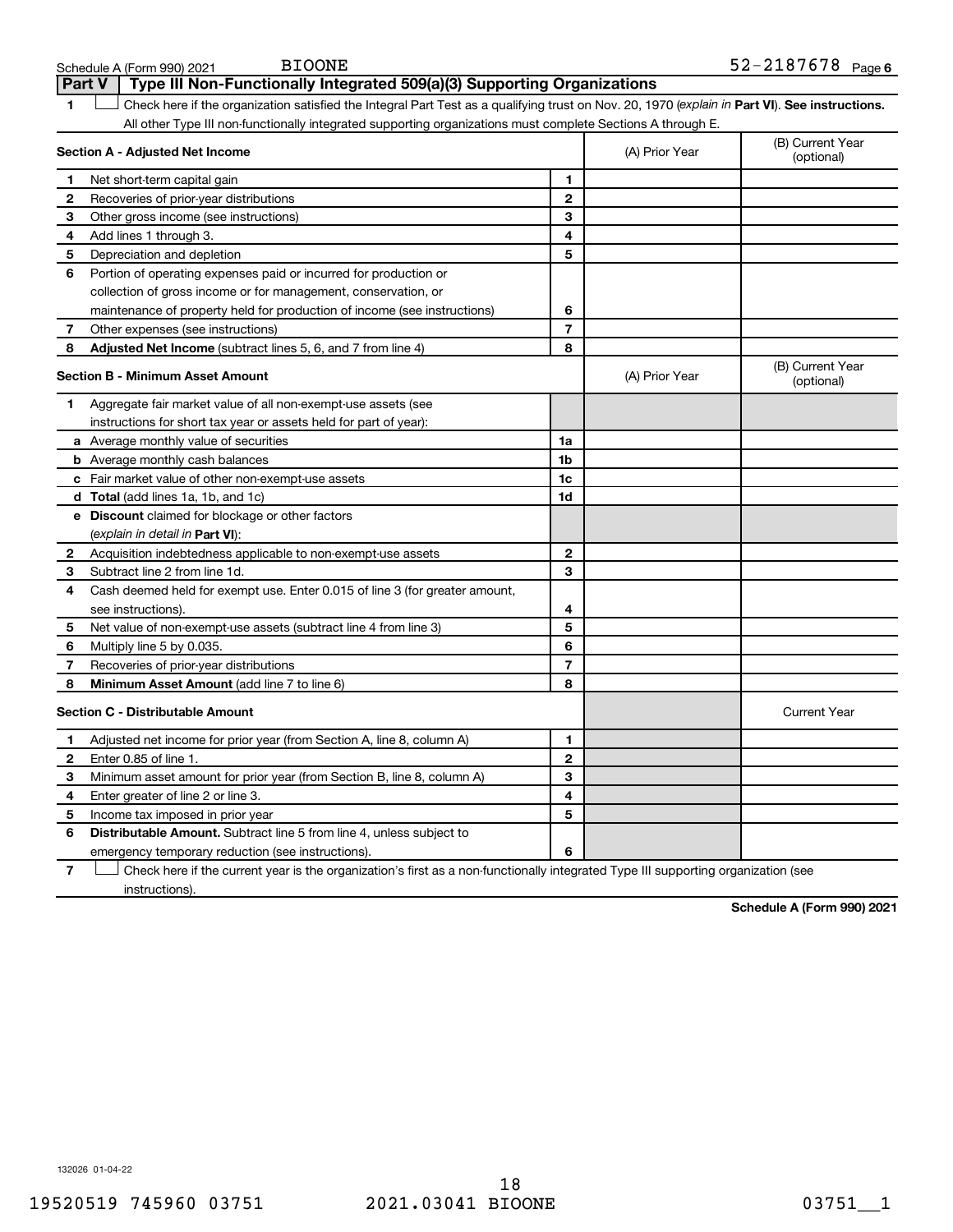| 8            | Distributions to attentive supported organizations to which the organization is responsive |                                    |                                               |  |                                                  |  |
|--------------|--------------------------------------------------------------------------------------------|------------------------------------|-----------------------------------------------|--|--------------------------------------------------|--|
|              | (provide details in Part VI). See instructions.                                            | 8                                  |                                               |  |                                                  |  |
| 9            | Distributable amount for 2021 from Section C, line 6                                       |                                    |                                               |  |                                                  |  |
| 10           | Line 8 amount divided by line 9 amount                                                     | 10                                 |                                               |  |                                                  |  |
|              | <b>Section E - Distribution Allocations (see instructions)</b>                             | (i)<br><b>Excess Distributions</b> | (ii)<br><b>Underdistributions</b><br>Pre-2021 |  | (iii)<br><b>Distributable</b><br>Amount for 2021 |  |
| 1            | Distributable amount for 2021 from Section C, line 6                                       |                                    |                                               |  |                                                  |  |
| $\mathbf{2}$ | Underdistributions, if any, for years prior to 2021 (reason-                               |                                    |                                               |  |                                                  |  |
|              | able cause required - explain in Part VI). See instructions.                               |                                    |                                               |  |                                                  |  |
| 3            | Excess distributions carryover, if any, to 2021                                            |                                    |                                               |  |                                                  |  |
|              | <b>a</b> From 2016                                                                         |                                    |                                               |  |                                                  |  |
|              | <b>b</b> From 2017                                                                         |                                    |                                               |  |                                                  |  |
|              | $c$ From 2018                                                                              |                                    |                                               |  |                                                  |  |
|              | d From 2019                                                                                |                                    |                                               |  |                                                  |  |
|              | e From 2020                                                                                |                                    |                                               |  |                                                  |  |
|              | f Total of lines 3a through 3e                                                             |                                    |                                               |  |                                                  |  |
|              | g Applied to underdistributions of prior years                                             |                                    |                                               |  |                                                  |  |
|              | h Applied to 2021 distributable amount                                                     |                                    |                                               |  |                                                  |  |
|              | i Carryover from 2016 not applied (see instructions)                                       |                                    |                                               |  |                                                  |  |
|              | Remainder. Subtract lines 3g, 3h, and 3i from line 3f.                                     |                                    |                                               |  |                                                  |  |
| 4            | Distributions for 2021 from Section D,                                                     |                                    |                                               |  |                                                  |  |
|              | line 7:                                                                                    |                                    |                                               |  |                                                  |  |
|              | <b>a</b> Applied to underdistributions of prior years                                      |                                    |                                               |  |                                                  |  |
|              | <b>b</b> Applied to 2021 distributable amount                                              |                                    |                                               |  |                                                  |  |
|              | <b>c</b> Remainder. Subtract lines 4a and 4b from line 4.                                  |                                    |                                               |  |                                                  |  |
| 5            | Remaining underdistributions for years prior to 2021, if                                   |                                    |                                               |  |                                                  |  |
|              | any. Subtract lines 3g and 4a from line 2. For result greater                              |                                    |                                               |  |                                                  |  |
|              | than zero, explain in Part VI. See instructions.                                           |                                    |                                               |  |                                                  |  |
| 6            | Remaining underdistributions for 2021. Subtract lines 3h                                   |                                    |                                               |  |                                                  |  |
|              | and 4b from line 1. For result greater than zero, explain in                               |                                    |                                               |  |                                                  |  |
|              | <b>Part VI.</b> See instructions.                                                          |                                    |                                               |  |                                                  |  |
| 7            | <b>Excess distributions carryover to 2022.</b> Add lines 3j                                |                                    |                                               |  |                                                  |  |
|              | and 4c.                                                                                    |                                    |                                               |  |                                                  |  |
| 8            | Breakdown of line 7:                                                                       |                                    |                                               |  |                                                  |  |
|              | a Excess from 2017                                                                         |                                    |                                               |  |                                                  |  |
|              | <b>b</b> Excess from 2018                                                                  |                                    |                                               |  |                                                  |  |
|              | c Excess from 2019                                                                         |                                    |                                               |  |                                                  |  |
|              | d Excess from 2020                                                                         |                                    |                                               |  |                                                  |  |
|              | e Excess from 2021                                                                         |                                    |                                               |  |                                                  |  |
|              |                                                                                            |                                    |                                               |  | Schedule A (Form 990) 2021                       |  |

**Section D - Distributions Current Year**

Amounts paid to supported organizations to accomplish exempt purposes

Qualified set-aside amounts (prior IRS approval required - provide details in Part VI)

Amounts paid to perform activity that directly furthers exempt purposes of supported

Administrative expenses paid to accomplish exempt purposes of supported organizations

Other distributions (describe in Part VI). See instructions. **Total annual distributions.** Add lines 1 through 6.

organizations, in excess of income from activity

Amounts paid to acquire exempt-use assets

**1 2**

**1**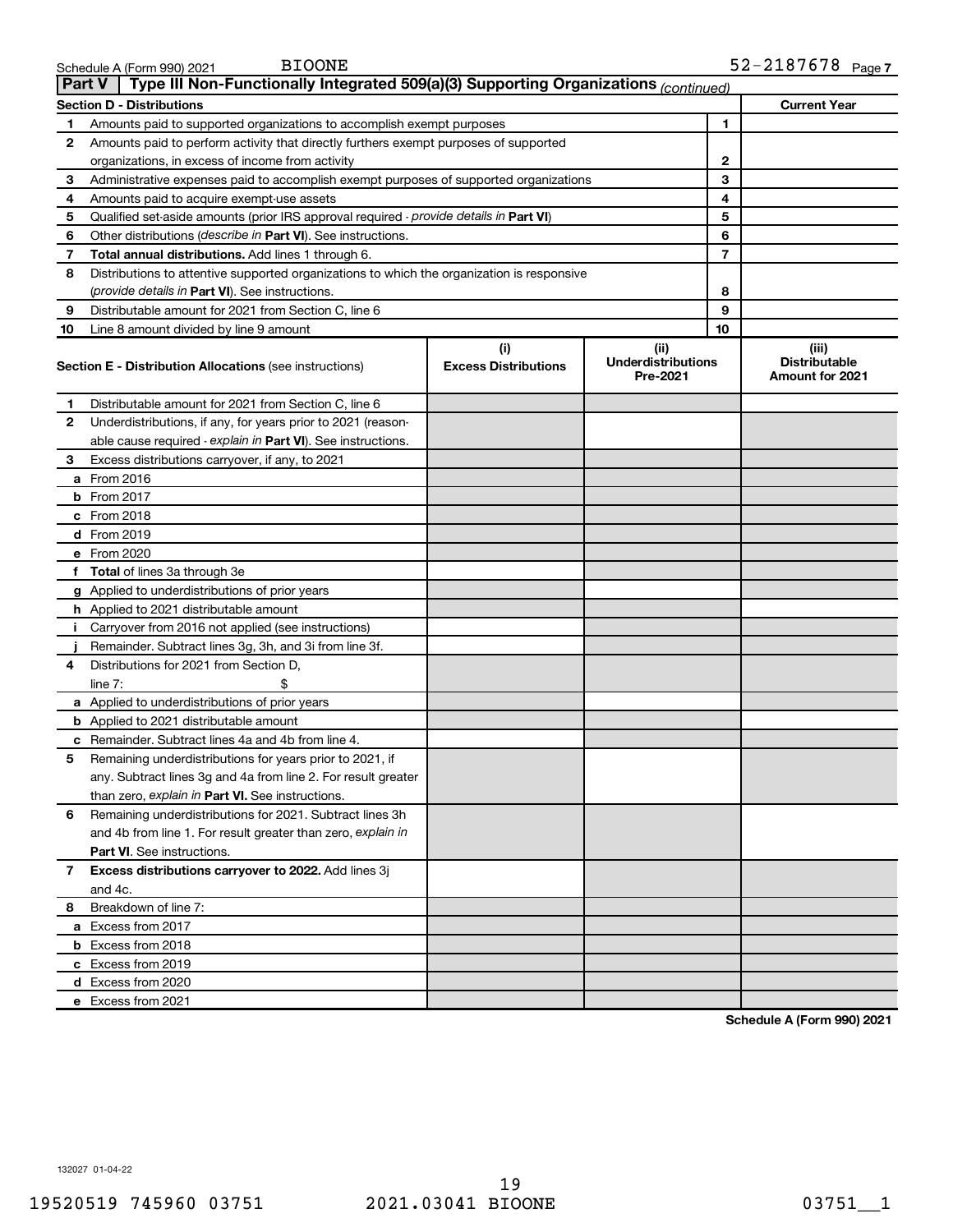|                 | Schedule A (Form 990) 2021 | <b>BIOONE</b> |                                                                                                                                 | 52-2187678 Page 8                                                                                                                                                                                                                                                                                                                                                                                                                 |
|-----------------|----------------------------|---------------|---------------------------------------------------------------------------------------------------------------------------------|-----------------------------------------------------------------------------------------------------------------------------------------------------------------------------------------------------------------------------------------------------------------------------------------------------------------------------------------------------------------------------------------------------------------------------------|
| <b>Part VI</b>  |                            |               | Section D, lines 5, 6, and 8; and Part V, Section E, lines 2, 5, and 6. Also complete this part for any additional information. | Supplemental Information. Provide the explanations required by Part II, line 10; Part II, line 17a or 17b; Part III, line 12;<br>Part IV, Section A, lines 1, 2, 3b, 3c, 4b, 4c, 5a, 6, 9a, 9b, 9c, 11a, 11b, and 11c; Part IV, Section B, lines 1 and 2; Part IV, Section C,<br>line 1; Part IV, Section D, lines 2 and 3; Part IV, Section E, lines 1c, 2a, 2b, 3a, and 3b; Part V, line 1; Part V, Section B, line 1e; Part V, |
|                 | (See instructions.)        |               |                                                                                                                                 |                                                                                                                                                                                                                                                                                                                                                                                                                                   |
|                 |                            |               |                                                                                                                                 |                                                                                                                                                                                                                                                                                                                                                                                                                                   |
|                 |                            |               |                                                                                                                                 |                                                                                                                                                                                                                                                                                                                                                                                                                                   |
|                 |                            |               |                                                                                                                                 |                                                                                                                                                                                                                                                                                                                                                                                                                                   |
|                 |                            |               |                                                                                                                                 |                                                                                                                                                                                                                                                                                                                                                                                                                                   |
|                 |                            |               |                                                                                                                                 |                                                                                                                                                                                                                                                                                                                                                                                                                                   |
|                 |                            |               |                                                                                                                                 |                                                                                                                                                                                                                                                                                                                                                                                                                                   |
|                 |                            |               |                                                                                                                                 |                                                                                                                                                                                                                                                                                                                                                                                                                                   |
|                 |                            |               |                                                                                                                                 |                                                                                                                                                                                                                                                                                                                                                                                                                                   |
|                 |                            |               |                                                                                                                                 |                                                                                                                                                                                                                                                                                                                                                                                                                                   |
|                 |                            |               |                                                                                                                                 |                                                                                                                                                                                                                                                                                                                                                                                                                                   |
|                 |                            |               |                                                                                                                                 |                                                                                                                                                                                                                                                                                                                                                                                                                                   |
|                 |                            |               |                                                                                                                                 |                                                                                                                                                                                                                                                                                                                                                                                                                                   |
|                 |                            |               |                                                                                                                                 |                                                                                                                                                                                                                                                                                                                                                                                                                                   |
|                 |                            |               |                                                                                                                                 |                                                                                                                                                                                                                                                                                                                                                                                                                                   |
|                 |                            |               |                                                                                                                                 |                                                                                                                                                                                                                                                                                                                                                                                                                                   |
|                 |                            |               |                                                                                                                                 |                                                                                                                                                                                                                                                                                                                                                                                                                                   |
|                 |                            |               |                                                                                                                                 |                                                                                                                                                                                                                                                                                                                                                                                                                                   |
|                 |                            |               |                                                                                                                                 |                                                                                                                                                                                                                                                                                                                                                                                                                                   |
|                 |                            |               |                                                                                                                                 |                                                                                                                                                                                                                                                                                                                                                                                                                                   |
|                 |                            |               |                                                                                                                                 |                                                                                                                                                                                                                                                                                                                                                                                                                                   |
|                 |                            |               |                                                                                                                                 |                                                                                                                                                                                                                                                                                                                                                                                                                                   |
|                 |                            |               |                                                                                                                                 |                                                                                                                                                                                                                                                                                                                                                                                                                                   |
|                 |                            |               |                                                                                                                                 |                                                                                                                                                                                                                                                                                                                                                                                                                                   |
|                 |                            |               |                                                                                                                                 |                                                                                                                                                                                                                                                                                                                                                                                                                                   |
|                 |                            |               |                                                                                                                                 |                                                                                                                                                                                                                                                                                                                                                                                                                                   |
|                 |                            |               |                                                                                                                                 |                                                                                                                                                                                                                                                                                                                                                                                                                                   |
| 132028 01-04-22 |                            |               | 2.0                                                                                                                             | Schedule A (Form 990) 2021                                                                                                                                                                                                                                                                                                                                                                                                        |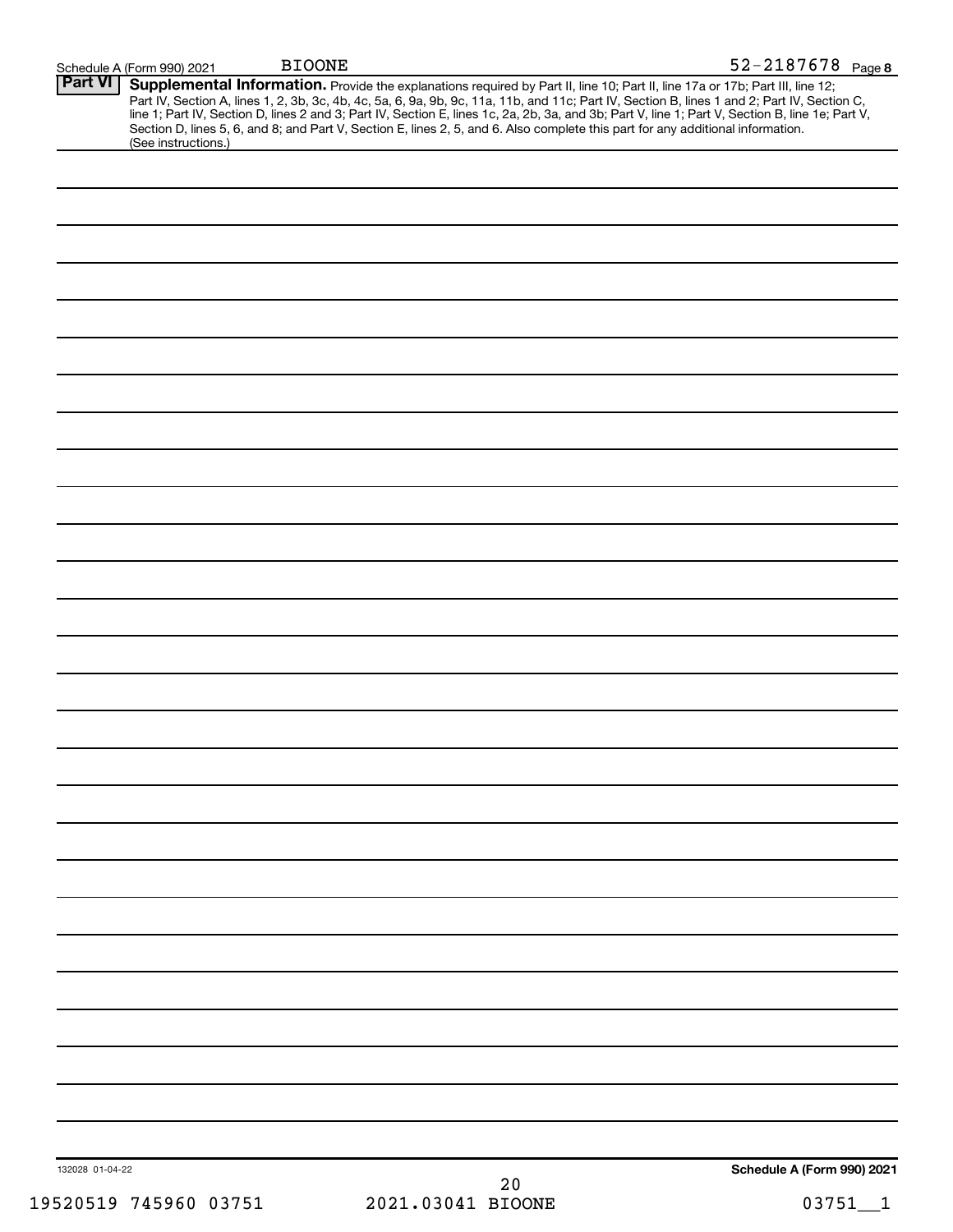#### \*\* PUBLIC DISCLOSURE COPY \*\*

# **Schedule B Schedule of Contributors**

**(Form 990) | Attach to Form 990 or Form 990-PF. | Go to www.irs.gov/Form990 for the latest information.** OMB No. 1545-0047

**2021**

**Employer identification number**

| (Form 990)                                             |     |
|--------------------------------------------------------|-----|
| Department of the Treasury<br>Internal Revenue Service | ► G |

Name of the organization

**Organization type** (check one):

BIOONE 52-2187678

| Filers of:         | Section:                                                                  |
|--------------------|---------------------------------------------------------------------------|
| Form 990 or 990-EZ | $\boxed{\mathbf{X}}$ 501(c)( 3) (enter number) organization               |
|                    | 4947(a)(1) nonexempt charitable trust not treated as a private foundation |
|                    | 527 political organization                                                |
| Form 990-PF        | 501(c)(3) exempt private foundation                                       |
|                    | 4947(a)(1) nonexempt charitable trust treated as a private foundation     |
|                    | 501(c)(3) taxable private foundation                                      |

Check if your organization is covered by the General Rule or a Special Rule.

**Note:**  Only a section 501(c)(7), (8), or (10) organization can check boxes for both the General Rule and a Special Rule. See instructions.

#### **General Rule**

**K** For an organization filing Form 990, 990-EZ, or 990-PF that received, during the year, contributions totaling \$5,000 or more (in money or property) from any one contributor. Complete Parts I and II. See instructions for determining a contributor's total contributions.

#### **Special Rules**

 $\Box$ 

contributor, during the year, total contributions of the greater of (1) \$5,000; or (2) 2% of the amount on (i) Form 990, Part VIII, line 1h; For an organization described in section 501(c)(3) filing Form 990 or 990-EZ that met the 33 1/3% support test of the regulations under sections 509(a)(1) and 170(b)(1)(A)(vi), that checked Schedule A (Form 990), Part II, line 13, 16a, or 16b, and that received from any one or (ii) Form 990-EZ, line 1. Complete Parts I and II.  $\Box$ 

For an organization described in section 501(c)(7), (8), or (10) filing Form 990 or 990-EZ that received from any one contributor, during the year, total contributions of more than \$1,000 exclusively for religious, charitable, scientific, literary, or educational purposes, or for the prevention of cruelty to children or animals. Complete Parts I (entering "N/A" in column (b) instead of the contributor name and address), II, and III.  $\Box$ 

purpose. Don't complete any of the parts unless the General Rule applies to this organization because it received nonexclusively year, contributions exclusively for religious, charitable, etc., purposes, but no such contributions totaled more than \$1,000. If this box is checked, enter here the total contributions that were received during the year for an exclusively religious, charitable, etc., For an organization described in section 501(c)(7), (8), or (10) filing Form 990 or 990-EZ that received from any one contributor, during the religious, charitable, etc., contributions totaling \$5,000 or more during the year  $\ldots$  $\ldots$  $\ldots$  $\ldots$  $\ldots$  $\ldots$ 

Caution: An organization that isn't covered by the General Rule and/or the Special Rules doesn't file Schedule B (Form 990), but it must answer "No" on Part IV, line 2, of its Form 990; or check the box on line H of its Form 990-EZ or on its Form 990-PF, Part I, line 2, to certify that it doesn't meet the filing requirements of Schedule B (Form 990).

LHA For Paperwork Reduction Act Notice, see the instructions for Form 990, 990-EZ, or 990-PF. **Schell B (Form 990)** (2021)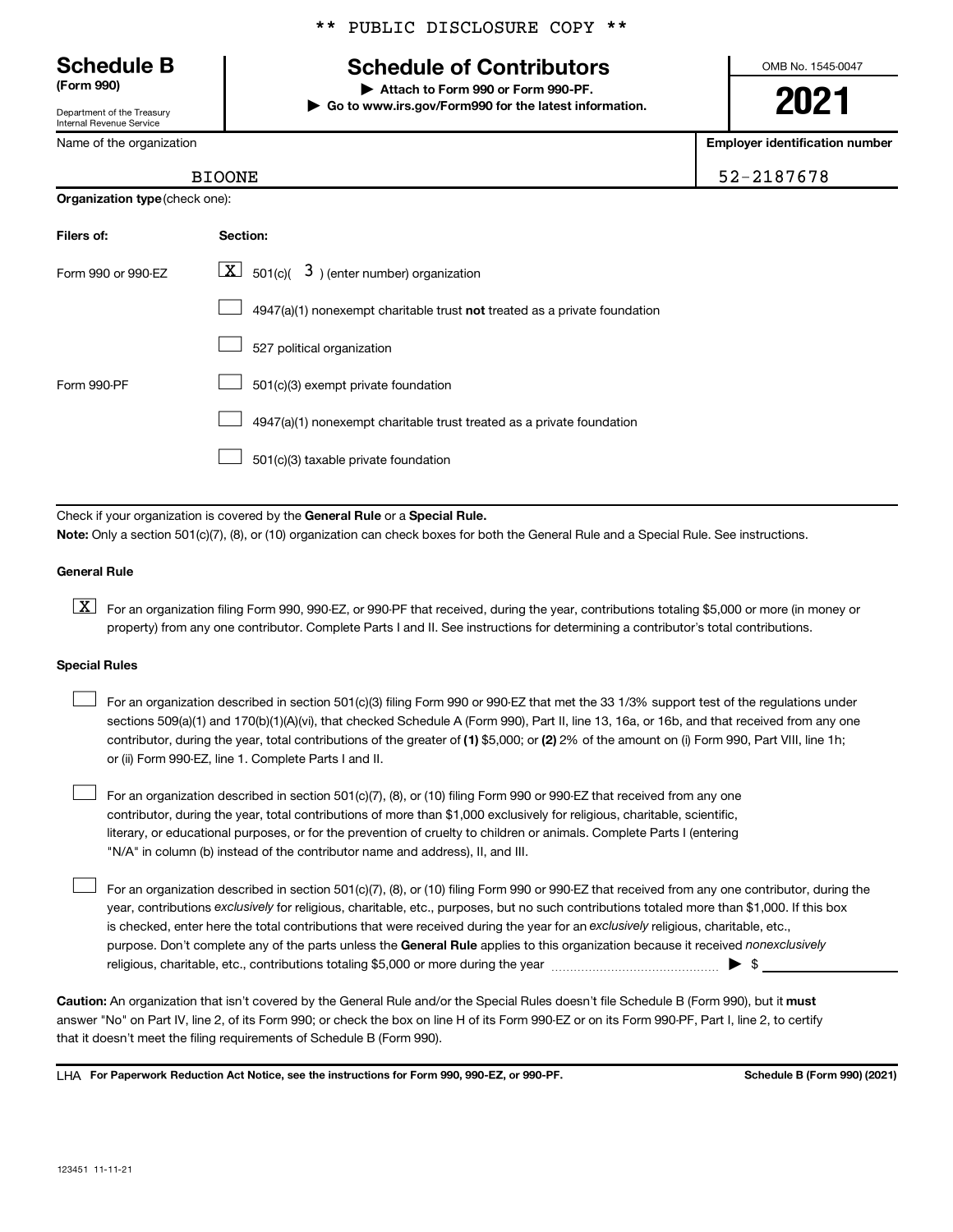|                 | Schedule B (Form 990) (2021)                                                                   |                                   | Page 2                                                                                                   |
|-----------------|------------------------------------------------------------------------------------------------|-----------------------------------|----------------------------------------------------------------------------------------------------------|
|                 | Name of organization                                                                           |                                   | <b>Employer identification number</b>                                                                    |
| <b>BIOONE</b>   |                                                                                                |                                   | 52-2187678                                                                                               |
| Part I          | Contributors (see instructions). Use duplicate copies of Part I if additional space is needed. |                                   |                                                                                                          |
| (a)<br>No.      | (b)<br>Name, address, and ZIP + 4                                                              | (c)<br><b>Total contributions</b> | (d)<br>Type of contribution                                                                              |
| 1               |                                                                                                | 145,400.<br>\$                    | $\mathbf{X}$<br>Person<br>Payroll<br>Noncash<br>(Complete Part II for<br>noncash contributions.)         |
| (a)<br>No.      | (b)<br>Name, address, and ZIP + 4                                                              | (c)<br><b>Total contributions</b> | (d)<br>Type of contribution                                                                              |
|                 |                                                                                                | \$                                | Person<br>Payroll<br>Noncash<br>(Complete Part II for<br>noncash contributions.)                         |
| (a)             | (b)                                                                                            | (c)                               | (d)                                                                                                      |
| No.             | Name, address, and ZIP + 4                                                                     | <b>Total contributions</b><br>\$  | Type of contribution<br>Person<br>Payroll<br>Noncash<br>(Complete Part II for<br>noncash contributions.) |
| (a)<br>No.      | (b)<br>Name, address, and ZIP + 4                                                              | (c)<br><b>Total contributions</b> | (d)<br>Type of contribution                                                                              |
|                 |                                                                                                | \$                                | Person<br>Payroll<br>Noncash<br>(Complete Part II for<br>noncash contributions.)                         |
| (a)<br>No.      | (b)<br>Name, address, and ZIP + 4                                                              | (c)<br><b>Total contributions</b> | (d)<br>Type of contribution                                                                              |
|                 |                                                                                                | \$                                | Person<br>Payroll<br>Noncash<br>(Complete Part II for<br>noncash contributions.)                         |
| (a)<br>No.      | (b)<br>Name, address, and ZIP + 4                                                              | (c)<br><b>Total contributions</b> | (d)<br>Type of contribution                                                                              |
|                 |                                                                                                | \$                                | Person<br>Payroll<br>Noncash<br>(Complete Part II for<br>noncash contributions.)                         |
| 123452 11-11-21 |                                                                                                |                                   | Schedule B (Form 990) (2021)                                                                             |

22

19520519 745960 03751 2021.03041 BIOONE 03751\_\_1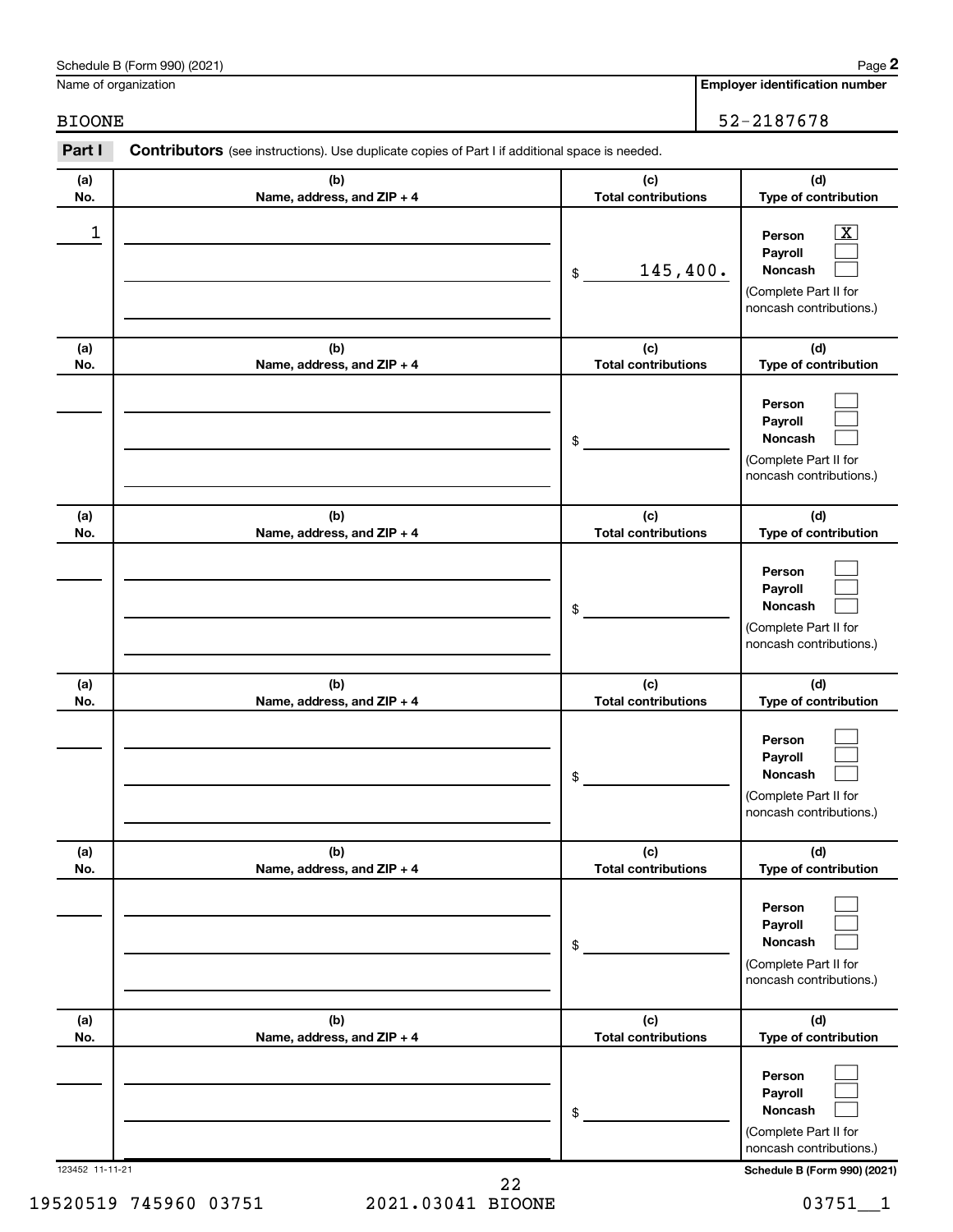|                              | Schedule B (Form 990) (2021)                                                                        |                                                 | Page 3                                |
|------------------------------|-----------------------------------------------------------------------------------------------------|-------------------------------------------------|---------------------------------------|
|                              | Name of organization                                                                                |                                                 | <b>Employer identification number</b> |
| <b>BIOONE</b>                |                                                                                                     |                                                 | 52-2187678                            |
| Part II                      | Noncash Property (see instructions). Use duplicate copies of Part II if additional space is needed. |                                                 |                                       |
| (a)<br>No.<br>from<br>Part I | (b)<br>Description of noncash property given                                                        | (c)<br>FMV (or estimate)<br>(See instructions.) | (d)<br>Date received                  |
|                              |                                                                                                     | \$                                              |                                       |
| (a)<br>No.<br>from<br>Part I | (b)<br>Description of noncash property given                                                        | (c)<br>FMV (or estimate)<br>(See instructions.) | (d)<br>Date received                  |
|                              |                                                                                                     | \$                                              |                                       |
| (a)<br>No.<br>from<br>Part I | (b)<br>Description of noncash property given                                                        | (c)<br>FMV (or estimate)<br>(See instructions.) | (d)<br>Date received                  |
|                              |                                                                                                     | \$                                              |                                       |
| (a)<br>No.<br>from<br>Part I | (b)<br>Description of noncash property given                                                        | (c)<br>FMV (or estimate)<br>(See instructions.) | (d)<br>Date received                  |
|                              |                                                                                                     | \$                                              |                                       |
| (a)<br>No.<br>from<br>Part I | (b)<br>Description of noncash property given                                                        | (c)<br>FMV (or estimate)<br>(See instructions.) | (d)<br>Date received                  |
|                              |                                                                                                     | \$                                              |                                       |
| (a)<br>No.<br>from<br>Part I | (b)<br>Description of noncash property given                                                        | (c)<br>FMV (or estimate)<br>(See instructions.) | (d)<br>Date received                  |
|                              |                                                                                                     | \$                                              |                                       |
| 123453 11-11-21              |                                                                                                     |                                                 | Schedule B (Form 990) (2021)          |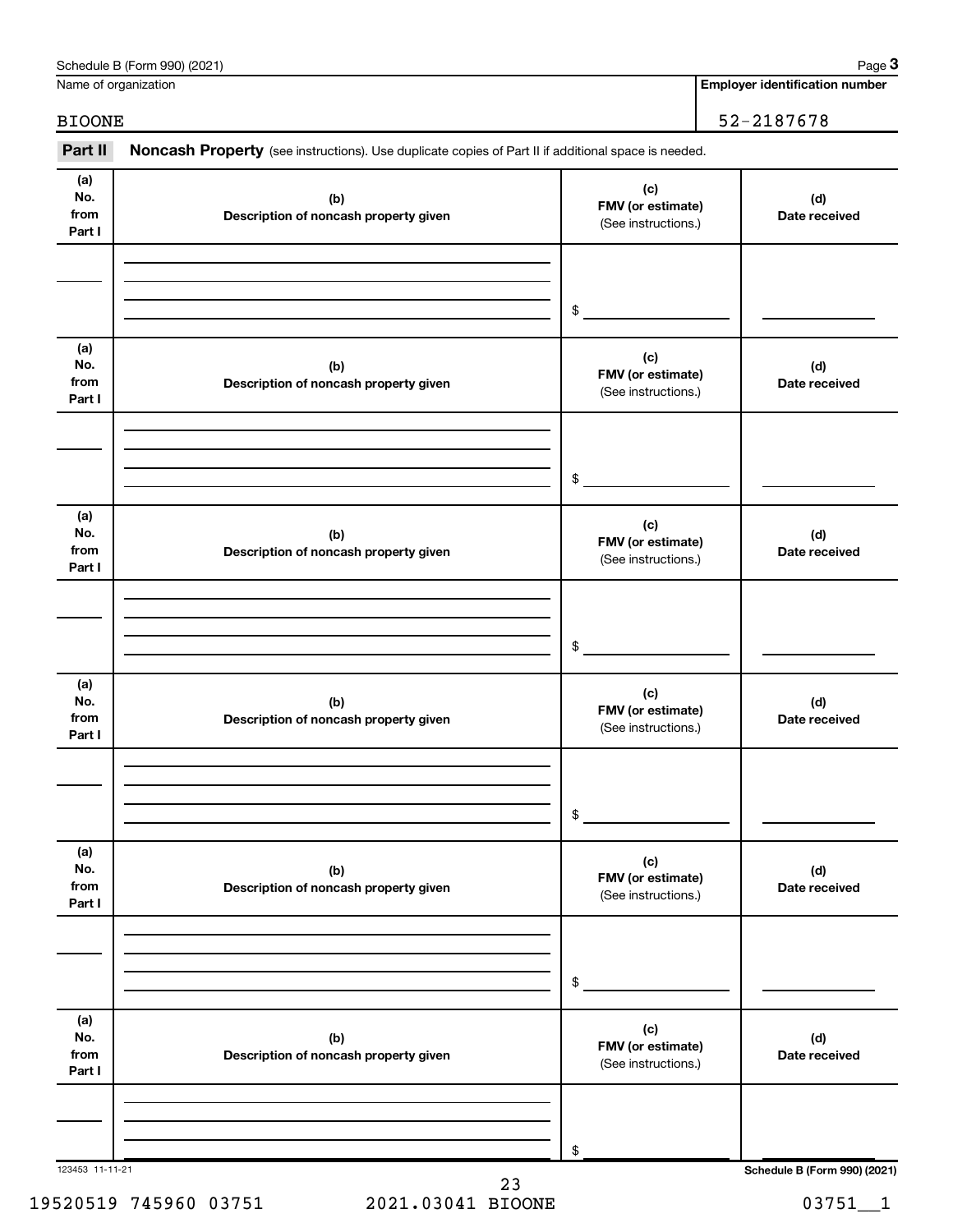|                           | Schedule B (Form 990) (2021)                                                                                                                                                  |                      | Page 4                                                                                                                                                                                                                                                                                                                          |  |  |  |  |
|---------------------------|-------------------------------------------------------------------------------------------------------------------------------------------------------------------------------|----------------------|---------------------------------------------------------------------------------------------------------------------------------------------------------------------------------------------------------------------------------------------------------------------------------------------------------------------------------|--|--|--|--|
|                           | Name of organization                                                                                                                                                          |                      | <b>Employer identification number</b>                                                                                                                                                                                                                                                                                           |  |  |  |  |
| <b>BIOONE</b>             |                                                                                                                                                                               |                      | 52-2187678                                                                                                                                                                                                                                                                                                                      |  |  |  |  |
| Part III                  | from any one contributor. Complete columns (a) through (e) and the following line entry. For organizations<br>Use duplicate copies of Part III if additional space is needed. |                      | Exclusively religious, charitable, etc., contributions to organizations described in section 501(c)(7), (8), or (10) that total more than \$1,000 for the year<br>completing Part III, enter the total of exclusively religious, charitable, etc., contributions of \$1,000 or less for the year. (Enter this info. once.) > \$ |  |  |  |  |
| (a) No.<br>from<br>Part I | (b) Purpose of gift                                                                                                                                                           | (c) Use of gift      | (d) Description of how gift is held                                                                                                                                                                                                                                                                                             |  |  |  |  |
|                           |                                                                                                                                                                               |                      |                                                                                                                                                                                                                                                                                                                                 |  |  |  |  |
|                           |                                                                                                                                                                               | (e) Transfer of gift |                                                                                                                                                                                                                                                                                                                                 |  |  |  |  |
|                           | Transferee's name, address, and ZIP + 4                                                                                                                                       |                      | Relationship of transferor to transferee                                                                                                                                                                                                                                                                                        |  |  |  |  |
|                           |                                                                                                                                                                               |                      |                                                                                                                                                                                                                                                                                                                                 |  |  |  |  |
| (a) No.<br>from<br>Part I | (b) Purpose of gift                                                                                                                                                           | (c) Use of gift      | (d) Description of how gift is held                                                                                                                                                                                                                                                                                             |  |  |  |  |
|                           |                                                                                                                                                                               |                      |                                                                                                                                                                                                                                                                                                                                 |  |  |  |  |
|                           | (e) Transfer of gift                                                                                                                                                          |                      |                                                                                                                                                                                                                                                                                                                                 |  |  |  |  |
|                           | Transferee's name, address, and ZIP + 4                                                                                                                                       |                      | Relationship of transferor to transferee                                                                                                                                                                                                                                                                                        |  |  |  |  |
| (a) No.                   |                                                                                                                                                                               |                      |                                                                                                                                                                                                                                                                                                                                 |  |  |  |  |
| from<br>Part I            | (b) Purpose of gift                                                                                                                                                           | (c) Use of gift      | (d) Description of how gift is held                                                                                                                                                                                                                                                                                             |  |  |  |  |
|                           |                                                                                                                                                                               |                      |                                                                                                                                                                                                                                                                                                                                 |  |  |  |  |
|                           |                                                                                                                                                                               | (e) Transfer of gift |                                                                                                                                                                                                                                                                                                                                 |  |  |  |  |
|                           | Transferee's name, address, and ZIP + 4                                                                                                                                       |                      | Relationship of transferor to transferee                                                                                                                                                                                                                                                                                        |  |  |  |  |
| (a) No.<br>from           |                                                                                                                                                                               |                      |                                                                                                                                                                                                                                                                                                                                 |  |  |  |  |
| Part I                    | (b) Purpose of gift                                                                                                                                                           | (c) Use of gift      | (d) Description of how gift is held                                                                                                                                                                                                                                                                                             |  |  |  |  |
|                           |                                                                                                                                                                               |                      |                                                                                                                                                                                                                                                                                                                                 |  |  |  |  |
|                           | Transferee's name, address, and ZIP + 4                                                                                                                                       | (e) Transfer of gift | Relationship of transferor to transferee                                                                                                                                                                                                                                                                                        |  |  |  |  |
|                           |                                                                                                                                                                               |                      |                                                                                                                                                                                                                                                                                                                                 |  |  |  |  |
|                           |                                                                                                                                                                               |                      |                                                                                                                                                                                                                                                                                                                                 |  |  |  |  |

19520519 745960 03751 2021.03041 BIOONE 03751\_\_1 24

**Schedule B (Form 990) (2021)**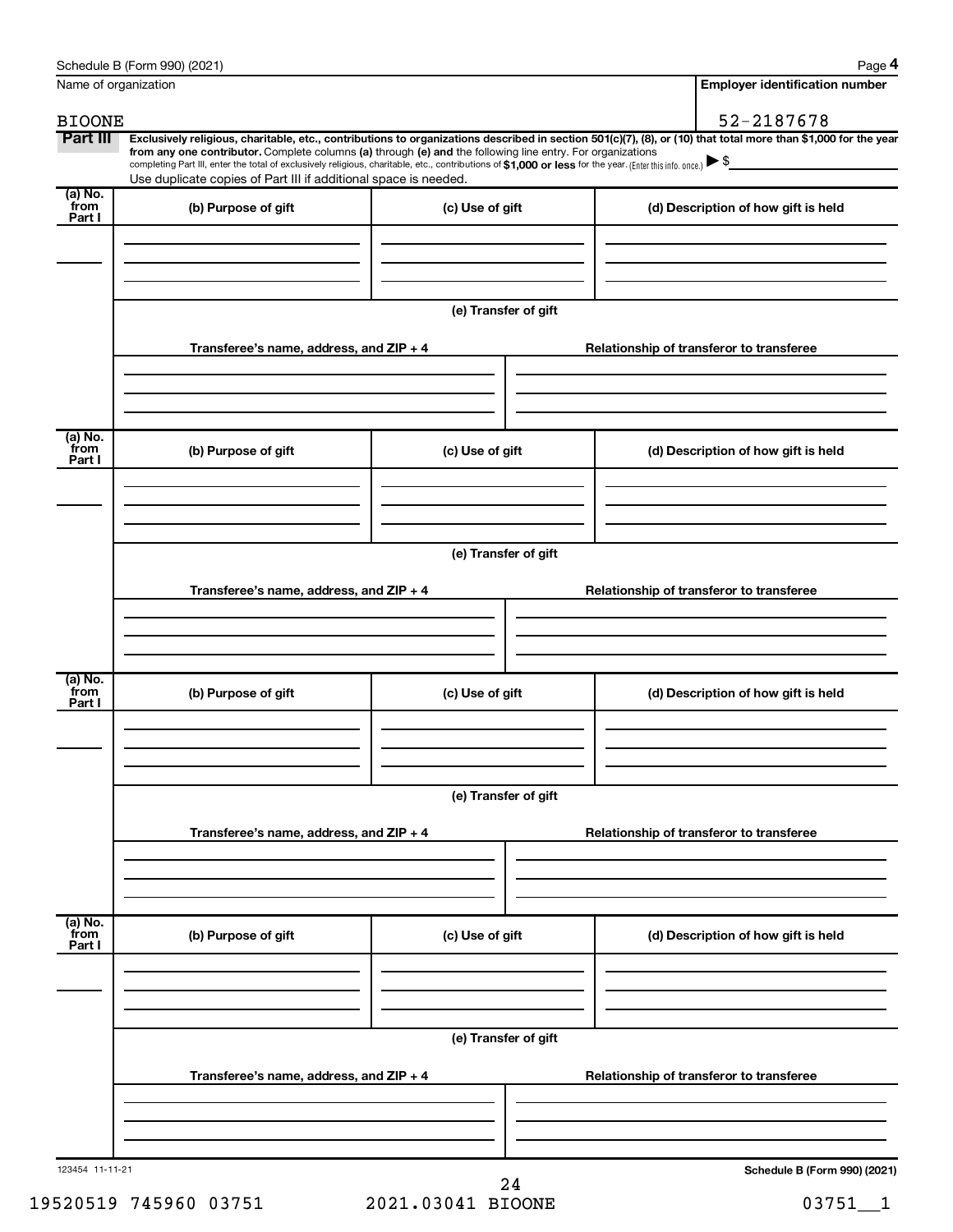Department of the Treasury Internal Revenue Service

**(Form 990)**

**| Complete if the organization answered "Yes" on Form 990, Part IV, line 6, 7, 8, 9, 10, 11a, 11b, 11c, 11d, 11e, 11f, 12a, or 12b. SCHEDULE D Supplemental Financial Statements**<br> **Form 990 Example 5 2021**<br>
Part IV. line 6, 7, 8, 9, 10, 11a, 11b, 11c, 11d, 11e, 11f, 12a, or 12b.

**| Attach to Form 990. |Go to www.irs.gov/Form990 for instructions and the latest information.**

| OMB No. 1545-0047     |
|-----------------------|
|                       |
| $\sqrt{0}$            |
|                       |
| <b>Open to Public</b> |
| Inspection            |

**Name of the organization Employer identification number** BIOONE 52-2187678

| (a) Donor advised funds<br>(b) Funds and other accounts<br>1.<br>Aggregate value of contributions to (during year)<br>2<br>Aggregate value of grants from (during year)<br>з<br>4<br>Did the organization inform all donors and donor advisors in writing that the assets held in donor advised funds<br>5<br>Yes<br>No<br>Did the organization inform all grantees, donors, and donor advisors in writing that grant funds can be used only<br>6<br>for charitable purposes and not for the benefit of the donor or donor advisor, or for any other purpose conferring<br>Yes<br>No<br>Part II<br>Conservation Easements. Complete if the organization answered "Yes" on Form 990, Part IV, line 7.<br>Purpose(s) of conservation easements held by the organization (check all that apply).<br>1<br>Preservation of land for public use (for example, recreation or education)<br>Preservation of a historically important land area<br>Protection of natural habitat<br>Preservation of a certified historic structure<br>Preservation of open space<br>Complete lines 2a through 2d if the organization held a qualified conservation contribution in the form of a conservation easement on the last<br>2<br>Held at the End of the Tax Year<br>day of the tax year.<br>2a<br>a<br>2b<br>b<br>2c<br>с<br>Number of conservation easements included in (c) acquired after 7/25/06, and not on a historic structure<br>d<br>2d<br>listed in the National Register [111] Marshall Register [11] Marshall Register [11] Marshall Register [11] Marshall Register [11] Marshall Register [11] Marshall Register [11] Marshall Register [11] Marshall Register [11]<br>Number of conservation easements modified, transferred, released, extinguished, or terminated by the organization during the tax<br>3<br>year<br>Number of states where property subject to conservation easement is located ><br>4<br>Does the organization have a written policy regarding the periodic monitoring, inspection, handling of<br>5<br>Yes<br><b>No</b><br>violations, and enforcement of the conservation easements it holds?<br>Staff and volunteer hours devoted to monitoring, inspecting, handling of violations, and enforcing conservation easements during the year<br>6<br>Amount of expenses incurred in monitoring, inspecting, handling of violations, and enforcing conservation easements during the year<br>7<br>$\blacktriangleright$ s<br>Does each conservation easement reported on line 2(d) above satisfy the requirements of section 170(h)(4)(B)(i)<br>8<br>Yes<br><b>No</b><br>In Part XIII, describe how the organization reports conservation easements in its revenue and expense statement and<br>9<br>balance sheet, and include, if applicable, the text of the footnote to the organization's financial statements that describes the<br>organization's accounting for conservation easements.<br>Organizations Maintaining Collections of Art, Historical Treasures, or Other Similar Assets.<br>Part III<br>Complete if the organization answered "Yes" on Form 990, Part IV, line 8.<br>1a If the organization elected, as permitted under FASB ASC 958, not to report in its revenue statement and balance sheet works<br>of art, historical treasures, or other similar assets held for public exhibition, education, or research in furtherance of public<br>service, provide in Part XIII the text of the footnote to its financial statements that describes these items.<br>If the organization elected, as permitted under FASB ASC 958, to report in its revenue statement and balance sheet works of<br>b<br>art, historical treasures, or other similar assets held for public exhibition, education, or research in furtherance of public service,<br>provide the following amounts relating to these items:<br>$\blacktriangleright$ \$<br>(ii) Assets included in Form 990, Part X<br>If the organization received or held works of art, historical treasures, or other similar assets for financial gain, provide<br>2<br>the following amounts required to be reported under FASB ASC 958 relating to these items:<br>\$<br>а<br>$\blacktriangleright$ s<br>b Assets included in Form 990, Part X [11, 120] Marten and March 2016 March 2016 March 2016 March 2016 March 20<br>LHA For Paperwork Reduction Act Notice, see the Instructions for Form 990.<br>Schedule D (Form 990) 2021<br>132051 10-28-21 | Part I | Organizations Maintaining Donor Advised Funds or Other Similar Funds or Accounts. Complete if the<br>organization answered "Yes" on Form 990, Part IV, line 6. |  |
|--------------------------------------------------------------------------------------------------------------------------------------------------------------------------------------------------------------------------------------------------------------------------------------------------------------------------------------------------------------------------------------------------------------------------------------------------------------------------------------------------------------------------------------------------------------------------------------------------------------------------------------------------------------------------------------------------------------------------------------------------------------------------------------------------------------------------------------------------------------------------------------------------------------------------------------------------------------------------------------------------------------------------------------------------------------------------------------------------------------------------------------------------------------------------------------------------------------------------------------------------------------------------------------------------------------------------------------------------------------------------------------------------------------------------------------------------------------------------------------------------------------------------------------------------------------------------------------------------------------------------------------------------------------------------------------------------------------------------------------------------------------------------------------------------------------------------------------------------------------------------------------------------------------------------------------------------------------------------------------------------------------------------------------------------------------------------------------------------------------------------------------------------------------------------------------------------------------------------------------------------------------------------------------------------------------------------------------------------------------------------------------------------------------------------------------------------------------------------------------------------------------------------------------------------------------------------------------------------------------------------------------------------------------------------------------------------------------------------------------------------------------------------------------------------------------------------------------------------------------------------------------------------------------------------------------------------------------------------------------------------------------------------------------------------------------------------------------------------------------------------------------------------------------------------------------------------------------------------------------------------------------------------------------------------------------------------------------------------------------------------------------------------------------------------------------------------------------------------------------------------------------------------------------------------------------------------------------------------------------------------------------------------------------------------------------------------------------------------------------------------------------------------------------------------------------------------------------------------------------------------------------------------------------------------------------------------------------------------------------------------------------------------------------------------------------------------------------------------------------------------------------------------------------------------------------------------------------------------------------------------------------------------------------------------------------------------------------------------------------------------------------------------------------------------------------------------|--------|----------------------------------------------------------------------------------------------------------------------------------------------------------------|--|
|                                                                                                                                                                                                                                                                                                                                                                                                                                                                                                                                                                                                                                                                                                                                                                                                                                                                                                                                                                                                                                                                                                                                                                                                                                                                                                                                                                                                                                                                                                                                                                                                                                                                                                                                                                                                                                                                                                                                                                                                                                                                                                                                                                                                                                                                                                                                                                                                                                                                                                                                                                                                                                                                                                                                                                                                                                                                                                                                                                                                                                                                                                                                                                                                                                                                                                                                                                                                                                                                                                                                                                                                                                                                                                                                                                                                                                                                                                                                                                                                                                                                                                                                                                                                                                                                                                                                                                                                                                                  |        |                                                                                                                                                                |  |
|                                                                                                                                                                                                                                                                                                                                                                                                                                                                                                                                                                                                                                                                                                                                                                                                                                                                                                                                                                                                                                                                                                                                                                                                                                                                                                                                                                                                                                                                                                                                                                                                                                                                                                                                                                                                                                                                                                                                                                                                                                                                                                                                                                                                                                                                                                                                                                                                                                                                                                                                                                                                                                                                                                                                                                                                                                                                                                                                                                                                                                                                                                                                                                                                                                                                                                                                                                                                                                                                                                                                                                                                                                                                                                                                                                                                                                                                                                                                                                                                                                                                                                                                                                                                                                                                                                                                                                                                                                                  |        |                                                                                                                                                                |  |
|                                                                                                                                                                                                                                                                                                                                                                                                                                                                                                                                                                                                                                                                                                                                                                                                                                                                                                                                                                                                                                                                                                                                                                                                                                                                                                                                                                                                                                                                                                                                                                                                                                                                                                                                                                                                                                                                                                                                                                                                                                                                                                                                                                                                                                                                                                                                                                                                                                                                                                                                                                                                                                                                                                                                                                                                                                                                                                                                                                                                                                                                                                                                                                                                                                                                                                                                                                                                                                                                                                                                                                                                                                                                                                                                                                                                                                                                                                                                                                                                                                                                                                                                                                                                                                                                                                                                                                                                                                                  |        |                                                                                                                                                                |  |
|                                                                                                                                                                                                                                                                                                                                                                                                                                                                                                                                                                                                                                                                                                                                                                                                                                                                                                                                                                                                                                                                                                                                                                                                                                                                                                                                                                                                                                                                                                                                                                                                                                                                                                                                                                                                                                                                                                                                                                                                                                                                                                                                                                                                                                                                                                                                                                                                                                                                                                                                                                                                                                                                                                                                                                                                                                                                                                                                                                                                                                                                                                                                                                                                                                                                                                                                                                                                                                                                                                                                                                                                                                                                                                                                                                                                                                                                                                                                                                                                                                                                                                                                                                                                                                                                                                                                                                                                                                                  |        |                                                                                                                                                                |  |
|                                                                                                                                                                                                                                                                                                                                                                                                                                                                                                                                                                                                                                                                                                                                                                                                                                                                                                                                                                                                                                                                                                                                                                                                                                                                                                                                                                                                                                                                                                                                                                                                                                                                                                                                                                                                                                                                                                                                                                                                                                                                                                                                                                                                                                                                                                                                                                                                                                                                                                                                                                                                                                                                                                                                                                                                                                                                                                                                                                                                                                                                                                                                                                                                                                                                                                                                                                                                                                                                                                                                                                                                                                                                                                                                                                                                                                                                                                                                                                                                                                                                                                                                                                                                                                                                                                                                                                                                                                                  |        |                                                                                                                                                                |  |
|                                                                                                                                                                                                                                                                                                                                                                                                                                                                                                                                                                                                                                                                                                                                                                                                                                                                                                                                                                                                                                                                                                                                                                                                                                                                                                                                                                                                                                                                                                                                                                                                                                                                                                                                                                                                                                                                                                                                                                                                                                                                                                                                                                                                                                                                                                                                                                                                                                                                                                                                                                                                                                                                                                                                                                                                                                                                                                                                                                                                                                                                                                                                                                                                                                                                                                                                                                                                                                                                                                                                                                                                                                                                                                                                                                                                                                                                                                                                                                                                                                                                                                                                                                                                                                                                                                                                                                                                                                                  |        |                                                                                                                                                                |  |
|                                                                                                                                                                                                                                                                                                                                                                                                                                                                                                                                                                                                                                                                                                                                                                                                                                                                                                                                                                                                                                                                                                                                                                                                                                                                                                                                                                                                                                                                                                                                                                                                                                                                                                                                                                                                                                                                                                                                                                                                                                                                                                                                                                                                                                                                                                                                                                                                                                                                                                                                                                                                                                                                                                                                                                                                                                                                                                                                                                                                                                                                                                                                                                                                                                                                                                                                                                                                                                                                                                                                                                                                                                                                                                                                                                                                                                                                                                                                                                                                                                                                                                                                                                                                                                                                                                                                                                                                                                                  |        |                                                                                                                                                                |  |
|                                                                                                                                                                                                                                                                                                                                                                                                                                                                                                                                                                                                                                                                                                                                                                                                                                                                                                                                                                                                                                                                                                                                                                                                                                                                                                                                                                                                                                                                                                                                                                                                                                                                                                                                                                                                                                                                                                                                                                                                                                                                                                                                                                                                                                                                                                                                                                                                                                                                                                                                                                                                                                                                                                                                                                                                                                                                                                                                                                                                                                                                                                                                                                                                                                                                                                                                                                                                                                                                                                                                                                                                                                                                                                                                                                                                                                                                                                                                                                                                                                                                                                                                                                                                                                                                                                                                                                                                                                                  |        |                                                                                                                                                                |  |
|                                                                                                                                                                                                                                                                                                                                                                                                                                                                                                                                                                                                                                                                                                                                                                                                                                                                                                                                                                                                                                                                                                                                                                                                                                                                                                                                                                                                                                                                                                                                                                                                                                                                                                                                                                                                                                                                                                                                                                                                                                                                                                                                                                                                                                                                                                                                                                                                                                                                                                                                                                                                                                                                                                                                                                                                                                                                                                                                                                                                                                                                                                                                                                                                                                                                                                                                                                                                                                                                                                                                                                                                                                                                                                                                                                                                                                                                                                                                                                                                                                                                                                                                                                                                                                                                                                                                                                                                                                                  |        |                                                                                                                                                                |  |
|                                                                                                                                                                                                                                                                                                                                                                                                                                                                                                                                                                                                                                                                                                                                                                                                                                                                                                                                                                                                                                                                                                                                                                                                                                                                                                                                                                                                                                                                                                                                                                                                                                                                                                                                                                                                                                                                                                                                                                                                                                                                                                                                                                                                                                                                                                                                                                                                                                                                                                                                                                                                                                                                                                                                                                                                                                                                                                                                                                                                                                                                                                                                                                                                                                                                                                                                                                                                                                                                                                                                                                                                                                                                                                                                                                                                                                                                                                                                                                                                                                                                                                                                                                                                                                                                                                                                                                                                                                                  |        |                                                                                                                                                                |  |
|                                                                                                                                                                                                                                                                                                                                                                                                                                                                                                                                                                                                                                                                                                                                                                                                                                                                                                                                                                                                                                                                                                                                                                                                                                                                                                                                                                                                                                                                                                                                                                                                                                                                                                                                                                                                                                                                                                                                                                                                                                                                                                                                                                                                                                                                                                                                                                                                                                                                                                                                                                                                                                                                                                                                                                                                                                                                                                                                                                                                                                                                                                                                                                                                                                                                                                                                                                                                                                                                                                                                                                                                                                                                                                                                                                                                                                                                                                                                                                                                                                                                                                                                                                                                                                                                                                                                                                                                                                                  |        |                                                                                                                                                                |  |
|                                                                                                                                                                                                                                                                                                                                                                                                                                                                                                                                                                                                                                                                                                                                                                                                                                                                                                                                                                                                                                                                                                                                                                                                                                                                                                                                                                                                                                                                                                                                                                                                                                                                                                                                                                                                                                                                                                                                                                                                                                                                                                                                                                                                                                                                                                                                                                                                                                                                                                                                                                                                                                                                                                                                                                                                                                                                                                                                                                                                                                                                                                                                                                                                                                                                                                                                                                                                                                                                                                                                                                                                                                                                                                                                                                                                                                                                                                                                                                                                                                                                                                                                                                                                                                                                                                                                                                                                                                                  |        |                                                                                                                                                                |  |
|                                                                                                                                                                                                                                                                                                                                                                                                                                                                                                                                                                                                                                                                                                                                                                                                                                                                                                                                                                                                                                                                                                                                                                                                                                                                                                                                                                                                                                                                                                                                                                                                                                                                                                                                                                                                                                                                                                                                                                                                                                                                                                                                                                                                                                                                                                                                                                                                                                                                                                                                                                                                                                                                                                                                                                                                                                                                                                                                                                                                                                                                                                                                                                                                                                                                                                                                                                                                                                                                                                                                                                                                                                                                                                                                                                                                                                                                                                                                                                                                                                                                                                                                                                                                                                                                                                                                                                                                                                                  |        |                                                                                                                                                                |  |
|                                                                                                                                                                                                                                                                                                                                                                                                                                                                                                                                                                                                                                                                                                                                                                                                                                                                                                                                                                                                                                                                                                                                                                                                                                                                                                                                                                                                                                                                                                                                                                                                                                                                                                                                                                                                                                                                                                                                                                                                                                                                                                                                                                                                                                                                                                                                                                                                                                                                                                                                                                                                                                                                                                                                                                                                                                                                                                                                                                                                                                                                                                                                                                                                                                                                                                                                                                                                                                                                                                                                                                                                                                                                                                                                                                                                                                                                                                                                                                                                                                                                                                                                                                                                                                                                                                                                                                                                                                                  |        |                                                                                                                                                                |  |
|                                                                                                                                                                                                                                                                                                                                                                                                                                                                                                                                                                                                                                                                                                                                                                                                                                                                                                                                                                                                                                                                                                                                                                                                                                                                                                                                                                                                                                                                                                                                                                                                                                                                                                                                                                                                                                                                                                                                                                                                                                                                                                                                                                                                                                                                                                                                                                                                                                                                                                                                                                                                                                                                                                                                                                                                                                                                                                                                                                                                                                                                                                                                                                                                                                                                                                                                                                                                                                                                                                                                                                                                                                                                                                                                                                                                                                                                                                                                                                                                                                                                                                                                                                                                                                                                                                                                                                                                                                                  |        |                                                                                                                                                                |  |
|                                                                                                                                                                                                                                                                                                                                                                                                                                                                                                                                                                                                                                                                                                                                                                                                                                                                                                                                                                                                                                                                                                                                                                                                                                                                                                                                                                                                                                                                                                                                                                                                                                                                                                                                                                                                                                                                                                                                                                                                                                                                                                                                                                                                                                                                                                                                                                                                                                                                                                                                                                                                                                                                                                                                                                                                                                                                                                                                                                                                                                                                                                                                                                                                                                                                                                                                                                                                                                                                                                                                                                                                                                                                                                                                                                                                                                                                                                                                                                                                                                                                                                                                                                                                                                                                                                                                                                                                                                                  |        |                                                                                                                                                                |  |
|                                                                                                                                                                                                                                                                                                                                                                                                                                                                                                                                                                                                                                                                                                                                                                                                                                                                                                                                                                                                                                                                                                                                                                                                                                                                                                                                                                                                                                                                                                                                                                                                                                                                                                                                                                                                                                                                                                                                                                                                                                                                                                                                                                                                                                                                                                                                                                                                                                                                                                                                                                                                                                                                                                                                                                                                                                                                                                                                                                                                                                                                                                                                                                                                                                                                                                                                                                                                                                                                                                                                                                                                                                                                                                                                                                                                                                                                                                                                                                                                                                                                                                                                                                                                                                                                                                                                                                                                                                                  |        |                                                                                                                                                                |  |
|                                                                                                                                                                                                                                                                                                                                                                                                                                                                                                                                                                                                                                                                                                                                                                                                                                                                                                                                                                                                                                                                                                                                                                                                                                                                                                                                                                                                                                                                                                                                                                                                                                                                                                                                                                                                                                                                                                                                                                                                                                                                                                                                                                                                                                                                                                                                                                                                                                                                                                                                                                                                                                                                                                                                                                                                                                                                                                                                                                                                                                                                                                                                                                                                                                                                                                                                                                                                                                                                                                                                                                                                                                                                                                                                                                                                                                                                                                                                                                                                                                                                                                                                                                                                                                                                                                                                                                                                                                                  |        |                                                                                                                                                                |  |
|                                                                                                                                                                                                                                                                                                                                                                                                                                                                                                                                                                                                                                                                                                                                                                                                                                                                                                                                                                                                                                                                                                                                                                                                                                                                                                                                                                                                                                                                                                                                                                                                                                                                                                                                                                                                                                                                                                                                                                                                                                                                                                                                                                                                                                                                                                                                                                                                                                                                                                                                                                                                                                                                                                                                                                                                                                                                                                                                                                                                                                                                                                                                                                                                                                                                                                                                                                                                                                                                                                                                                                                                                                                                                                                                                                                                                                                                                                                                                                                                                                                                                                                                                                                                                                                                                                                                                                                                                                                  |        |                                                                                                                                                                |  |
|                                                                                                                                                                                                                                                                                                                                                                                                                                                                                                                                                                                                                                                                                                                                                                                                                                                                                                                                                                                                                                                                                                                                                                                                                                                                                                                                                                                                                                                                                                                                                                                                                                                                                                                                                                                                                                                                                                                                                                                                                                                                                                                                                                                                                                                                                                                                                                                                                                                                                                                                                                                                                                                                                                                                                                                                                                                                                                                                                                                                                                                                                                                                                                                                                                                                                                                                                                                                                                                                                                                                                                                                                                                                                                                                                                                                                                                                                                                                                                                                                                                                                                                                                                                                                                                                                                                                                                                                                                                  |        |                                                                                                                                                                |  |
|                                                                                                                                                                                                                                                                                                                                                                                                                                                                                                                                                                                                                                                                                                                                                                                                                                                                                                                                                                                                                                                                                                                                                                                                                                                                                                                                                                                                                                                                                                                                                                                                                                                                                                                                                                                                                                                                                                                                                                                                                                                                                                                                                                                                                                                                                                                                                                                                                                                                                                                                                                                                                                                                                                                                                                                                                                                                                                                                                                                                                                                                                                                                                                                                                                                                                                                                                                                                                                                                                                                                                                                                                                                                                                                                                                                                                                                                                                                                                                                                                                                                                                                                                                                                                                                                                                                                                                                                                                                  |        |                                                                                                                                                                |  |
|                                                                                                                                                                                                                                                                                                                                                                                                                                                                                                                                                                                                                                                                                                                                                                                                                                                                                                                                                                                                                                                                                                                                                                                                                                                                                                                                                                                                                                                                                                                                                                                                                                                                                                                                                                                                                                                                                                                                                                                                                                                                                                                                                                                                                                                                                                                                                                                                                                                                                                                                                                                                                                                                                                                                                                                                                                                                                                                                                                                                                                                                                                                                                                                                                                                                                                                                                                                                                                                                                                                                                                                                                                                                                                                                                                                                                                                                                                                                                                                                                                                                                                                                                                                                                                                                                                                                                                                                                                                  |        |                                                                                                                                                                |  |
|                                                                                                                                                                                                                                                                                                                                                                                                                                                                                                                                                                                                                                                                                                                                                                                                                                                                                                                                                                                                                                                                                                                                                                                                                                                                                                                                                                                                                                                                                                                                                                                                                                                                                                                                                                                                                                                                                                                                                                                                                                                                                                                                                                                                                                                                                                                                                                                                                                                                                                                                                                                                                                                                                                                                                                                                                                                                                                                                                                                                                                                                                                                                                                                                                                                                                                                                                                                                                                                                                                                                                                                                                                                                                                                                                                                                                                                                                                                                                                                                                                                                                                                                                                                                                                                                                                                                                                                                                                                  |        |                                                                                                                                                                |  |
|                                                                                                                                                                                                                                                                                                                                                                                                                                                                                                                                                                                                                                                                                                                                                                                                                                                                                                                                                                                                                                                                                                                                                                                                                                                                                                                                                                                                                                                                                                                                                                                                                                                                                                                                                                                                                                                                                                                                                                                                                                                                                                                                                                                                                                                                                                                                                                                                                                                                                                                                                                                                                                                                                                                                                                                                                                                                                                                                                                                                                                                                                                                                                                                                                                                                                                                                                                                                                                                                                                                                                                                                                                                                                                                                                                                                                                                                                                                                                                                                                                                                                                                                                                                                                                                                                                                                                                                                                                                  |        |                                                                                                                                                                |  |
|                                                                                                                                                                                                                                                                                                                                                                                                                                                                                                                                                                                                                                                                                                                                                                                                                                                                                                                                                                                                                                                                                                                                                                                                                                                                                                                                                                                                                                                                                                                                                                                                                                                                                                                                                                                                                                                                                                                                                                                                                                                                                                                                                                                                                                                                                                                                                                                                                                                                                                                                                                                                                                                                                                                                                                                                                                                                                                                                                                                                                                                                                                                                                                                                                                                                                                                                                                                                                                                                                                                                                                                                                                                                                                                                                                                                                                                                                                                                                                                                                                                                                                                                                                                                                                                                                                                                                                                                                                                  |        |                                                                                                                                                                |  |
|                                                                                                                                                                                                                                                                                                                                                                                                                                                                                                                                                                                                                                                                                                                                                                                                                                                                                                                                                                                                                                                                                                                                                                                                                                                                                                                                                                                                                                                                                                                                                                                                                                                                                                                                                                                                                                                                                                                                                                                                                                                                                                                                                                                                                                                                                                                                                                                                                                                                                                                                                                                                                                                                                                                                                                                                                                                                                                                                                                                                                                                                                                                                                                                                                                                                                                                                                                                                                                                                                                                                                                                                                                                                                                                                                                                                                                                                                                                                                                                                                                                                                                                                                                                                                                                                                                                                                                                                                                                  |        |                                                                                                                                                                |  |
|                                                                                                                                                                                                                                                                                                                                                                                                                                                                                                                                                                                                                                                                                                                                                                                                                                                                                                                                                                                                                                                                                                                                                                                                                                                                                                                                                                                                                                                                                                                                                                                                                                                                                                                                                                                                                                                                                                                                                                                                                                                                                                                                                                                                                                                                                                                                                                                                                                                                                                                                                                                                                                                                                                                                                                                                                                                                                                                                                                                                                                                                                                                                                                                                                                                                                                                                                                                                                                                                                                                                                                                                                                                                                                                                                                                                                                                                                                                                                                                                                                                                                                                                                                                                                                                                                                                                                                                                                                                  |        |                                                                                                                                                                |  |
|                                                                                                                                                                                                                                                                                                                                                                                                                                                                                                                                                                                                                                                                                                                                                                                                                                                                                                                                                                                                                                                                                                                                                                                                                                                                                                                                                                                                                                                                                                                                                                                                                                                                                                                                                                                                                                                                                                                                                                                                                                                                                                                                                                                                                                                                                                                                                                                                                                                                                                                                                                                                                                                                                                                                                                                                                                                                                                                                                                                                                                                                                                                                                                                                                                                                                                                                                                                                                                                                                                                                                                                                                                                                                                                                                                                                                                                                                                                                                                                                                                                                                                                                                                                                                                                                                                                                                                                                                                                  |        |                                                                                                                                                                |  |
|                                                                                                                                                                                                                                                                                                                                                                                                                                                                                                                                                                                                                                                                                                                                                                                                                                                                                                                                                                                                                                                                                                                                                                                                                                                                                                                                                                                                                                                                                                                                                                                                                                                                                                                                                                                                                                                                                                                                                                                                                                                                                                                                                                                                                                                                                                                                                                                                                                                                                                                                                                                                                                                                                                                                                                                                                                                                                                                                                                                                                                                                                                                                                                                                                                                                                                                                                                                                                                                                                                                                                                                                                                                                                                                                                                                                                                                                                                                                                                                                                                                                                                                                                                                                                                                                                                                                                                                                                                                  |        |                                                                                                                                                                |  |
|                                                                                                                                                                                                                                                                                                                                                                                                                                                                                                                                                                                                                                                                                                                                                                                                                                                                                                                                                                                                                                                                                                                                                                                                                                                                                                                                                                                                                                                                                                                                                                                                                                                                                                                                                                                                                                                                                                                                                                                                                                                                                                                                                                                                                                                                                                                                                                                                                                                                                                                                                                                                                                                                                                                                                                                                                                                                                                                                                                                                                                                                                                                                                                                                                                                                                                                                                                                                                                                                                                                                                                                                                                                                                                                                                                                                                                                                                                                                                                                                                                                                                                                                                                                                                                                                                                                                                                                                                                                  |        |                                                                                                                                                                |  |
|                                                                                                                                                                                                                                                                                                                                                                                                                                                                                                                                                                                                                                                                                                                                                                                                                                                                                                                                                                                                                                                                                                                                                                                                                                                                                                                                                                                                                                                                                                                                                                                                                                                                                                                                                                                                                                                                                                                                                                                                                                                                                                                                                                                                                                                                                                                                                                                                                                                                                                                                                                                                                                                                                                                                                                                                                                                                                                                                                                                                                                                                                                                                                                                                                                                                                                                                                                                                                                                                                                                                                                                                                                                                                                                                                                                                                                                                                                                                                                                                                                                                                                                                                                                                                                                                                                                                                                                                                                                  |        |                                                                                                                                                                |  |
|                                                                                                                                                                                                                                                                                                                                                                                                                                                                                                                                                                                                                                                                                                                                                                                                                                                                                                                                                                                                                                                                                                                                                                                                                                                                                                                                                                                                                                                                                                                                                                                                                                                                                                                                                                                                                                                                                                                                                                                                                                                                                                                                                                                                                                                                                                                                                                                                                                                                                                                                                                                                                                                                                                                                                                                                                                                                                                                                                                                                                                                                                                                                                                                                                                                                                                                                                                                                                                                                                                                                                                                                                                                                                                                                                                                                                                                                                                                                                                                                                                                                                                                                                                                                                                                                                                                                                                                                                                                  |        |                                                                                                                                                                |  |
|                                                                                                                                                                                                                                                                                                                                                                                                                                                                                                                                                                                                                                                                                                                                                                                                                                                                                                                                                                                                                                                                                                                                                                                                                                                                                                                                                                                                                                                                                                                                                                                                                                                                                                                                                                                                                                                                                                                                                                                                                                                                                                                                                                                                                                                                                                                                                                                                                                                                                                                                                                                                                                                                                                                                                                                                                                                                                                                                                                                                                                                                                                                                                                                                                                                                                                                                                                                                                                                                                                                                                                                                                                                                                                                                                                                                                                                                                                                                                                                                                                                                                                                                                                                                                                                                                                                                                                                                                                                  |        |                                                                                                                                                                |  |
|                                                                                                                                                                                                                                                                                                                                                                                                                                                                                                                                                                                                                                                                                                                                                                                                                                                                                                                                                                                                                                                                                                                                                                                                                                                                                                                                                                                                                                                                                                                                                                                                                                                                                                                                                                                                                                                                                                                                                                                                                                                                                                                                                                                                                                                                                                                                                                                                                                                                                                                                                                                                                                                                                                                                                                                                                                                                                                                                                                                                                                                                                                                                                                                                                                                                                                                                                                                                                                                                                                                                                                                                                                                                                                                                                                                                                                                                                                                                                                                                                                                                                                                                                                                                                                                                                                                                                                                                                                                  |        |                                                                                                                                                                |  |
|                                                                                                                                                                                                                                                                                                                                                                                                                                                                                                                                                                                                                                                                                                                                                                                                                                                                                                                                                                                                                                                                                                                                                                                                                                                                                                                                                                                                                                                                                                                                                                                                                                                                                                                                                                                                                                                                                                                                                                                                                                                                                                                                                                                                                                                                                                                                                                                                                                                                                                                                                                                                                                                                                                                                                                                                                                                                                                                                                                                                                                                                                                                                                                                                                                                                                                                                                                                                                                                                                                                                                                                                                                                                                                                                                                                                                                                                                                                                                                                                                                                                                                                                                                                                                                                                                                                                                                                                                                                  |        |                                                                                                                                                                |  |
|                                                                                                                                                                                                                                                                                                                                                                                                                                                                                                                                                                                                                                                                                                                                                                                                                                                                                                                                                                                                                                                                                                                                                                                                                                                                                                                                                                                                                                                                                                                                                                                                                                                                                                                                                                                                                                                                                                                                                                                                                                                                                                                                                                                                                                                                                                                                                                                                                                                                                                                                                                                                                                                                                                                                                                                                                                                                                                                                                                                                                                                                                                                                                                                                                                                                                                                                                                                                                                                                                                                                                                                                                                                                                                                                                                                                                                                                                                                                                                                                                                                                                                                                                                                                                                                                                                                                                                                                                                                  |        |                                                                                                                                                                |  |
|                                                                                                                                                                                                                                                                                                                                                                                                                                                                                                                                                                                                                                                                                                                                                                                                                                                                                                                                                                                                                                                                                                                                                                                                                                                                                                                                                                                                                                                                                                                                                                                                                                                                                                                                                                                                                                                                                                                                                                                                                                                                                                                                                                                                                                                                                                                                                                                                                                                                                                                                                                                                                                                                                                                                                                                                                                                                                                                                                                                                                                                                                                                                                                                                                                                                                                                                                                                                                                                                                                                                                                                                                                                                                                                                                                                                                                                                                                                                                                                                                                                                                                                                                                                                                                                                                                                                                                                                                                                  |        |                                                                                                                                                                |  |
|                                                                                                                                                                                                                                                                                                                                                                                                                                                                                                                                                                                                                                                                                                                                                                                                                                                                                                                                                                                                                                                                                                                                                                                                                                                                                                                                                                                                                                                                                                                                                                                                                                                                                                                                                                                                                                                                                                                                                                                                                                                                                                                                                                                                                                                                                                                                                                                                                                                                                                                                                                                                                                                                                                                                                                                                                                                                                                                                                                                                                                                                                                                                                                                                                                                                                                                                                                                                                                                                                                                                                                                                                                                                                                                                                                                                                                                                                                                                                                                                                                                                                                                                                                                                                                                                                                                                                                                                                                                  |        |                                                                                                                                                                |  |
|                                                                                                                                                                                                                                                                                                                                                                                                                                                                                                                                                                                                                                                                                                                                                                                                                                                                                                                                                                                                                                                                                                                                                                                                                                                                                                                                                                                                                                                                                                                                                                                                                                                                                                                                                                                                                                                                                                                                                                                                                                                                                                                                                                                                                                                                                                                                                                                                                                                                                                                                                                                                                                                                                                                                                                                                                                                                                                                                                                                                                                                                                                                                                                                                                                                                                                                                                                                                                                                                                                                                                                                                                                                                                                                                                                                                                                                                                                                                                                                                                                                                                                                                                                                                                                                                                                                                                                                                                                                  |        |                                                                                                                                                                |  |
|                                                                                                                                                                                                                                                                                                                                                                                                                                                                                                                                                                                                                                                                                                                                                                                                                                                                                                                                                                                                                                                                                                                                                                                                                                                                                                                                                                                                                                                                                                                                                                                                                                                                                                                                                                                                                                                                                                                                                                                                                                                                                                                                                                                                                                                                                                                                                                                                                                                                                                                                                                                                                                                                                                                                                                                                                                                                                                                                                                                                                                                                                                                                                                                                                                                                                                                                                                                                                                                                                                                                                                                                                                                                                                                                                                                                                                                                                                                                                                                                                                                                                                                                                                                                                                                                                                                                                                                                                                                  |        |                                                                                                                                                                |  |
|                                                                                                                                                                                                                                                                                                                                                                                                                                                                                                                                                                                                                                                                                                                                                                                                                                                                                                                                                                                                                                                                                                                                                                                                                                                                                                                                                                                                                                                                                                                                                                                                                                                                                                                                                                                                                                                                                                                                                                                                                                                                                                                                                                                                                                                                                                                                                                                                                                                                                                                                                                                                                                                                                                                                                                                                                                                                                                                                                                                                                                                                                                                                                                                                                                                                                                                                                                                                                                                                                                                                                                                                                                                                                                                                                                                                                                                                                                                                                                                                                                                                                                                                                                                                                                                                                                                                                                                                                                                  |        |                                                                                                                                                                |  |
|                                                                                                                                                                                                                                                                                                                                                                                                                                                                                                                                                                                                                                                                                                                                                                                                                                                                                                                                                                                                                                                                                                                                                                                                                                                                                                                                                                                                                                                                                                                                                                                                                                                                                                                                                                                                                                                                                                                                                                                                                                                                                                                                                                                                                                                                                                                                                                                                                                                                                                                                                                                                                                                                                                                                                                                                                                                                                                                                                                                                                                                                                                                                                                                                                                                                                                                                                                                                                                                                                                                                                                                                                                                                                                                                                                                                                                                                                                                                                                                                                                                                                                                                                                                                                                                                                                                                                                                                                                                  |        |                                                                                                                                                                |  |
|                                                                                                                                                                                                                                                                                                                                                                                                                                                                                                                                                                                                                                                                                                                                                                                                                                                                                                                                                                                                                                                                                                                                                                                                                                                                                                                                                                                                                                                                                                                                                                                                                                                                                                                                                                                                                                                                                                                                                                                                                                                                                                                                                                                                                                                                                                                                                                                                                                                                                                                                                                                                                                                                                                                                                                                                                                                                                                                                                                                                                                                                                                                                                                                                                                                                                                                                                                                                                                                                                                                                                                                                                                                                                                                                                                                                                                                                                                                                                                                                                                                                                                                                                                                                                                                                                                                                                                                                                                                  |        |                                                                                                                                                                |  |
|                                                                                                                                                                                                                                                                                                                                                                                                                                                                                                                                                                                                                                                                                                                                                                                                                                                                                                                                                                                                                                                                                                                                                                                                                                                                                                                                                                                                                                                                                                                                                                                                                                                                                                                                                                                                                                                                                                                                                                                                                                                                                                                                                                                                                                                                                                                                                                                                                                                                                                                                                                                                                                                                                                                                                                                                                                                                                                                                                                                                                                                                                                                                                                                                                                                                                                                                                                                                                                                                                                                                                                                                                                                                                                                                                                                                                                                                                                                                                                                                                                                                                                                                                                                                                                                                                                                                                                                                                                                  |        |                                                                                                                                                                |  |
|                                                                                                                                                                                                                                                                                                                                                                                                                                                                                                                                                                                                                                                                                                                                                                                                                                                                                                                                                                                                                                                                                                                                                                                                                                                                                                                                                                                                                                                                                                                                                                                                                                                                                                                                                                                                                                                                                                                                                                                                                                                                                                                                                                                                                                                                                                                                                                                                                                                                                                                                                                                                                                                                                                                                                                                                                                                                                                                                                                                                                                                                                                                                                                                                                                                                                                                                                                                                                                                                                                                                                                                                                                                                                                                                                                                                                                                                                                                                                                                                                                                                                                                                                                                                                                                                                                                                                                                                                                                  |        |                                                                                                                                                                |  |
|                                                                                                                                                                                                                                                                                                                                                                                                                                                                                                                                                                                                                                                                                                                                                                                                                                                                                                                                                                                                                                                                                                                                                                                                                                                                                                                                                                                                                                                                                                                                                                                                                                                                                                                                                                                                                                                                                                                                                                                                                                                                                                                                                                                                                                                                                                                                                                                                                                                                                                                                                                                                                                                                                                                                                                                                                                                                                                                                                                                                                                                                                                                                                                                                                                                                                                                                                                                                                                                                                                                                                                                                                                                                                                                                                                                                                                                                                                                                                                                                                                                                                                                                                                                                                                                                                                                                                                                                                                                  |        |                                                                                                                                                                |  |
|                                                                                                                                                                                                                                                                                                                                                                                                                                                                                                                                                                                                                                                                                                                                                                                                                                                                                                                                                                                                                                                                                                                                                                                                                                                                                                                                                                                                                                                                                                                                                                                                                                                                                                                                                                                                                                                                                                                                                                                                                                                                                                                                                                                                                                                                                                                                                                                                                                                                                                                                                                                                                                                                                                                                                                                                                                                                                                                                                                                                                                                                                                                                                                                                                                                                                                                                                                                                                                                                                                                                                                                                                                                                                                                                                                                                                                                                                                                                                                                                                                                                                                                                                                                                                                                                                                                                                                                                                                                  |        |                                                                                                                                                                |  |
|                                                                                                                                                                                                                                                                                                                                                                                                                                                                                                                                                                                                                                                                                                                                                                                                                                                                                                                                                                                                                                                                                                                                                                                                                                                                                                                                                                                                                                                                                                                                                                                                                                                                                                                                                                                                                                                                                                                                                                                                                                                                                                                                                                                                                                                                                                                                                                                                                                                                                                                                                                                                                                                                                                                                                                                                                                                                                                                                                                                                                                                                                                                                                                                                                                                                                                                                                                                                                                                                                                                                                                                                                                                                                                                                                                                                                                                                                                                                                                                                                                                                                                                                                                                                                                                                                                                                                                                                                                                  |        |                                                                                                                                                                |  |
|                                                                                                                                                                                                                                                                                                                                                                                                                                                                                                                                                                                                                                                                                                                                                                                                                                                                                                                                                                                                                                                                                                                                                                                                                                                                                                                                                                                                                                                                                                                                                                                                                                                                                                                                                                                                                                                                                                                                                                                                                                                                                                                                                                                                                                                                                                                                                                                                                                                                                                                                                                                                                                                                                                                                                                                                                                                                                                                                                                                                                                                                                                                                                                                                                                                                                                                                                                                                                                                                                                                                                                                                                                                                                                                                                                                                                                                                                                                                                                                                                                                                                                                                                                                                                                                                                                                                                                                                                                                  |        |                                                                                                                                                                |  |
|                                                                                                                                                                                                                                                                                                                                                                                                                                                                                                                                                                                                                                                                                                                                                                                                                                                                                                                                                                                                                                                                                                                                                                                                                                                                                                                                                                                                                                                                                                                                                                                                                                                                                                                                                                                                                                                                                                                                                                                                                                                                                                                                                                                                                                                                                                                                                                                                                                                                                                                                                                                                                                                                                                                                                                                                                                                                                                                                                                                                                                                                                                                                                                                                                                                                                                                                                                                                                                                                                                                                                                                                                                                                                                                                                                                                                                                                                                                                                                                                                                                                                                                                                                                                                                                                                                                                                                                                                                                  |        |                                                                                                                                                                |  |
|                                                                                                                                                                                                                                                                                                                                                                                                                                                                                                                                                                                                                                                                                                                                                                                                                                                                                                                                                                                                                                                                                                                                                                                                                                                                                                                                                                                                                                                                                                                                                                                                                                                                                                                                                                                                                                                                                                                                                                                                                                                                                                                                                                                                                                                                                                                                                                                                                                                                                                                                                                                                                                                                                                                                                                                                                                                                                                                                                                                                                                                                                                                                                                                                                                                                                                                                                                                                                                                                                                                                                                                                                                                                                                                                                                                                                                                                                                                                                                                                                                                                                                                                                                                                                                                                                                                                                                                                                                                  |        |                                                                                                                                                                |  |
|                                                                                                                                                                                                                                                                                                                                                                                                                                                                                                                                                                                                                                                                                                                                                                                                                                                                                                                                                                                                                                                                                                                                                                                                                                                                                                                                                                                                                                                                                                                                                                                                                                                                                                                                                                                                                                                                                                                                                                                                                                                                                                                                                                                                                                                                                                                                                                                                                                                                                                                                                                                                                                                                                                                                                                                                                                                                                                                                                                                                                                                                                                                                                                                                                                                                                                                                                                                                                                                                                                                                                                                                                                                                                                                                                                                                                                                                                                                                                                                                                                                                                                                                                                                                                                                                                                                                                                                                                                                  |        |                                                                                                                                                                |  |

|                   | 25 |
|-------------------|----|
| 2021.03041 BIOONE |    |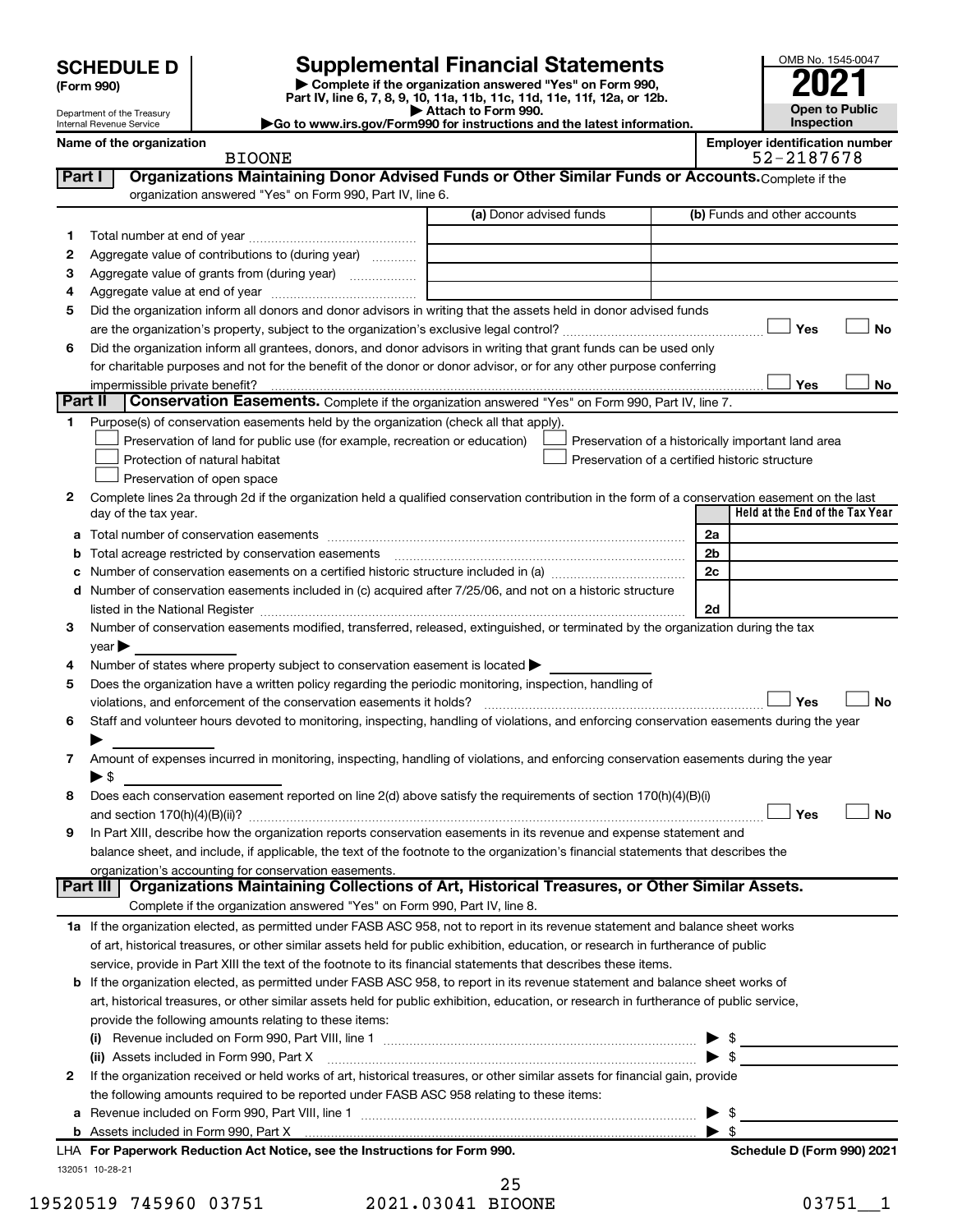|               | <b>BIOONE</b><br>Schedule D (Form 990) 2021                                                                                                                                                                                   |                    |                |                                                                             |                 | 52-2187678 Page 2          |                |            |                              |
|---------------|-------------------------------------------------------------------------------------------------------------------------------------------------------------------------------------------------------------------------------|--------------------|----------------|-----------------------------------------------------------------------------|-----------------|----------------------------|----------------|------------|------------------------------|
|               | Organizations Maintaining Collections of Art, Historical Treasures, or Other Similar Assets (continued)<br>Part III                                                                                                           |                    |                |                                                                             |                 |                            |                |            |                              |
| 3             | Using the organization's acquisition, accession, and other records, check any of the following that make significant use of its                                                                                               |                    |                |                                                                             |                 |                            |                |            |                              |
|               | collection items (check all that apply):                                                                                                                                                                                      |                    |                |                                                                             |                 |                            |                |            |                              |
| a             | Public exhibition                                                                                                                                                                                                             | d                  |                | Loan or exchange program                                                    |                 |                            |                |            |                              |
| b             | Scholarly research                                                                                                                                                                                                            | e                  | Other          |                                                                             |                 |                            |                |            |                              |
| c             | Preservation for future generations                                                                                                                                                                                           |                    |                |                                                                             |                 |                            |                |            |                              |
| 4             | Provide a description of the organization's collections and explain how they further the organization's exempt purpose in Part XIII.                                                                                          |                    |                |                                                                             |                 |                            |                |            |                              |
| 5             | During the year, did the organization solicit or receive donations of art, historical treasures, or other similar assets                                                                                                      |                    |                |                                                                             |                 |                            |                |            |                              |
|               |                                                                                                                                                                                                                               |                    |                |                                                                             |                 |                            | Yes            |            | No                           |
|               | <b>Part IV</b><br><b>Escrow and Custodial Arrangements.</b> Complete if the organization answered "Yes" on Form 990, Part IV, line 9, or                                                                                      |                    |                |                                                                             |                 |                            |                |            |                              |
|               | reported an amount on Form 990, Part X, line 21.                                                                                                                                                                              |                    |                |                                                                             |                 |                            |                |            |                              |
|               | 1a Is the organization an agent, trustee, custodian or other intermediary for contributions or other assets not included                                                                                                      |                    |                |                                                                             |                 |                            |                |            |                              |
|               | b If "Yes," explain the arrangement in Part XIII and complete the following table:                                                                                                                                            |                    |                |                                                                             |                 |                            | Yes            |            | <b>No</b>                    |
|               |                                                                                                                                                                                                                               |                    |                |                                                                             |                 |                            | Amount         |            |                              |
|               |                                                                                                                                                                                                                               |                    |                |                                                                             | 1c              |                            |                |            |                              |
|               |                                                                                                                                                                                                                               |                    |                |                                                                             | 1d              |                            |                |            |                              |
|               | e Distributions during the year manufactured and continuum control of the control of the control of the state of the control of the control of the control of the control of the control of the control of the control of the |                    |                |                                                                             | 1e              |                            |                |            |                              |
| f.            |                                                                                                                                                                                                                               |                    |                |                                                                             | 1f              |                            |                |            |                              |
|               | 2a Did the organization include an amount on Form 990, Part X, line 21, for escrow or custodial account liability?                                                                                                            |                    |                |                                                                             |                 |                            | Yes            |            | No                           |
|               | <b>b</b> If "Yes," explain the arrangement in Part XIII. Check here if the explanation has been provided on Part XIII                                                                                                         |                    |                |                                                                             |                 | . <u>.</u> .               |                |            |                              |
| <b>Part V</b> | Endowment Funds. Complete if the organization answered "Yes" on Form 990, Part IV, line 10.                                                                                                                                   |                    |                |                                                                             |                 |                            |                |            |                              |
|               |                                                                                                                                                                                                                               | (a) Current year   | (b) Prior year | (c) Two years back $\vert$ (d) Three years back $\vert$ (e) Four years back |                 |                            |                |            |                              |
|               | 1a Beginning of year balance                                                                                                                                                                                                  | 3,880,476.         | 3,042,607.     | 2,033,345.                                                                  |                 | 1,554,431.                 |                | 755,339.   |                              |
|               |                                                                                                                                                                                                                               | 1,081,866.         | 837,869.       | 1,009,262.                                                                  |                 | 478,914.                   |                | 799,092.   |                              |
|               | c Net investment earnings, gains, and losses                                                                                                                                                                                  |                    |                |                                                                             |                 |                            |                |            |                              |
|               |                                                                                                                                                                                                                               |                    |                |                                                                             |                 |                            |                |            |                              |
|               | e Other expenditures for facilities                                                                                                                                                                                           |                    |                |                                                                             |                 |                            |                |            |                              |
|               | and programs                                                                                                                                                                                                                  |                    |                |                                                                             |                 |                            |                |            |                              |
|               | f Administrative expenses                                                                                                                                                                                                     |                    |                |                                                                             |                 |                            |                |            |                              |
| g             |                                                                                                                                                                                                                               | 4,962,342.         | 3,880,476.     | 3,042,607.                                                                  |                 | 2,033,345.                 |                | 1,554,431. |                              |
| 2             | Provide the estimated percentage of the current year end balance (line 1g, column (a)) held as:                                                                                                                               |                    |                |                                                                             |                 |                            |                |            |                              |
| а             | Board designated or quasi-endowment                                                                                                                                                                                           | 100,0000           | %              |                                                                             |                 |                            |                |            |                              |
|               | <b>b</b> Permanent endowment $\blacktriangleright$ . 0000                                                                                                                                                                     | %                  |                |                                                                             |                 |                            |                |            |                              |
|               | .0000%<br>c Term endowment $\blacktriangleright$                                                                                                                                                                              |                    |                |                                                                             |                 |                            |                |            |                              |
|               | The percentages on lines 2a, 2b, and 2c should equal 100%.                                                                                                                                                                    |                    |                |                                                                             |                 |                            |                |            |                              |
|               | 3a Are there endowment funds not in the possession of the organization that are held and administered for the organization                                                                                                    |                    |                |                                                                             |                 |                            |                |            |                              |
|               | by:                                                                                                                                                                                                                           |                    |                |                                                                             |                 |                            |                | Yes        | No                           |
|               | (i)                                                                                                                                                                                                                           |                    |                |                                                                             |                 |                            | 3a(i)          |            | х<br>$\overline{\textbf{x}}$ |
|               |                                                                                                                                                                                                                               |                    |                |                                                                             |                 |                            | 3a(ii)         |            |                              |
|               |                                                                                                                                                                                                                               |                    |                |                                                                             |                 |                            | 3b             |            |                              |
| 4             | Describe in Part XIII the intended uses of the organization's endowment funds.<br>Land, Buildings, and Equipment.<br>Part VI                                                                                                  |                    |                |                                                                             |                 |                            |                |            |                              |
|               | Complete if the organization answered "Yes" on Form 990, Part IV, line 11a. See Form 990, Part X, line 10.                                                                                                                    |                    |                |                                                                             |                 |                            |                |            |                              |
|               | Description of property                                                                                                                                                                                                       | (a) Cost or other  |                | (b) Cost or other                                                           | (c) Accumulated |                            | (d) Book value |            |                              |
|               |                                                                                                                                                                                                                               | basis (investment) |                | basis (other)                                                               | depreciation    |                            |                |            |                              |
|               |                                                                                                                                                                                                                               |                    |                |                                                                             |                 |                            |                |            |                              |
|               |                                                                                                                                                                                                                               |                    |                |                                                                             |                 |                            |                |            |                              |
|               |                                                                                                                                                                                                                               |                    |                |                                                                             |                 |                            |                |            |                              |
|               |                                                                                                                                                                                                                               |                    |                |                                                                             |                 |                            |                |            |                              |
|               |                                                                                                                                                                                                                               |                    |                |                                                                             |                 |                            |                |            |                              |
|               | Total. Add lines 1a through 1e. (Column (d) must equal Form 990, Part X, column (B), line 10c.)                                                                                                                               |                    |                |                                                                             |                 |                            |                |            | 0.                           |
|               |                                                                                                                                                                                                                               |                    |                |                                                                             |                 | Schedule D (Form 990) 2021 |                |            |                              |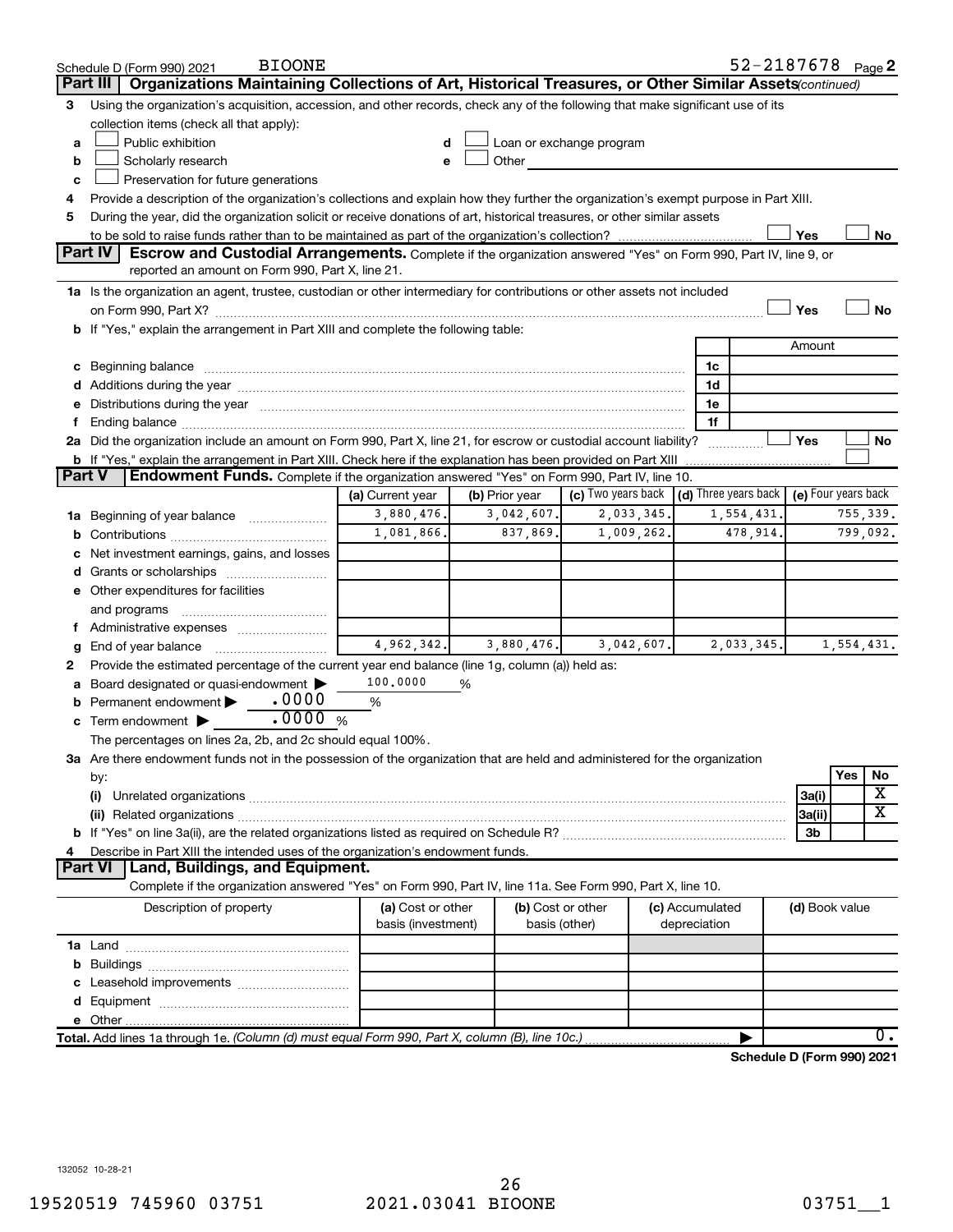| (a) Description of security or category (including name of security)                                              | (b) Book value  | (c) Method of valuation: Cost or end-of-year market value |                |
|-------------------------------------------------------------------------------------------------------------------|-----------------|-----------------------------------------------------------|----------------|
| (1) Financial derivatives                                                                                         |                 |                                                           |                |
|                                                                                                                   |                 |                                                           |                |
| (3) Other                                                                                                         |                 |                                                           |                |
| (A)                                                                                                               |                 |                                                           |                |
| (B)                                                                                                               |                 |                                                           |                |
| (C)                                                                                                               |                 |                                                           |                |
| (D)                                                                                                               |                 |                                                           |                |
| (E)                                                                                                               |                 |                                                           |                |
| (F)                                                                                                               |                 |                                                           |                |
| (G)                                                                                                               |                 |                                                           |                |
| (H)                                                                                                               |                 |                                                           |                |
| Total. (Col. (b) must equal Form 990, Part X, col. (B) line 12.)                                                  |                 |                                                           |                |
| Part VIII Investments - Program Related.                                                                          |                 |                                                           |                |
| Complete if the organization answered "Yes" on Form 990, Part IV, line 11c. See Form 990, Part X, line 13.        |                 |                                                           |                |
| (a) Description of investment                                                                                     | (b) Book value  | (c) Method of valuation: Cost or end-of-year market value |                |
| (1)                                                                                                               |                 |                                                           |                |
| (2)                                                                                                               |                 |                                                           |                |
| (3)                                                                                                               |                 |                                                           |                |
| (4)                                                                                                               |                 |                                                           |                |
|                                                                                                                   |                 |                                                           |                |
| (5)                                                                                                               |                 |                                                           |                |
| (6)                                                                                                               |                 |                                                           |                |
| (7)                                                                                                               |                 |                                                           |                |
| (8)                                                                                                               |                 |                                                           |                |
| (9)<br>Total. (Col. (b) must equal Form 990, Part X, col. (B) line 13.)                                           |                 |                                                           |                |
| Part IX<br><b>Other Assets.</b>                                                                                   |                 |                                                           |                |
| Complete if the organization answered "Yes" on Form 990, Part IV, line 11d. See Form 990, Part X, line 15.        |                 |                                                           |                |
|                                                                                                                   | (a) Description |                                                           | (b) Book value |
|                                                                                                                   |                 |                                                           |                |
| (1)                                                                                                               |                 |                                                           |                |
| (2)                                                                                                               |                 |                                                           |                |
| (3)                                                                                                               |                 |                                                           |                |
| (4)                                                                                                               |                 |                                                           |                |
| (5)                                                                                                               |                 |                                                           |                |
| (6)                                                                                                               |                 |                                                           |                |
| (7)                                                                                                               |                 |                                                           |                |
| (8)                                                                                                               |                 |                                                           |                |
| (9)                                                                                                               |                 |                                                           |                |
| Total. (Column (b) must equal Form 990, Part X, col. (B) line 15.)                                                |                 |                                                           |                |
| <b>Other Liabilities.</b><br>Part X                                                                               |                 |                                                           |                |
| Complete if the organization answered "Yes" on Form 990, Part IV, line 11e or 11f. See Form 990, Part X, line 25. |                 |                                                           |                |
| (a) Description of liability<br>1.                                                                                |                 |                                                           | (b) Book value |
| (1)<br>Federal income taxes                                                                                       |                 |                                                           |                |
| ROYALTY EXPENSE PAYABLE<br>(2)                                                                                    |                 |                                                           | 4,958,392.     |
| (3)                                                                                                               |                 |                                                           |                |
| (4)                                                                                                               |                 |                                                           |                |
| (5)                                                                                                               |                 |                                                           |                |
| (6)                                                                                                               |                 |                                                           |                |
| (7)                                                                                                               |                 |                                                           |                |
| (8)                                                                                                               |                 |                                                           |                |
| (9)                                                                                                               |                 |                                                           |                |
|                                                                                                                   |                 |                                                           | 4,958,392.     |

**2.** Liability for uncertain tax positions. In Part XIII, provide the text of the footnote to the organization's financial statements that reports the organization's liability for uncertain tax positions under FASB ASC 740. Check here if the text of the footnote has been provided in Part XIII ...  $\fbox{\bf X}$ 

Schedule D (Form 990) 2021 BIOONE

**Part VII Investments - Other Securities.**

Complete if the organization answered "Yes" on Form 990, Part IV, line 11b. See Form 990, Part X, line 12.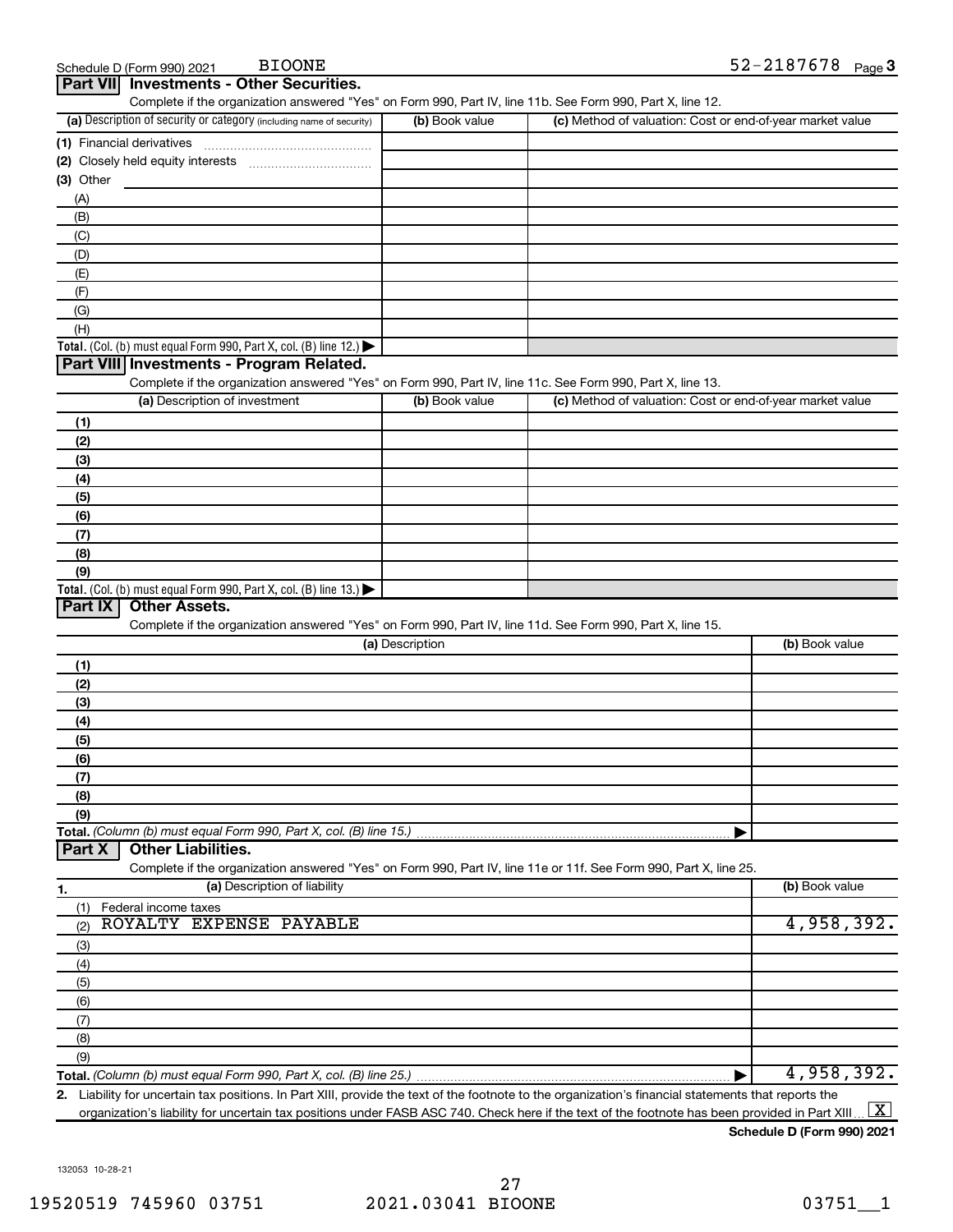|    | <b>BIOONE</b><br>Schedule D (Form 990) 2021                                                                                                                                                                                              |                |             |                | $52 - 2187678$ Page 4 |
|----|------------------------------------------------------------------------------------------------------------------------------------------------------------------------------------------------------------------------------------------|----------------|-------------|----------------|-----------------------|
|    | Reconciliation of Revenue per Audited Financial Statements With Revenue per Return.<br>Part XI                                                                                                                                           |                |             |                |                       |
|    | Complete if the organization answered "Yes" on Form 990, Part IV, line 12a.                                                                                                                                                              |                |             |                |                       |
| 1  | Total revenue, gains, and other support per audited financial statements                                                                                                                                                                 |                |             | $\blacksquare$ | 13, 186, 232.         |
| 2  | Amounts included on line 1 but not on Form 990, Part VIII, line 12:                                                                                                                                                                      |                |             |                |                       |
| a  |                                                                                                                                                                                                                                          | 2a             | 242,688.    |                |                       |
| b  |                                                                                                                                                                                                                                          | 2 <sub>b</sub> | 13,575.     |                |                       |
| с  |                                                                                                                                                                                                                                          | 2 <sub>c</sub> |             |                |                       |
| d  |                                                                                                                                                                                                                                          | 2d             |             |                |                       |
| е  | Add lines 2a through 2d                                                                                                                                                                                                                  |                |             | 2e             | 256, 263.             |
| З  |                                                                                                                                                                                                                                          |                |             | $\mathbf{3}$   | 12,929,969.           |
| 4  | Amounts included on Form 990, Part VIII, line 12, but not on line 1:                                                                                                                                                                     |                |             |                |                       |
|    |                                                                                                                                                                                                                                          |                | 14,188.     |                |                       |
| b  |                                                                                                                                                                                                                                          | 4 <sub>b</sub> |             |                |                       |
| c. | Add lines 4a and 4b                                                                                                                                                                                                                      |                | 4c          | 14,188.        |                       |
|    |                                                                                                                                                                                                                                          | $\overline{5}$ | 12,944,157. |                |                       |
| 5  |                                                                                                                                                                                                                                          |                |             |                |                       |
|    | Part XII   Reconciliation of Expenses per Audited Financial Statements With Expenses per Return.                                                                                                                                         |                |             |                |                       |
|    | Complete if the organization answered "Yes" on Form 990, Part IV, line 12a.                                                                                                                                                              |                |             |                |                       |
| 1  |                                                                                                                                                                                                                                          |                |             | $\blacksquare$ | 11, 126, 123.         |
| 2  | Amounts included on line 1 but not on Form 990, Part IX, line 25:                                                                                                                                                                        |                |             |                |                       |
| a  |                                                                                                                                                                                                                                          | 2a             | 13,575.     |                |                       |
| b  |                                                                                                                                                                                                                                          | 2 <sub>b</sub> |             |                |                       |
| c  |                                                                                                                                                                                                                                          | 2 <sub>c</sub> |             |                |                       |
| d  |                                                                                                                                                                                                                                          | 2d             |             |                |                       |
|    | e Add lines 2a through 2d <b>[10]</b> [10] <b>All and Property Contract 20 and 20</b> and 20 and 20 and 20 and 20 and 20 and 20 and 20 and 20 and 20 and 20 and 20 and 20 and 20 and 20 and 20 and 20 and 20 and 20 and 20 and 20 and 20 |                |             | 2e             | 13,575.               |
| З  |                                                                                                                                                                                                                                          |                |             |                | 11, 112, 548.         |
| 4  | Amounts included on Form 990, Part IX, line 25, but not on line 1:                                                                                                                                                                       |                |             |                |                       |
|    |                                                                                                                                                                                                                                          |                | 14,188.     |                |                       |
| b  |                                                                                                                                                                                                                                          | 4 <sub>h</sub> | 25, 191.    |                |                       |
|    | Add lines 4a and 4b                                                                                                                                                                                                                      |                |             | 4с             | 39,379.               |
|    | Part XIII Supplemental Information.                                                                                                                                                                                                      |                |             | 5              | 11,151,927.           |

Provide the descriptions required for Part II, lines 3, 5, and 9; Part III, lines 1a and 4; Part IV, lines 1b and 2b; Part V, line 4; Part X, line 2; Part XI, lines 2d and 4b; and Part XII, lines 2d and 4b. Also complete this part to provide any additional information.

PART V, LINE 4:

BOARD-DESIGNATED OPERATIONAL FUND CONTAINS A 6-MONTH RESERVE FOR

OPERATIONAL EXPENSES. BOARD-DESIGNATED CAPITAL FUND WILL ALLOW THE

ORGANIZATION TO MAKE IMPROVEMENTS AND ADD PROGRAMS TO SERVE THE FUTURE

NEEDS OF BIOONE'S COMMUNITY.

PART X, LINE 2:

FOR THE YEARS ENDED DECEMBER 31, 2021 AND 2020, BIOONE HAS DOCUMENTED ITS

CONSIDERATION OF FASB ASC 740-10, INCOME TAXES, THAT PROVIDES GUIDANCE FOR

REPORTING UNCERTAINTY IN INCOME TAXES AND HAS DETERMINED THAT NO MATERIAL

UNCERTAIN TAX POSITIONS QUALIFY FOR EITHER RECOGNITION OR DISCLOSURE IN

THE FINANCIAL STATEMENTS.

132054 10-28-21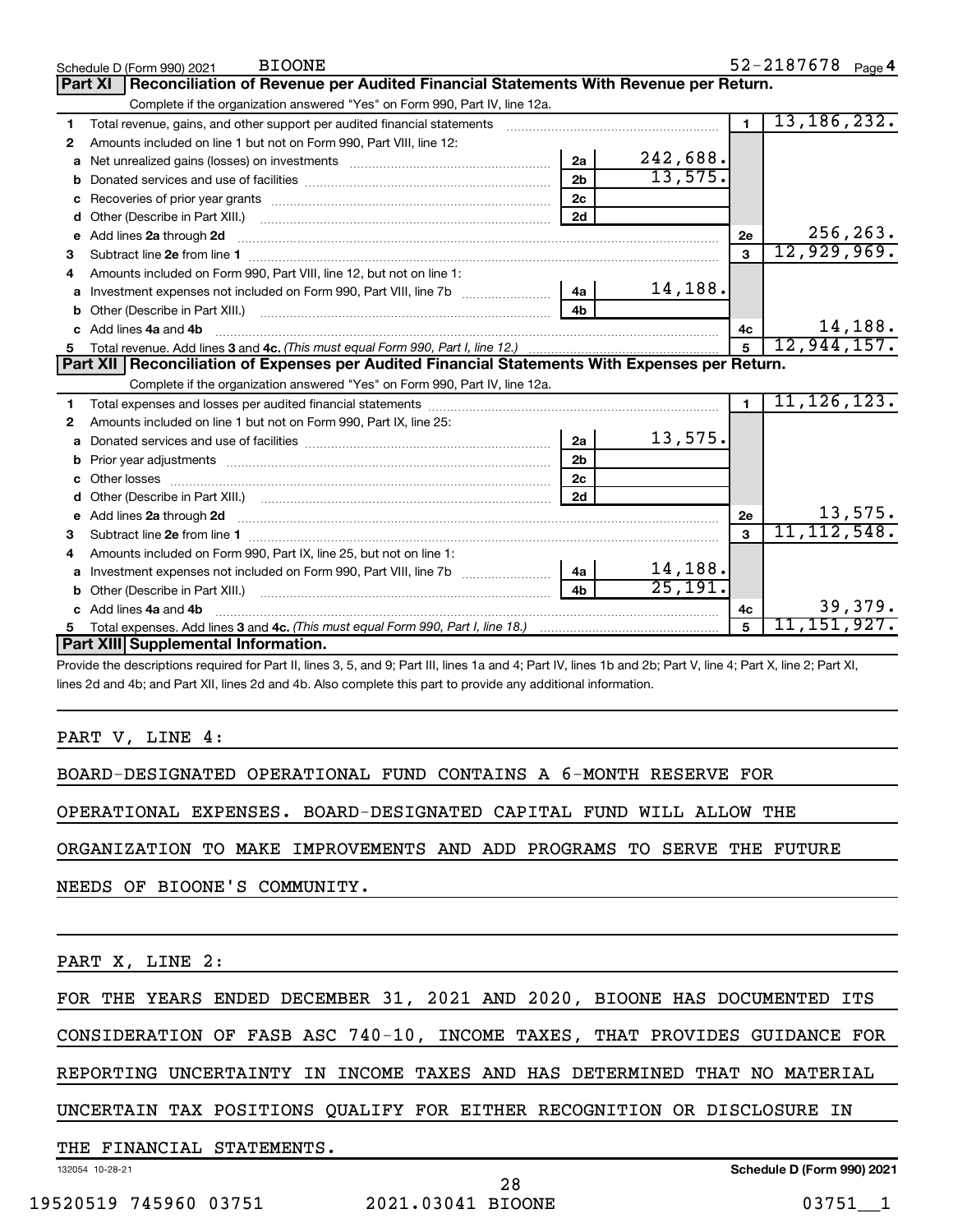| PART XII, LINE 4B - OTHER ADJUSTMENTS:                   |                            |
|----------------------------------------------------------|----------------------------|
| BAD DEBT EXPENSE - REPORTED AS AN OTHER ITEM ON THE      | $-454.$                    |
| FINANCIAL STATEMENTS AND REPORTED AS BAD DEBT EXPENSE ON |                            |
| FORM 990, PART IX, LINE 24                               |                            |
| FOREIGN CURRENCY LOSS - REPORTED AS AN OTHER ITEM ON THE | 25,645.                    |
| FINANCIAL STATEMENTS AND REPORTED AS AN EXPENSE ON       |                            |
| FORM 990, PART IX, LINE 24                               |                            |
| TOTAL TO SCHEDULE D, PART XII, LINE 4B                   | 25,191.                    |
|                                                          |                            |
|                                                          |                            |
|                                                          |                            |
|                                                          |                            |
|                                                          |                            |
|                                                          |                            |
|                                                          |                            |
|                                                          |                            |
|                                                          |                            |
|                                                          |                            |
|                                                          |                            |
|                                                          |                            |
|                                                          |                            |
|                                                          |                            |
|                                                          |                            |
|                                                          |                            |
|                                                          |                            |
|                                                          |                            |
|                                                          |                            |
|                                                          | Schedule D (Form 990) 2021 |

132055 10-28-21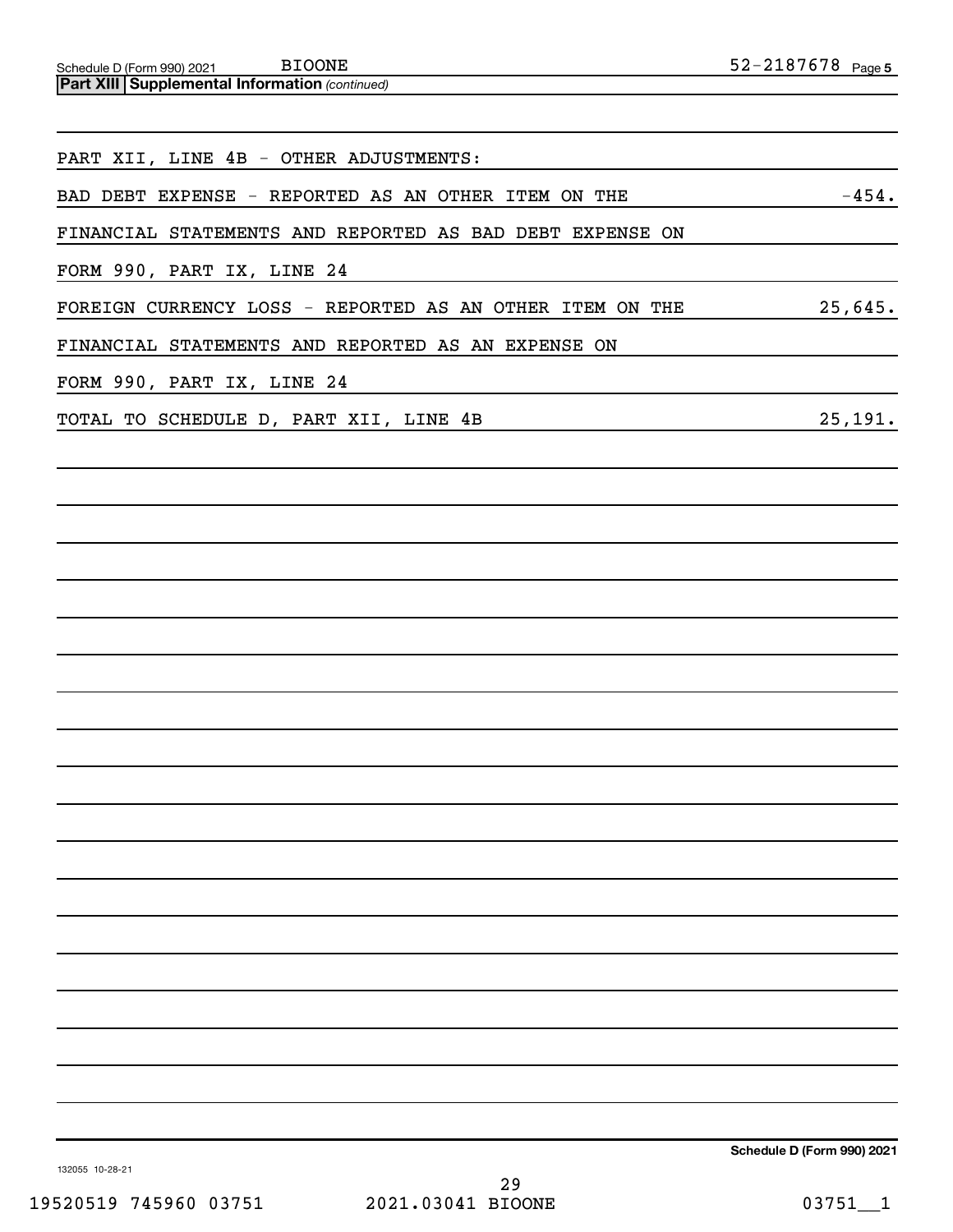|   | <b>SCHEDULE J</b>                                                                                          | <b>Compensation Information</b>                                                                                        |                                       | OMB No. 1545-0047          |      |                         |
|---|------------------------------------------------------------------------------------------------------------|------------------------------------------------------------------------------------------------------------------------|---------------------------------------|----------------------------|------|-------------------------|
|   | (Form 990)<br>For certain Officers, Directors, Trustees, Key Employees, and Highest                        |                                                                                                                        |                                       |                            |      |                         |
|   | <b>Compensated Employees</b><br>Complete if the organization answered "Yes" on Form 990, Part IV, line 23. |                                                                                                                        |                                       |                            | 2021 |                         |
|   |                                                                                                            |                                                                                                                        | <b>Open to Public</b>                 |                            |      |                         |
|   | Department of the Treasury<br>Internal Revenue Service                                                     |                                                                                                                        | Inspection                            |                            |      |                         |
|   | Name of the organization                                                                                   |                                                                                                                        | <b>Employer identification number</b> |                            |      |                         |
|   |                                                                                                            | <b>BIOONE</b>                                                                                                          |                                       | 52-2187678                 |      |                         |
|   | Part I                                                                                                     | <b>Questions Regarding Compensation</b>                                                                                |                                       |                            |      |                         |
|   |                                                                                                            |                                                                                                                        |                                       |                            | Yes  | No                      |
|   |                                                                                                            | Check the appropriate box(es) if the organization provided any of the following to or for a person listed on Form 990, |                                       |                            |      |                         |
|   |                                                                                                            | Part VII, Section A, line 1a. Complete Part III to provide any relevant information regarding these items.             |                                       |                            |      |                         |
|   | First-class or charter travel                                                                              | Housing allowance or residence for personal use                                                                        |                                       |                            |      |                         |
|   | Travel for companions                                                                                      | Payments for business use of personal residence                                                                        |                                       |                            |      |                         |
|   |                                                                                                            | Health or social club dues or initiation fees<br>Tax indemnification and gross-up payments                             |                                       |                            |      |                         |
|   |                                                                                                            | Discretionary spending account<br>Personal services (such as maid, chauffeur, chef)                                    |                                       |                            |      |                         |
|   |                                                                                                            |                                                                                                                        |                                       |                            |      |                         |
| b |                                                                                                            | If any of the boxes on line 1a are checked, did the organization follow a written policy regarding payment or          |                                       |                            |      |                         |
|   |                                                                                                            | reimbursement or provision of all of the expenses described above? If "No," complete Part III to explain               |                                       | 1b                         |      |                         |
| 2 |                                                                                                            | Did the organization require substantiation prior to reimbursing or allowing expenses incurred by all directors,       |                                       |                            |      |                         |
|   |                                                                                                            |                                                                                                                        |                                       | $\mathbf{2}$               |      |                         |
|   |                                                                                                            |                                                                                                                        |                                       |                            |      |                         |
| з |                                                                                                            | Indicate which, if any, of the following the organization used to establish the compensation of the organization's     |                                       |                            |      |                         |
|   |                                                                                                            | CEO/Executive Director. Check all that apply. Do not check any boxes for methods used by a related organization to     |                                       |                            |      |                         |
|   |                                                                                                            | establish compensation of the CEO/Executive Director, but explain in Part III.                                         |                                       |                            |      |                         |
|   | Compensation committee                                                                                     | Written employment contract<br>$\overline{X}$ Compensation survey or study                                             |                                       |                            |      |                         |
|   | $\boxed{\text{X}}$ Form 990 of other organizations                                                         | Independent compensation consultant<br>Approval by the board or compensation committee                                 |                                       |                            |      |                         |
|   |                                                                                                            |                                                                                                                        |                                       |                            |      |                         |
| 4 |                                                                                                            | During the year, did any person listed on Form 990, Part VII, Section A, line 1a, with respect to the filing           |                                       |                            |      |                         |
|   | organization or a related organization:                                                                    |                                                                                                                        |                                       |                            |      |                         |
| а |                                                                                                            | Receive a severance payment or change-of-control payment?                                                              |                                       | 4a                         |      | х                       |
| b |                                                                                                            |                                                                                                                        |                                       | 4b                         |      | $\overline{\textbf{x}}$ |
| с |                                                                                                            | Participate in or receive payment from an equity-based compensation arrangement?                                       |                                       | 4c                         |      | $\overline{\text{x}}$   |
|   |                                                                                                            | If "Yes" to any of lines 4a-c, list the persons and provide the applicable amounts for each item in Part III.          |                                       |                            |      |                         |
|   |                                                                                                            |                                                                                                                        |                                       |                            |      |                         |
|   |                                                                                                            | Only section 501(c)(3), 501(c)(4), and 501(c)(29) organizations must complete lines 5-9.                               |                                       |                            |      |                         |
|   |                                                                                                            | For persons listed on Form 990, Part VII, Section A, line 1a, did the organization pay or accrue any compensation      |                                       |                            |      |                         |
|   | contingent on the revenues of:                                                                             |                                                                                                                        |                                       |                            |      |                         |
| a |                                                                                                            |                                                                                                                        |                                       | 5a                         |      | х                       |
|   |                                                                                                            |                                                                                                                        |                                       | 5b                         |      | $\overline{\texttt{x}}$ |
|   |                                                                                                            | If "Yes" on line 5a or 5b, describe in Part III.                                                                       |                                       |                            |      |                         |
| 6 |                                                                                                            | For persons listed on Form 990, Part VII, Section A, line 1a, did the organization pay or accrue any compensation      |                                       |                            |      |                         |
|   | contingent on the net earnings of:                                                                         |                                                                                                                        |                                       |                            |      |                         |
| a |                                                                                                            |                                                                                                                        |                                       | 6a                         |      | х                       |
|   |                                                                                                            |                                                                                                                        |                                       | 6b                         |      | $\overline{\texttt{x}}$ |
|   |                                                                                                            | If "Yes" on line 6a or 6b, describe in Part III.                                                                       |                                       |                            |      |                         |
|   |                                                                                                            | 7 For persons listed on Form 990, Part VII, Section A, line 1a, did the organization provide any nonfixed payments     |                                       |                            |      |                         |
|   |                                                                                                            |                                                                                                                        |                                       | $\overline{7}$             |      | x                       |
| 8 |                                                                                                            | Were any amounts reported on Form 990, Part VII, paid or accrued pursuant to a contract that was subject to the        |                                       |                            |      |                         |
|   |                                                                                                            |                                                                                                                        |                                       | 8                          |      | x                       |
| 9 |                                                                                                            | If "Yes" on line 8, did the organization also follow the rebuttable presumption procedure described in                 |                                       |                            |      |                         |
|   |                                                                                                            |                                                                                                                        |                                       | 9                          |      |                         |
|   |                                                                                                            | LHA For Paperwork Reduction Act Notice, see the Instructions for Form 990.                                             |                                       | Schedule J (Form 990) 2021 |      |                         |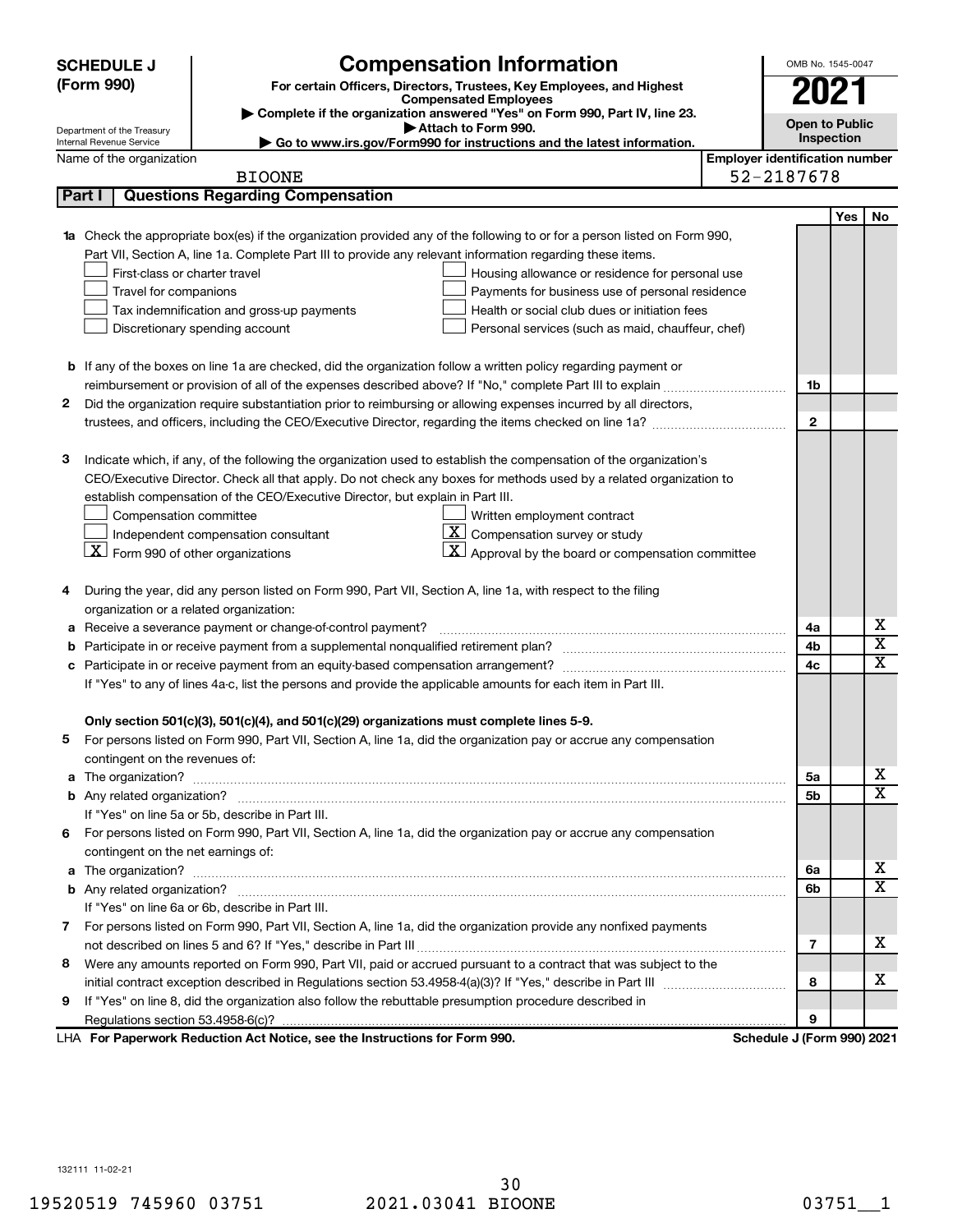#### BIOONE 52-2187678

#### Part II | Officers, Directors, Trustees, Key Employees, and Highest Compensated Employees. Use duplicate copies if additional space is needed.

For each individual whose compensation must be reported on Schedule J, report compensation from the organization on row (i) and from related organizations, described in the instructions, on row (ii). Do not list any individuals that aren't listed on Form 990, Part VII.

Note: The sum of columns (B)(i)-(iii) for each listed individual must equal the total amount of Form 990, Part VII, Section A, line 1a, applicable column (D) and (E) amounts for that individual.

|                                 |      |                          | compensation                              |                                           | (B) Breakdown of W-2 and/or 1099-MISC and/or 1099-NEC (C) Retirement and<br>other deferred | (D) Nontaxable<br>benefits | (E) Total of columns<br>$(B)(i)-(D)$ | (F) Compensation<br>in column (B)         |
|---------------------------------|------|--------------------------|-------------------------------------------|-------------------------------------------|--------------------------------------------------------------------------------------------|----------------------------|--------------------------------------|-------------------------------------------|
| (A) Name and Title              |      | (i) Base<br>compensation | (ii) Bonus &<br>incentive<br>compensation | (iii) Other<br>reportable<br>compensation | compensation                                                                               |                            |                                      | reported as deferred<br>on prior Form 990 |
| SUSAN B. SKOMAL<br>(1)          | (i)  | 262, 254.                | $\overline{\mathbf{0}}$ .                 | $\overline{0}$ .                          | 39,388.                                                                                    | 21,553.                    | 323, 195.                            | $\overline{\mathbf{0}}$ .                 |
| PRESIDENT/CEO                   | (ii) | 0.                       | $\overline{\mathfrak{o}}$ .               | $\overline{\mathbf{0}}$ .                 | 0,                                                                                         | $\overline{0}$ .           | $\overline{0}$ .                     | $\overline{0}$ .                          |
| CHRISTINE E. ORR<br>(2)         | (i)  | 125,500.                 | $\overline{\mathfrak{o}}$ .               | $\overline{\mathbf{0}}$ .                 | 17, 325.                                                                                   | 15,651                     | 158,476.                             | $\overline{0}$ .                          |
| DIR. OF SALES & MARKETING       | (ii) | $\overline{0}$ .         | $\overline{\mathfrak{o}}$ .               | $\overline{\mathfrak{o}}$ .               | 0.                                                                                         | $\overline{0}$             | $\overline{\mathfrak{o}}$ .          | $\overline{0}$ .                          |
| ELIZABETH HUTCHINS<br>(3)       | (i)  | 132,400.                 | $\overline{\mathfrak{o}}$ .               | $\overline{\mathbf{0}}$ .                 | 18,360.                                                                                    | $\overline{0}$ .           | 150, 760.                            | $\overline{0}$ .                          |
| DIR. OF OPERATIONS & TECHNOLOGY | (ii) | $\overline{0}$ .         | $\overline{\mathfrak{o}}$ .               | $\overline{\mathbf{0}}$ .                 | 0,                                                                                         | $\overline{0}$ .           | $\overline{\mathfrak{o}}$ .          | $\overline{0}$ .                          |
|                                 | (i)  |                          |                                           |                                           |                                                                                            |                            |                                      |                                           |
|                                 | (ii) |                          |                                           |                                           |                                                                                            |                            |                                      |                                           |
|                                 | (i)  |                          |                                           |                                           |                                                                                            |                            |                                      |                                           |
|                                 | (ii) |                          |                                           |                                           |                                                                                            |                            |                                      |                                           |
|                                 | (i)  |                          |                                           |                                           |                                                                                            |                            |                                      |                                           |
|                                 | (ii) |                          |                                           |                                           |                                                                                            |                            |                                      |                                           |
|                                 | (i)  |                          |                                           |                                           |                                                                                            |                            |                                      |                                           |
|                                 | (ii) |                          |                                           |                                           |                                                                                            |                            |                                      |                                           |
|                                 | (i)  |                          |                                           |                                           |                                                                                            |                            |                                      |                                           |
|                                 | (ii) |                          |                                           |                                           |                                                                                            |                            |                                      |                                           |
|                                 | (i)  |                          |                                           |                                           |                                                                                            |                            |                                      |                                           |
|                                 | (ii) |                          |                                           |                                           |                                                                                            |                            |                                      |                                           |
|                                 | (i)  |                          |                                           |                                           |                                                                                            |                            |                                      |                                           |
|                                 | (ii) |                          |                                           |                                           |                                                                                            |                            |                                      |                                           |
|                                 | (i)  |                          |                                           |                                           |                                                                                            |                            |                                      |                                           |
|                                 | (ii) |                          |                                           |                                           |                                                                                            |                            |                                      |                                           |
|                                 | (i)  |                          |                                           |                                           |                                                                                            |                            |                                      |                                           |
|                                 | (ii) |                          |                                           |                                           |                                                                                            |                            |                                      |                                           |
|                                 | (i)  |                          |                                           |                                           |                                                                                            |                            |                                      |                                           |
|                                 | (ii) |                          |                                           |                                           |                                                                                            |                            |                                      |                                           |
|                                 | (i)  |                          |                                           |                                           |                                                                                            |                            |                                      |                                           |
|                                 | (ii) |                          |                                           |                                           |                                                                                            |                            |                                      |                                           |
|                                 | (i)  |                          |                                           |                                           |                                                                                            |                            |                                      |                                           |
|                                 | (ii) |                          |                                           |                                           |                                                                                            |                            |                                      |                                           |
|                                 | (i)  |                          |                                           |                                           |                                                                                            |                            |                                      |                                           |
|                                 | (ii) |                          |                                           |                                           |                                                                                            |                            |                                      |                                           |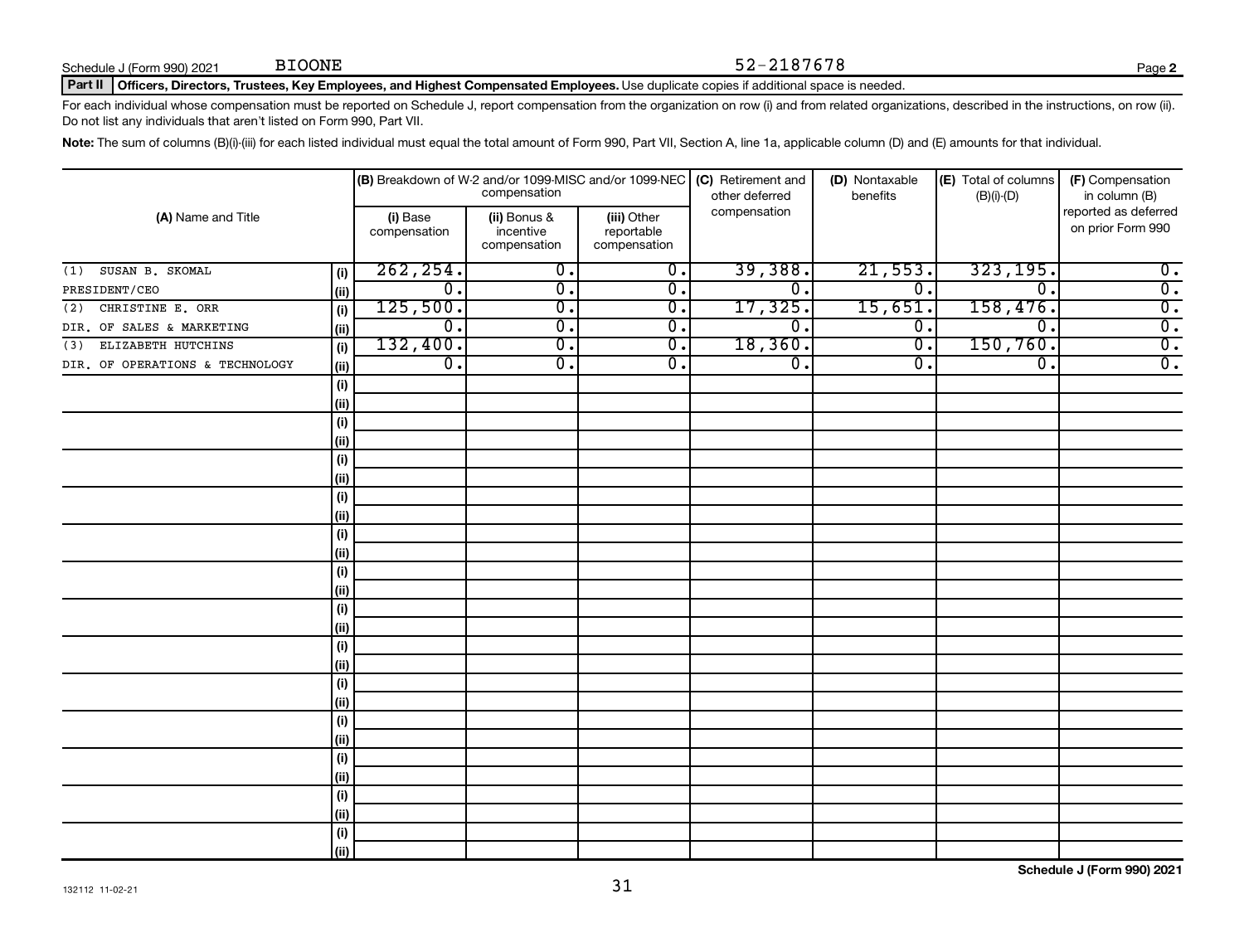**Part III Supplemental Information**

Provide the information, explanation, or descriptions required for Part I, lines 1a, 1b, 3, 4a, 4b, 4c, 5a, 5b, 6a, 6b, 7, and 8, and for Part II. Also complete this part for any additional information.

**Schedule J (Form 990) 2021**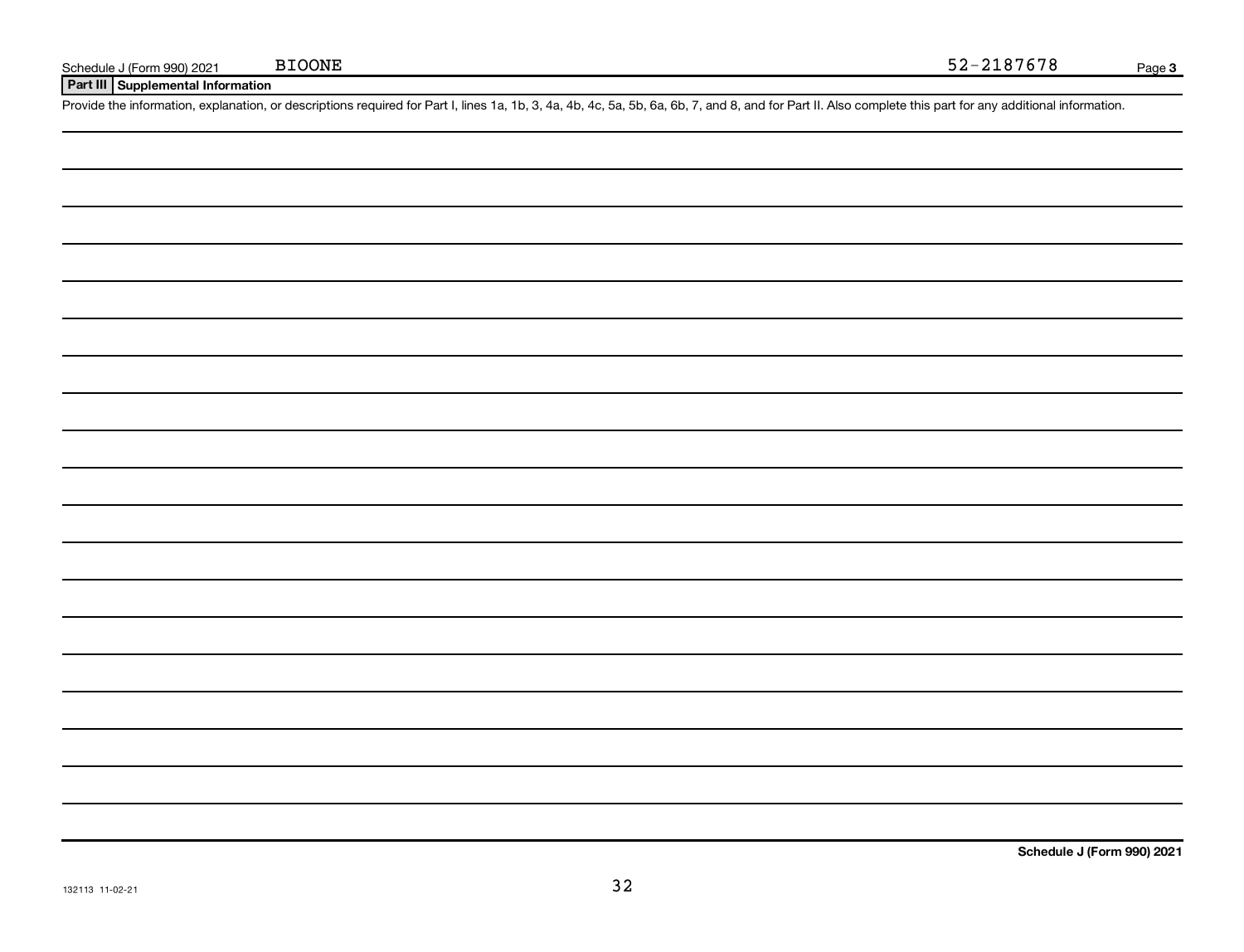**(Form 990)**

Department of the Treasury Internal Revenue Service

Name of the organization

**Complete to provide information for responses to specific questions on Form 990 or 990-EZ or to provide any additional information. | Attach to Form 990 or Form 990-EZ. SCHEDULE O Supplemental Information to Form 990 or 990-EZ**  $\frac{100000}{2}$ 

**| Go to www.irs.gov/Form990 for the latest information.**



**Employer identification number**

BIOONE 52-2187678

FORM 990, PART III, LINE 1, DESCRIPTION OF ORGANIZATION MISSION:

CONTINUATION OF ORGANIZATION'S MISSION FROM PAGE 2. BIOONE EXPLORES

ECONOMIC MODELS AND STRATEGIC PARTNERSHIPS THAT BALANCE THE NEEDS OF

ALL STAKEHOLDERS, AND CURRENTLY DEMONSTRATES THIS BALANCE BY OFFERING

FINANCIALLY SUSTAINABLE INFORMATION SERVICES IN THE BIOLOGICAL

SCIENCES. BIOONE SUPPORTS BEST PRACTICES THAT INCREASE OPERATIONAL

EFFECTIVENESS AND TECHNOLOGICAL STANDARDS THAT INTEGRATE ITS CONTENT

WITH A GLOBAL NETWORK OF SCHOLARY EXCHANGE.

FORM 990, PART III, LINE 2, NEW PROGRAM SERVICES:

THE ORGANIZATION BEGAN THE BIOONE COMPLETE ARCHIVE PROGRAM DURING THE

YEAR.

FORM 990, PART III, LINE 4D, OTHER PROGRAM SERVICES:

EDUCATION PROGRAM: THE BIOONE AMBASSADOR AWARD RECOGNIZES EARLY-CAREER

AUTHORS IN BIOONE COMPLETE TITLES AND INSPIRES CREATIVE APPROACHES TO

COMMUNICATING SPECIALIZED RESEARCH TO THE GENERAL PUBLIC. FOR THE 2021

AWARD, CURRENT BIOONE PUBLISHING PARTNERS NOMINATED OUTSTANDING

SCHOLARS WHO PUBLISHED AN ARTICLE IN A BIOONE COMPLETE JOURNAL DURING

2020. THE WINNING ENTRIES BY THESE AUTHORS ENGAGE READERS BY

HIGHLIGHTING THE IMPORTANCE OF THEIR RESEARCH AT A LOCAL AND GLOBAL

LEVEL AND RECEIVE A CASH AWARD.

EXPENSES \$ 6,050. INCLUDING GRANTS OF \$ 0. REVENUE \$ 0.

|  |  |  |  |  | BIOONE CAREER CENTER: THE CAREER CENTER PROGRAM AIMS TO BE THE TRUSTED |  |
|--|--|--|--|--|------------------------------------------------------------------------|--|
|  |  |  |  |  |                                                                        |  |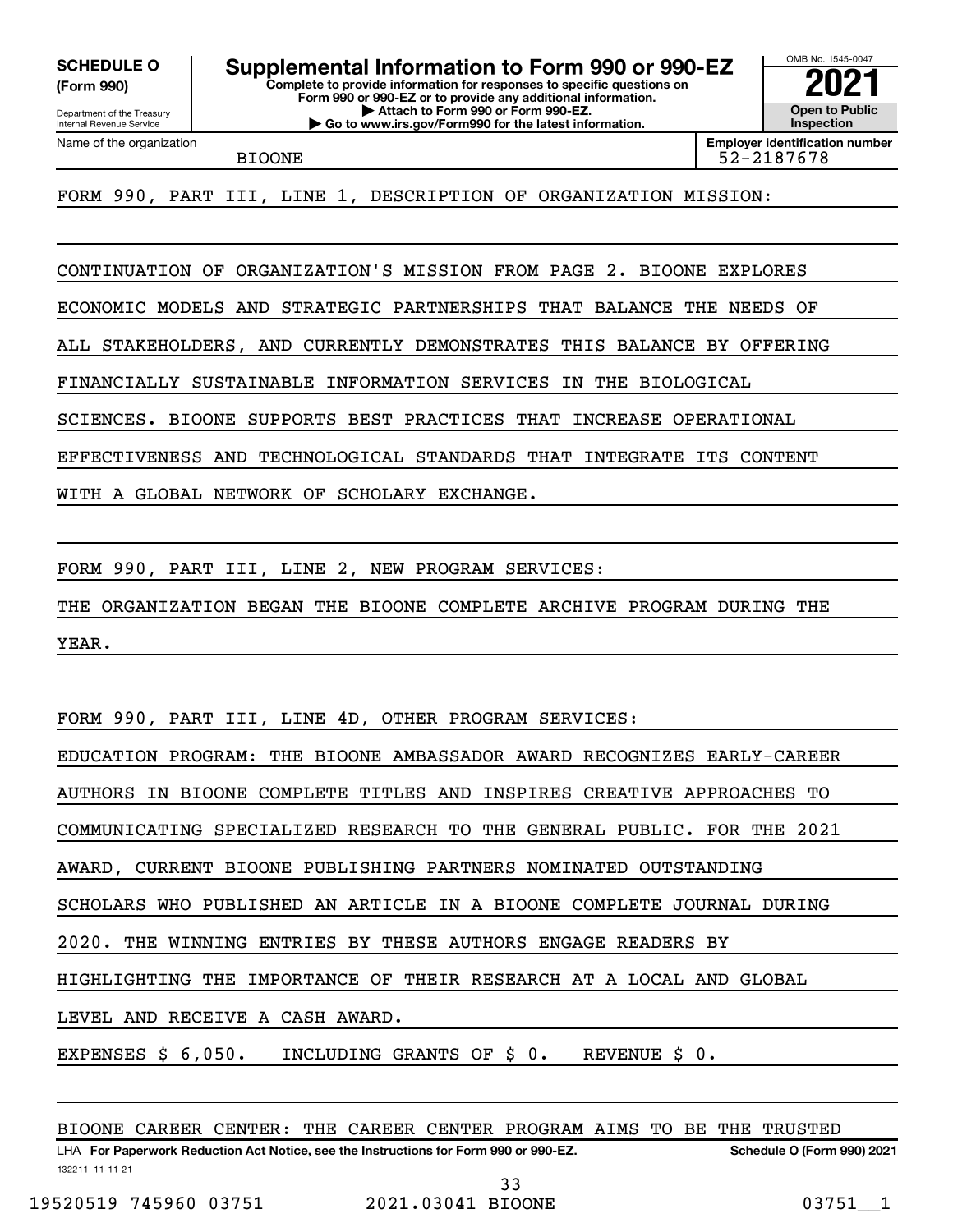| Schedule O (Form 990) 2021                                                | Page 2                                              |
|---------------------------------------------------------------------------|-----------------------------------------------------|
| Name of the organization<br><b>BIOONE</b>                                 | <b>Employer identification number</b><br>52-2187678 |
| DESTINATION FOR BOTH JOBSEEKERS AND EMPLOYERS IN A WIDE ARRAY OF          |                                                     |
| SCIENTIFIC FIELDS. THE CAREER CENTER WELCOMES JOB POSTS FROM THE          |                                                     |
| ACADEMIC, NONPROFIT, AND PRIVATE SECTOR, INCLUDING POSITIONS AT           |                                                     |
| RESEARCH INSTITUTIONS, MUSEUMS, ASSOCIATIONS, ZOOS, LABORATORIES, AND     |                                                     |
| MORE. BIOONE COMPLETE PUBLISHERS ENJOY FREE PAID JOB POSTINGS, AND ALL    |                                                     |
| EMPLOYERS CAN POST INTERNSHIPS, VOLUNTEER OPPORTUNITIES, AND EVENT        |                                                     |
| ADVERTISEMENTS AT NO COST. LIKEWISE, JOBSEEKERS CAN CREATE FREE           |                                                     |
| ACCOUNTS AND SET UP JOB ALERTS. THE CAREER CENTER THUS FACILITATES        | AND                                                 |
| EXTENDS BIOONE'S MISSION TO CONNECT ORGANIZATIONS AND INDIVIDUALS         |                                                     |
| ACROSS THE SCIENCES.                                                      |                                                     |
| EXPENSES \$ 0. INCLUDING GRANTS OF \$ 0. REVENUE \$ 85.                   |                                                     |
|                                                                           |                                                     |
| FORM 990, PART VI, SECTION A, LINE 6:                                     |                                                     |
| BIOONE HAS FIVE FOUNDING ORGANIZATIONS, FOUR OF WHICH ARE ABLE TO APPOINT |                                                     |
| DIRECTORS ACCORDING TO THE ORGANIZATION'S BYLAWS.                         |                                                     |
|                                                                           |                                                     |
| FORM 990, PART VI, SECTION A, LINE 7A:                                    |                                                     |

| ACCORDING TO THE ORGANIZATION'S BYLAWS, BIOONE'S BOARD OF DIRECTORS SHALL  |
|----------------------------------------------------------------------------|
| BE COMPOSED OF FOUR MEMBERS APPOINTED BY THE FOUR FOUNDING ORGANIZATIONS   |
| AND UP TO 11 AT LARGE MEMBERS ELECTED BY THE BOARD. THE FOUR FOUNDING      |
| ORGANIZATIONS WITH THESE APPOINTMENT RIGHTS ARE: THE AMERICAN INSTITUTE OF |
| BIOLOGICAL SCIENCES, THE SCHOLARLY PUBLISHING AND ACADEMIC RESOURCES       |
| COALITION, THE UNIVERSITY OF KANSAS, AND THE GREATER WESTERN LIBRARY       |
| ALLIANCE. NO INDIVIDUAL MEMBER OF THE GOVERNING BOARD HAS THE POWER TO     |
| APPOINT SOMEONE TO THE BOARD.                                              |

FORM 990, PART VI, SECTION B, LINE 11B:

132212 11-11-21 **Schedule O (Form 990) 2021** THE FORM 990 WAS DISTRIBUTED TO BIOONE'S AUDIT AND OVERSIGHT COMMITTEE 19520519 745960 03751 2021.03041 BIOONE 03751\_\_1 34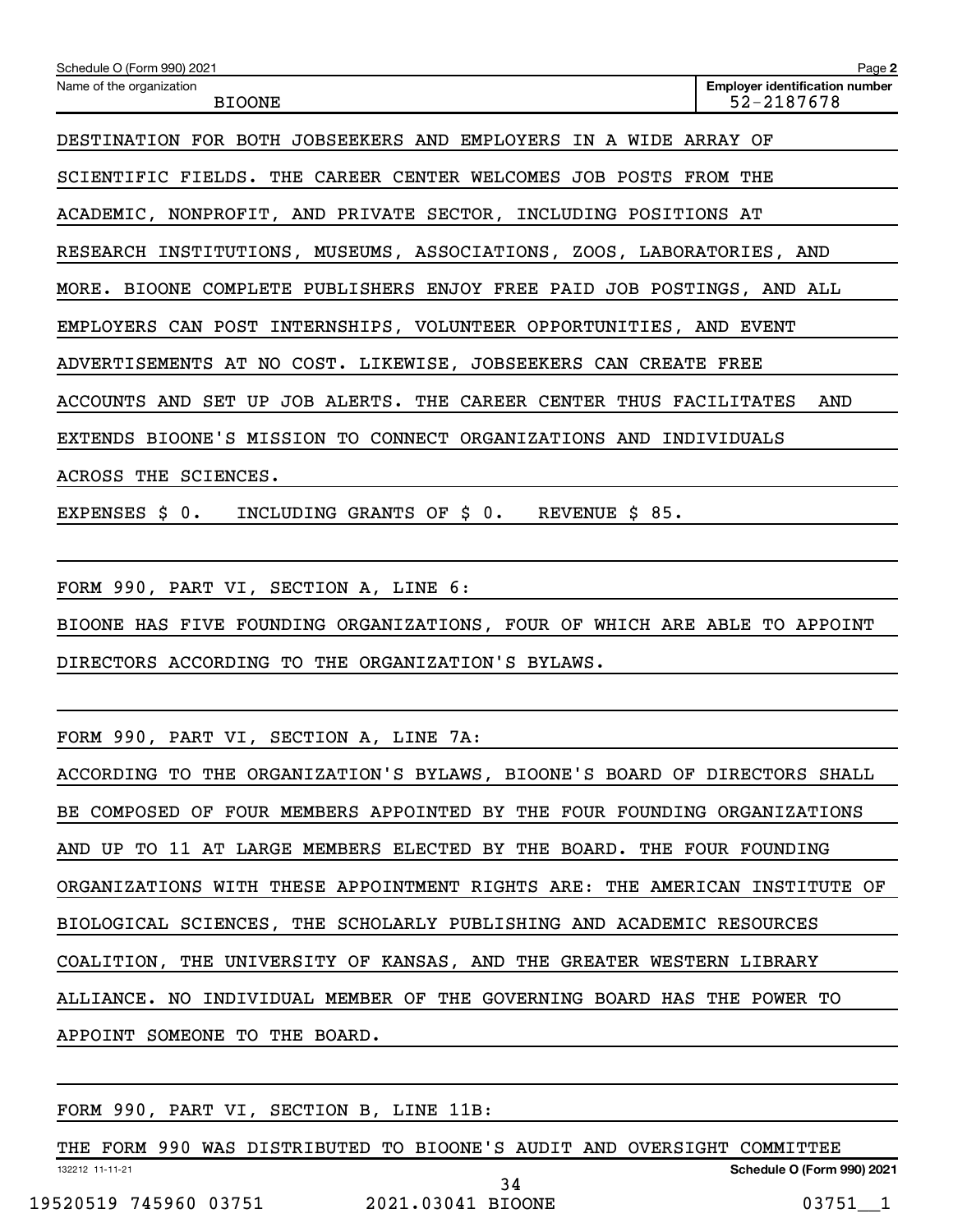| Schedule O (Form 990) 2021                                             | Page 2                                              |
|------------------------------------------------------------------------|-----------------------------------------------------|
| Name of the organization<br><b>BIOONE</b>                              | <b>Employer identification number</b><br>52-2187678 |
| WHICH REVIEWED THE FORM FOR ACCURACY, AND MADE A REPORT<br>$( AOC)$ ,  | FULL<br>TO<br>THE                                   |
| BOARD OF DIRECTORS AT ITS NEXT MEETING. IF THERE ARE ANY QUESTIONS OR  |                                                     |
| PROBLEMS RAISED BY THE AOC, DETAILS ARE WORKED<br>THROUGH WITH BIOONE  |                                                     |
| THE FINAL DOCUMENT IS SUBMITTED<br>TO.<br>THE<br>MANAGEMENT.<br>ENTIRE | BOARD OF                                            |
| DIRECTORS, AND REVIEWED A FINAL TIME BY THE AOC, BEFORE FILING         | THE<br>WITH                                         |
| THE FORM 990 IS ALSO POSTED ON THE ORGANIZATION'S WEBSITE.<br>IRS.     |                                                     |
|                                                                        |                                                     |
|                                                                        |                                                     |

FORM 990, PART VI, SECTION B, LINE 12C:

BIOONE HAS ADOPTED A CODE OF ETHICS, CONFLICT OF INTEREST, ANTI-FRAUD AND INCLUSIVITY POLICIES THAT ARE DISTRIBUTED TO STAFF AND ALL DIRECTORS AND OFFICERS. THESE DOCUMENTS ARE REVIEWED AND REDISTRIBUTED AS PART OF AN ANNUALLY UPDATED HANDBOOK FOR THE BOARD OF DIRECTORS. MONITORING AND ENFORCEMENT OF THESE POLICIES ARE DONE AT EACH MEETING OF THE BOARD WHEN ISSUES ARE RAISED THAT COULD POTENTIALLY BE CONSIDERED CONFLICTS OF INTEREST. IF A DIRECTOR FEELS THAT THERE IS A CONFLICT, THEY LEAVE THE MEETING, THE ACTION AND REASON ARE DOCUMENTED IN THE MINUTES, AND IF NECESSARY, DETAILS OF THE DECISION ARE CAREFULLY EXPUNGED FROM THE SET OF MINUTES DISTRIBUTED TO THAT DIRECTOR FOLLOWING THE MEETING. DIRECTORS SIGN ANNUALLY A FORMAL DISCLOSURE STATEMENT. ORIGINALS ARE KEPT IN THE BIOONE HQ OFFICE AND IN A SECURE LOCATION ONLINE.

132212 11-11-21 **Schedule O (Form 990) 2021** FORM 990, PART VI, SECTION B, LINE 15: IN NOVEMBER 2020, THE FINANCE COMMITTEE MET IN EXECUTIVE SESSION TO REVIEW THE CONTRACTUAL TERMS FOR AN INCREASE IN THE PRESIDENT/CEO'S SALARY FOR 2021. PER THE TERMS OF HER CONTRACT, THE PRESIDENT/CEO HAD PREPARED A SUMMARY OF ACTIVITIES AND ACCOMPLISHMENTS DURING FISCAL YEAR 2020. THE FINANCE COMMITTEE'S RECOMMENDATION WAS PRESENTED TO THE FULL BOARD OF DIRECTORS, AGAIN IN EXECUTIVE SESSION, AT THEIR NOVEMBER 2020 MEETING. THE 35

19520519 745960 03751 2021.03041 BIOONE 03751\_\_1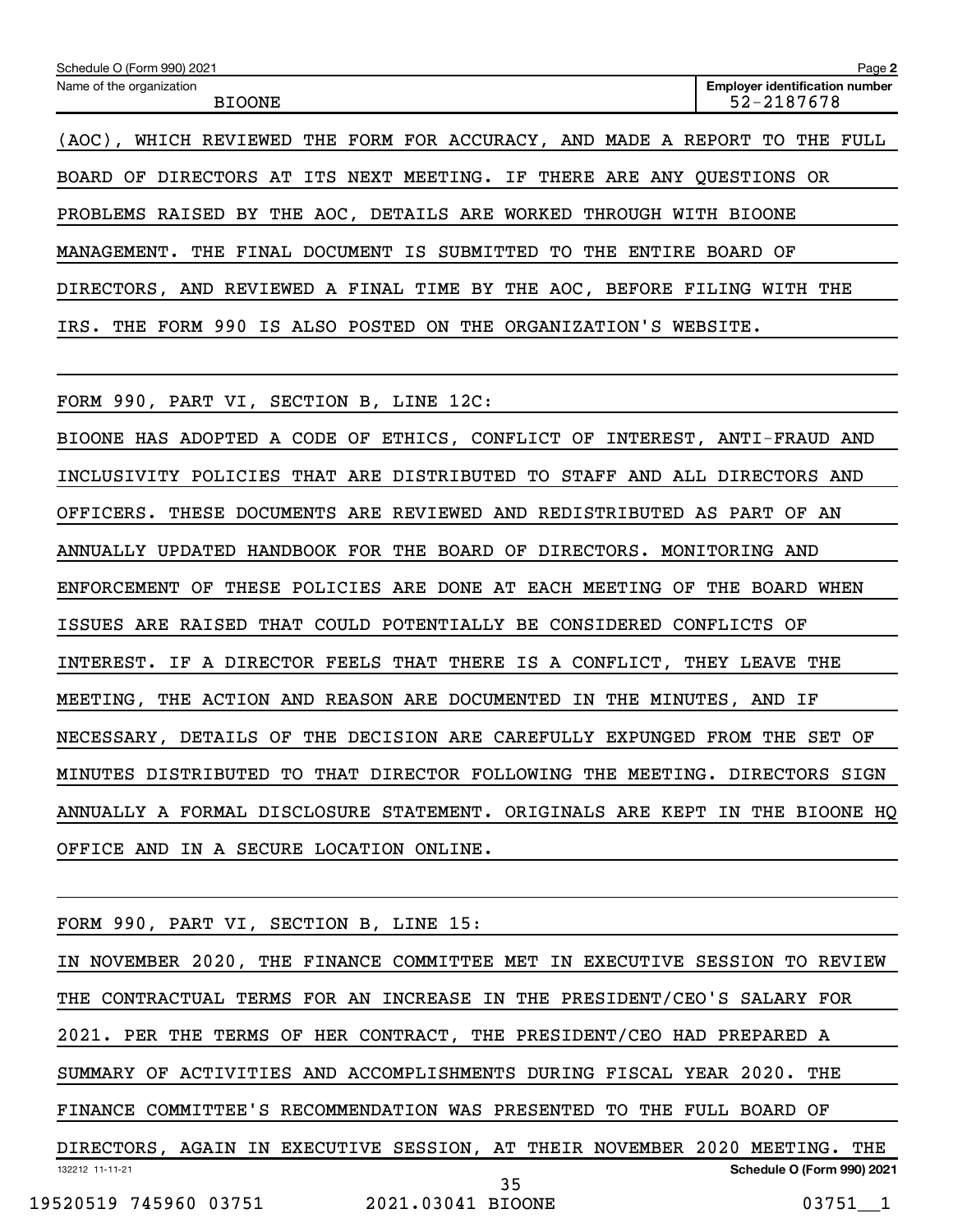| Schedule O (Form 990) 2021                | Page 2                                              |
|-------------------------------------------|-----------------------------------------------------|
| Name of the organization<br><b>BIOONE</b> | <b>Employer identification number</b><br>52-2187678 |
|                                           |                                                     |

CHAIR, EMPOWERED BY THE BYLAWS, THEN MET VIA TELECONFERENCE WITH THE PRESIDENT/CEO, TO DISCUSS HER PREPARED REVIEW AND THE BOARD'S APPROVAL.

THE PRESIDENT/CEO CONCLUDED HER TENURE WITH BIOONE CONCURRENT WITH THE CONCLUSION OF HER EXISTING CONTRACT, AT THE CLOSE OF 2021. AS SUCH, THE BOARD OF DIRECTORS CREATED A PRESIDENT/CEO SEARCH COMMITTEE IN 2021 AND INITIATED AND MANAGED A WIDE-RANGING COMPETITIVE SEARCH FOR A NEW PRESIDENT/CEO TO BEGIN IN JANUARY 2022. PRIOR TO NEGOTIATIONS WITH THE SELECTED CANDIDATE, AN ESTABLISHED RANGE FOR THE POSITION'S COMPENSATION WAS DETERMINED BY THE COMMITTEE. THIS RANGE WAS INFORMED BY A COMPREHENSIVE REVIEW OF COMPARABLE DATA FROM SIMILAR SIZED NON-PROFIT ORGANIZATIONS, PUBLISHED COMPENSATION REPORTS BY THREE PROMINENT ORGANIZATIONS, AS WELL AS CONSULTATION WITH BIOONE'S ACCOUNTING AND LEGAL PARTNERS. THE FULL BIOONE BOARD OF DIRECTORS REVIEWED, VOTED, AND APPROVED OF THE TERMS AND COMPENSATION OF THE EMPLOYMENT AGREEMENT FOR THE INCOMING PRESIDENT/CEO.

THE PRESIDENT/CEO IS RESPONSIBLE FOR THE COMPENSATION OF ALL EMPLOYEES OF THE ORGANIZATION. SALARIES, BENEFITS, AND ELIGIBLE PROMOTIONS ARE REVIEWED ON AN ANNUAL BASIS AND BENCHMARKED ACROSS A VARIETY OF SOURCES, TO INCLUDE COMPARABLE DATA FROM SIMILAR SIZED NON-PROFIT ORGANIZATIONS, AND PUBLISHED COMPENSATION REPORTS FOR NON-PROFIT ORGANIZATIONS, FOR DC-BASED ORGANIZATIONS, AND FOR ORGANIZATIONS OPERATING IN SCHOLARLY COMMUNICATIONS. ONCE AN EMPLOYEE'S ANNUAL REVIEW IS COMPLETE, THE PRESIDENT/CEO PROVIDES A SUMMARY TO THE BOARD CHAIR AND TREASURER ALONG WITH APPROPRIATE DOCUMENTATION AND JUSTIFICATION FOR ANY COMPENSATION ADJUSTMENTS MADE. SUBSTANTIAL SALARY INCREASES TO INCLUDE PROMOTIONS ARE BUDGETED FOR AND RECOMMENDED TO THE BOARD VIA THE FINANCE COMMITTEE.

132212 11-11-21